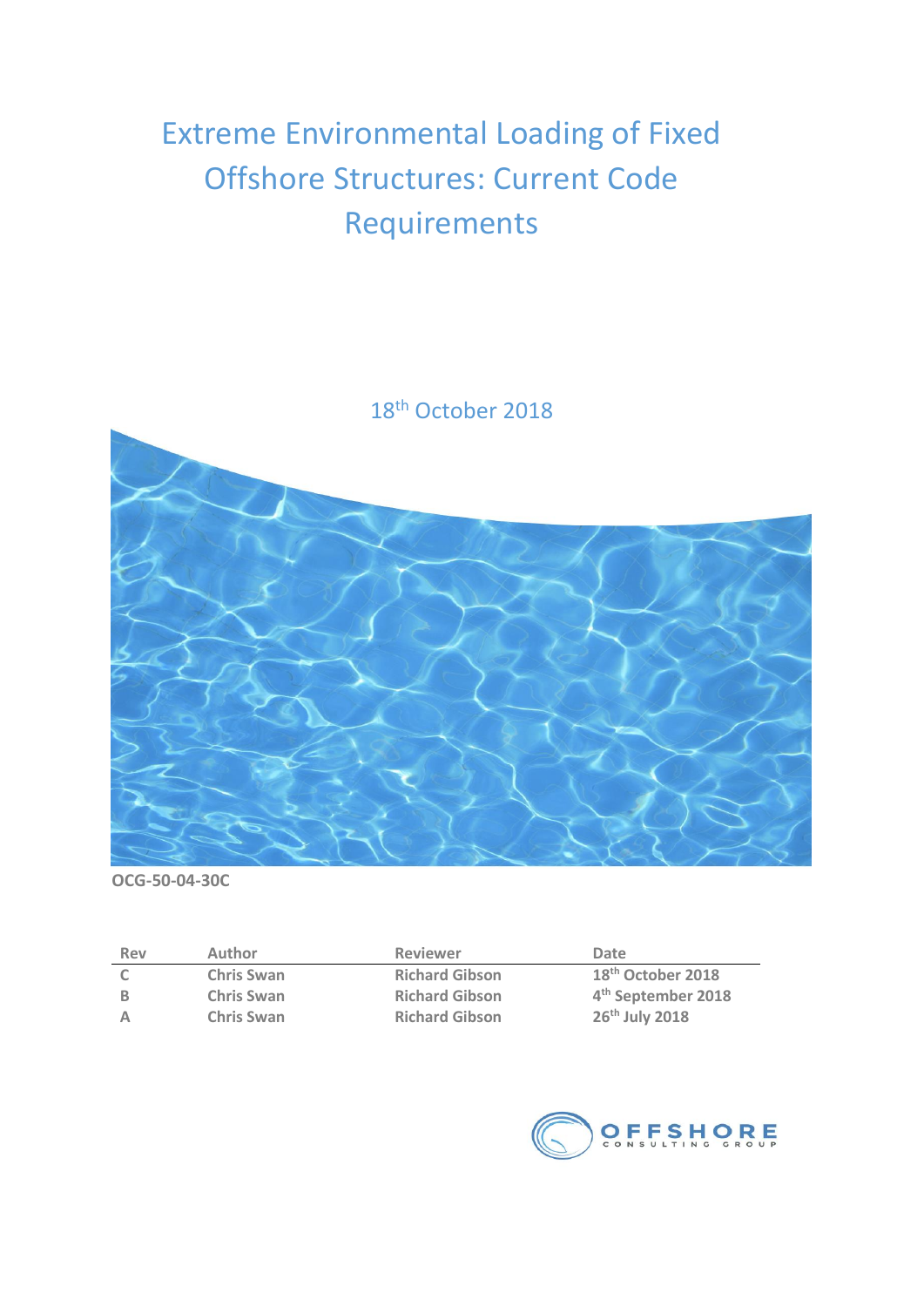## Revision History

| <b>Revision</b> | <b>Description</b>                 |
|-----------------|------------------------------------|
|                 | Summary of key points added.       |
|                 | Provisional recommendations added. |
|                 | Original report.                   |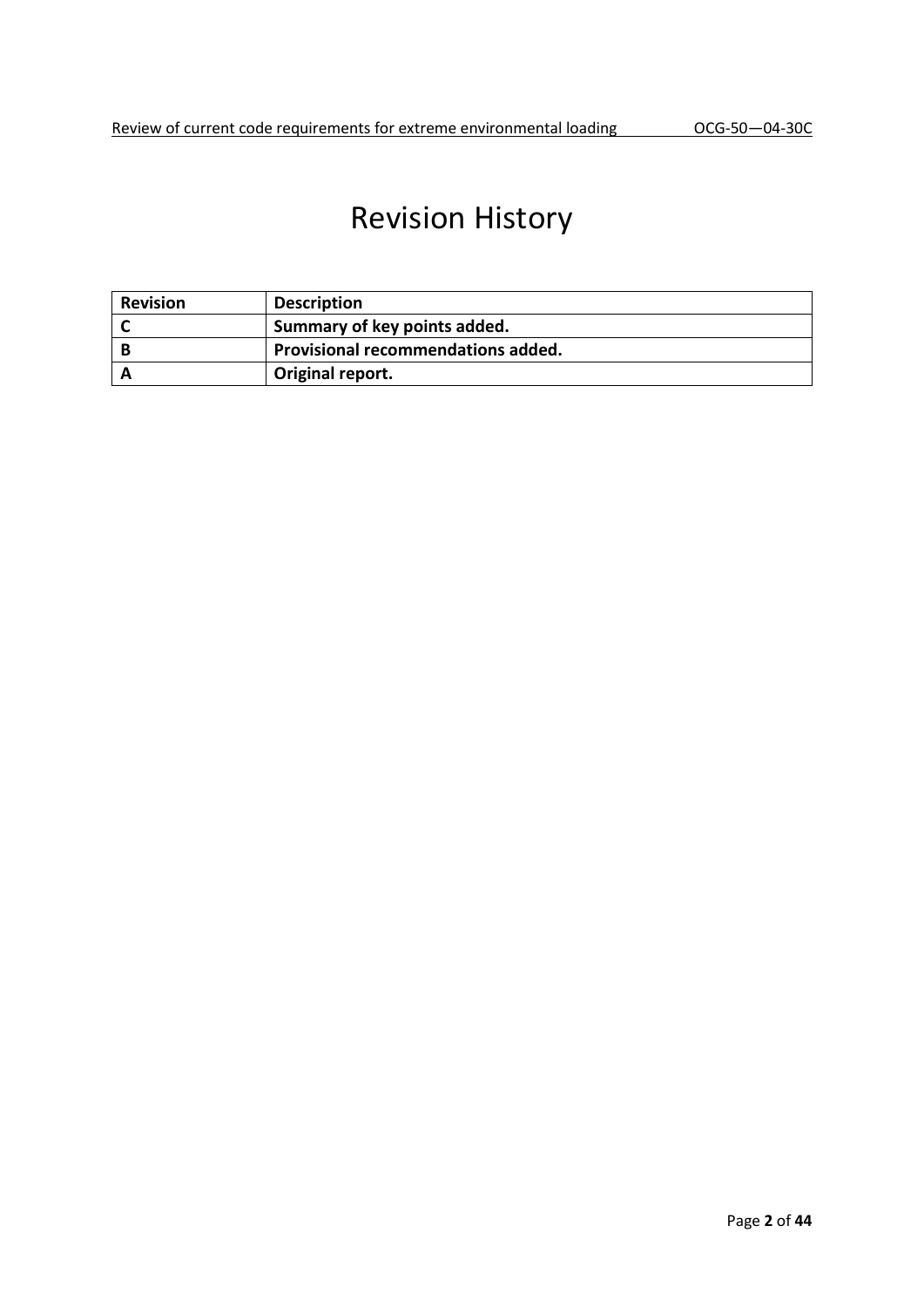## Contents

| 1.0 | <b>Summary</b>                                       | 4  |
|-----|------------------------------------------------------|----|
| 2.0 | <b>Introduction and Objectives</b>                   | 7  |
| 3.0 | <b>Problem overview</b>                              | 9  |
| 4.0 | <b>ISO requirements</b>                              | 12 |
|     | 4.1 Sub-structure loads                              | 15 |
|     | 4.2 Wave-in-deck loads                               | 18 |
| 5.0 | <b>API requirements</b>                              | 22 |
|     | 5.1 API RP 2MET: 2014                                | 22 |
|     | 5.1.1 Resolving the API RP 2MET Crest Conundrum      | 27 |
|     | 5.2 API RP 2A-WSD: 2014                              | 28 |
|     | 5.3 API RP 2SIM: 2014                                | 31 |
| 6.0 | <b>NORSOK requirements</b>                           | 33 |
|     | 6.1 The estimation of characteristic actions         | 34 |
|     | 6.2 Model testing                                    | 35 |
|     | 6.3 Effects beyond second-order and wave breaking    | 36 |
|     | 6.4 Wave slamming and other nonlinear loading events | 37 |
|     | 6.5 Climate change                                   | 38 |
|     | 6.6 DNV RP C205                                      | 38 |
|     | 5.6.1 Wave kinematics                                | 39 |
|     | 5.6.2 Wave breaking                                  | 39 |
|     | 5.6.3 High-frequency action effects                  | 40 |
| 7.0 | <b>Concluding remarks</b>                            | 42 |
|     | <b>References</b>                                    | 44 |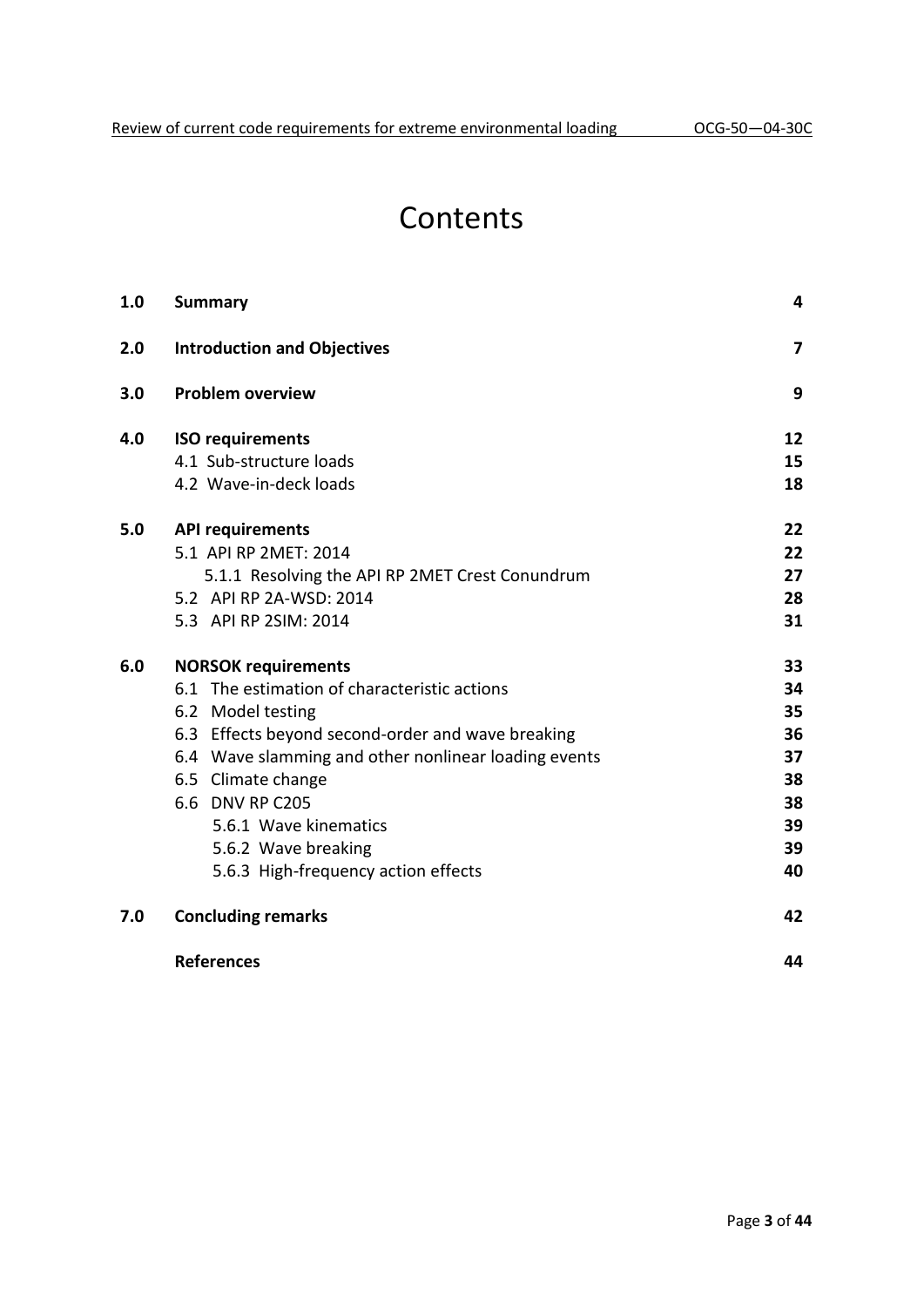## **1.0 Summary**

This document provides a comprehensive review of the current code requirements as outlined in the ISO, API and NORSOK offshore standards. Whilst there is much in the codes that remains entirely appropriate, the present review has identified other (critical) areas where the recommended practice falls well short of the present state-of-the-art in terms of our physical understanding. The present review has concentrated on these areas. In doing so, it has identified a high degree of commonality between the codes but has also identified areas of significant difference. This is particularly true of the NORSOK standard which raises many more caveats and questions, seeking confirmation that calculation procedures are conservative. In addressing most issues this is achieved through a requirement for extensive model testing. A summary of the key differences between the standards is given in Table 1.1 below. In considering these points it is important to re-state the fundamental differences in the strategies under-pinning these standards; the API approach being intrinsically based upon an exposure matrix category and the process of de-manning.

| <b>Issue</b>                | <b>ISO</b>                                                                                                                                                         | <b>API</b>                                                                                                                                                                             | <b>NORSOK</b>                                                                                                                                                                                                           |
|-----------------------------|--------------------------------------------------------------------------------------------------------------------------------------------------------------------|----------------------------------------------------------------------------------------------------------------------------------------------------------------------------------------|-------------------------------------------------------------------------------------------------------------------------------------------------------------------------------------------------------------------------|
| General<br>comments         | • Not overly prescriptive<br>• Highlights some recent<br>research findings<br>• Inconsistent in the<br>recommended<br>models/procedures                            | Very prescriptive<br>$\bullet$<br>Neglects many recent<br>research findings<br>• Seeks simplification at<br>the cost of accuracy<br>Introduces unnecessary<br>ad hoc procedures        | • Less prescriptive than API<br>• Incorporates many recent<br>research findings<br>• Clear in the targets to be<br>achieved<br>• Adopts some state-of-<br>the-art models<br>• Heavy reliance on<br>experimental testing |
| ULS criteria                | $\bullet$ 10 <sup>-2</sup> annual exceedence<br>• Partial factors for load<br>and resistance                                                                       | $\bullet$ 10 <sup>-2</sup> annual exceedence<br>• Partial factors for load<br>and resistance<br>Reduced for de-manned<br>structures                                                    | $\bullet$ 10 <sup>-2</sup> annual exceedence<br>• Partial factors for load<br>and resistance                                                                                                                            |
| ALS criteria                | $\bullet$ 10 <sup>-4</sup> annual exceedence<br>• No additional factors                                                                                            | • Not applied                                                                                                                                                                          | $\bullet$ 10 <sup>-4</sup> annual exceedence<br>• No additional factors                                                                                                                                                 |
| Exposure matrix<br>category | • Not applied                                                                                                                                                      | • Well established<br>Based upon life safety<br>and consequence<br>category                                                                                                            | • Not applied                                                                                                                                                                                                           |
| Sub-structure<br>loads      | • Morrison's equation<br>• Regular waves and load<br>recipe<br>• Over dependence on<br>base shear and over-<br>turning moment<br>• Validity of recipe<br>uncertain | $\bullet$<br>Morrison's equation<br>Regular waves and load<br>$\bullet$<br>recipe<br>• Over dependence on<br>base shear and over-<br>turning moment<br>Validity of recipe<br>uncertain | • Morrison's equation<br>• Regular waves and load<br>recipe<br>• Over dependence on<br>base shear and over-<br>turning moment<br>• Validity of recipe<br>uncertain                                                      |

**Table 1.1:** Summary of the differences between the ISO, API and NORSOK standards for offshore structures.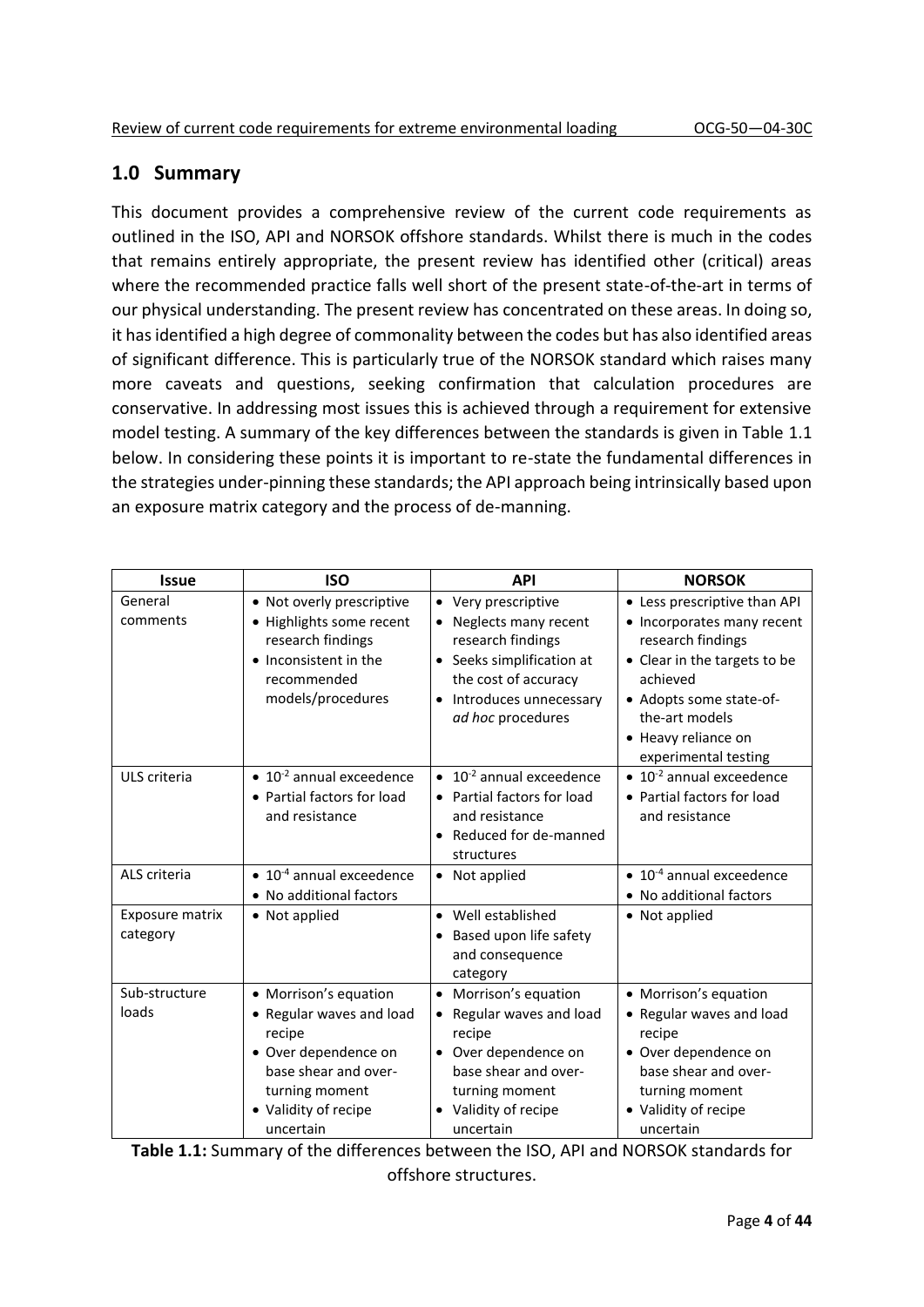| <b>Issue</b>                      | <b>ISO</b>                                                                                                                                                              | <b>API</b>                                                                                                                                                                                 | <b>NORSOK</b>                                                                                                                                                                                                                                                                                                                                            |
|-----------------------------------|-------------------------------------------------------------------------------------------------------------------------------------------------------------------------|--------------------------------------------------------------------------------------------------------------------------------------------------------------------------------------------|----------------------------------------------------------------------------------------------------------------------------------------------------------------------------------------------------------------------------------------------------------------------------------------------------------------------------------------------------------|
| Kinematics<br>predictions         | • Nonlinear regular waves<br>for sub-structure<br>• Alternatives discussed<br>• No clear guidance<br>provided                                                           | • Nonlinear regular waves<br>for sub-structure<br>• Inadequacies described<br>• Ad hoc correction<br>factors recommended                                                                   | • Nonlinear regular waves<br>for sub-structure<br>• Strong caveats provided<br>• Follows closely DNV RP<br>C <sub>205</sub><br>• Second-order irregular<br>wave theory<br>recommended<br>• Mentions fully nonlinear<br>effects<br>• Includes effects of wave<br>breaking<br>• Applied models must be<br>shown to be conservative<br>(laboratory testing) |
| Importance of<br><b>WID loads</b> | • Clearly acknowledged<br>• Preference to avoid WID<br>altogether (10 <sup>-4</sup> crest)                                                                              | • Clearly acknowledged<br>• Based on $10^{-2}$ crest<br>heights or lower<br>Possibly of failures<br>acknowledged                                                                           | • Clearly acknowledged<br>• Preference to avoid WID<br>altogether (10 <sup>-4</sup> crest)<br>• Confirmation based on<br>laboratory testing                                                                                                                                                                                                              |
| Crest elevations                  | $\bullet$ 10 <sup>-4</sup> conditions drive<br><b>WID</b><br>• Forristall (2000) + 15%<br>for area effects<br>• No mentioned of effects<br>beyond 2 <sup>nd</sup> order | $\bullet$ 10 <sup>-2</sup> conditions drive<br><b>WID</b><br>• Forristall (2000) + 15%<br>for area effects<br>• No mentioned of effects<br>beyond 2 <sup>nd</sup> order                    | $\bullet$ 10 <sup>-4</sup> conditions drive WID<br>• Explicit mention of fully<br>nonlinear effects<br>• Forristall (2000) + 10% for<br>area effects and effects<br>beyond 2 <sup>nd</sup> -order                                                                                                                                                        |
| <b>WID calculations</b>           | • Recommend silhouette<br>method<br>• Not yet incorporated<br>the "crest conundrum"<br>work                                                                             | · Silhouette method<br>• Regular waves<br>• "crest conundrum" work<br>adopted<br>• Lots of ad hoc<br>corrections<br>Recipe based on fit to<br>$\bullet$<br>existing WID laboratory<br>data | • Notes silhouette method<br>• Recommends Kaplan et<br>al., (1995) method from<br>DNV RP C205<br>• Model testing required<br>• Calculations must be<br>shown to be conservative                                                                                                                                                                          |
| Slamming loads                    | • Only locally significant                                                                                                                                              | • Assumed to be primarily<br>vertical<br>· Ignored                                                                                                                                         | • Included<br>• Locally and globally<br>significant<br>• Related to occurrence of<br>wave breaking<br>• Should be assessed<br>experimentally                                                                                                                                                                                                             |

**Table 1.1 (continued):** Summary of the differences between the ISO, API and NORSOK standards for offshore structures.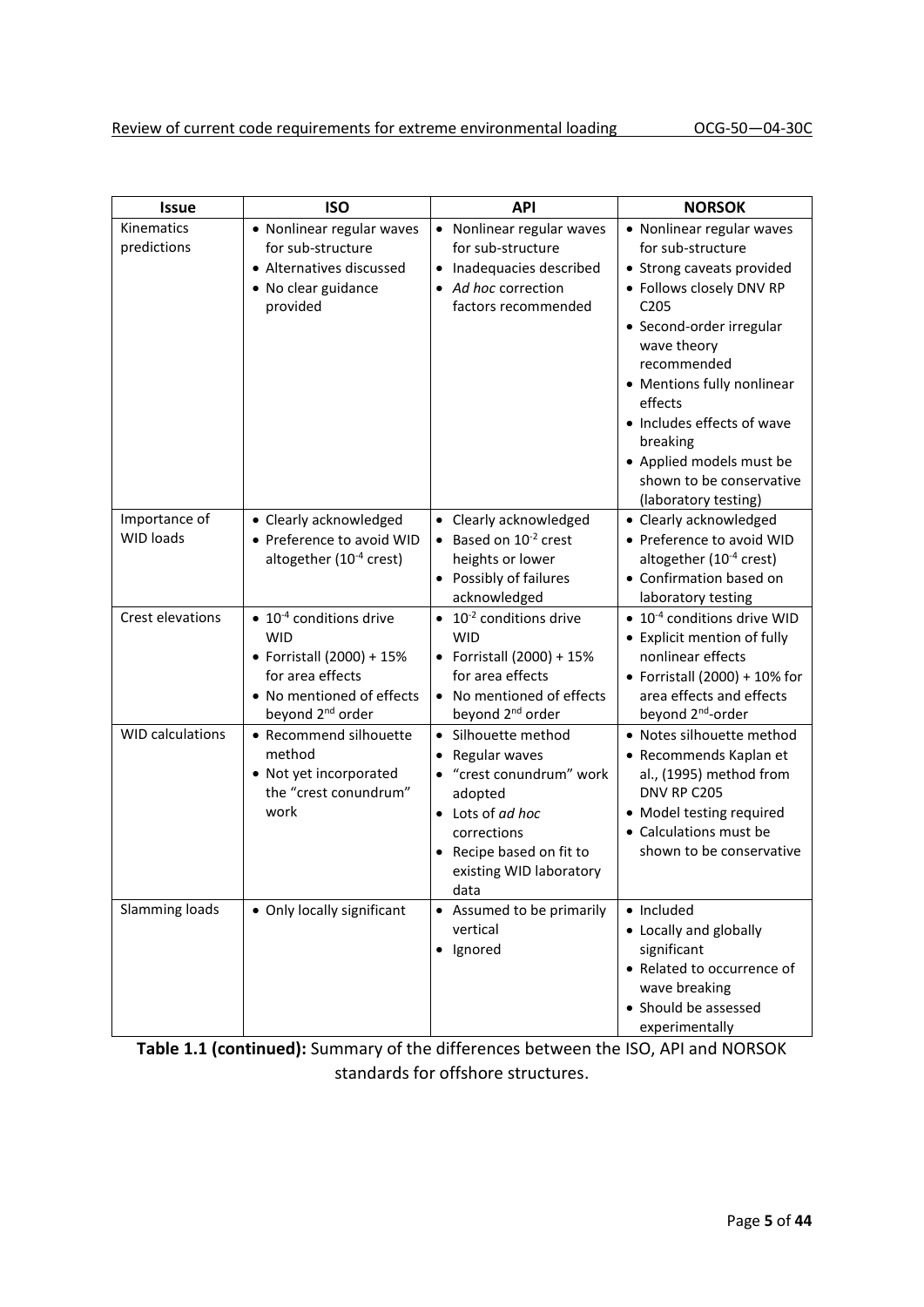| <b>Issue</b>                                  | <b>ISO</b>                                                                                         | <b>API</b>                                                                                                | <b>NORSOK</b>                                                                                                                                                                                                                                                      |
|-----------------------------------------------|----------------------------------------------------------------------------------------------------|-----------------------------------------------------------------------------------------------------------|--------------------------------------------------------------------------------------------------------------------------------------------------------------------------------------------------------------------------------------------------------------------|
| Wave breaking                                 | • No mention                                                                                       | No mention<br>$\bullet$                                                                                   | • Specifically included /<br>highlighted<br>• Change in kinematics<br>noted $(u>1.2c)$<br>• Investigated<br>experimentally                                                                                                                                         |
| Model testing                                 | • No mention                                                                                       | No mention<br>$\bullet$<br>Calibration of ad hoc<br>solutions using historical<br>WID load data           | • Extensively included<br>• Key guidance for fully<br>nonlinear problems<br>• Used to ensure<br>calculation procedures<br>are conservative                                                                                                                         |
| Long term<br>calculations                     | • Not mentioned explicitly<br>• Requirements clear<br>• Preferred method of<br>analysis not stated | Not mentioned explicitly<br>$\bullet$<br>Requirements clear<br>Preferred method of<br>analysis not stated | • Method of environmental<br>contour emphasised<br>• Used in conjunction with<br>laboratory testing<br>• Requires extensive<br>validation of calculations<br>• Allows incorporation of<br>highly nonlinear effects<br>• Acknowledges recent<br>scientific advances |
| Inclusion of<br>recent scientific<br>advances | • Limited<br>• Some acknowledgement<br>• Inconsistent with<br>recommended<br>calculations          | Ignored<br>$\bullet$<br>Key driver is simplicity<br><b>Historical consistency</b><br>$\bullet$<br>sought  | • Most advanced<br>Key points acknowledged<br>• Fall back is laboratory<br>testing                                                                                                                                                                                 |

**Table 1.1 (continued):** Summary of the differences between the ISO, API and NORSOK

standards for offshore structures.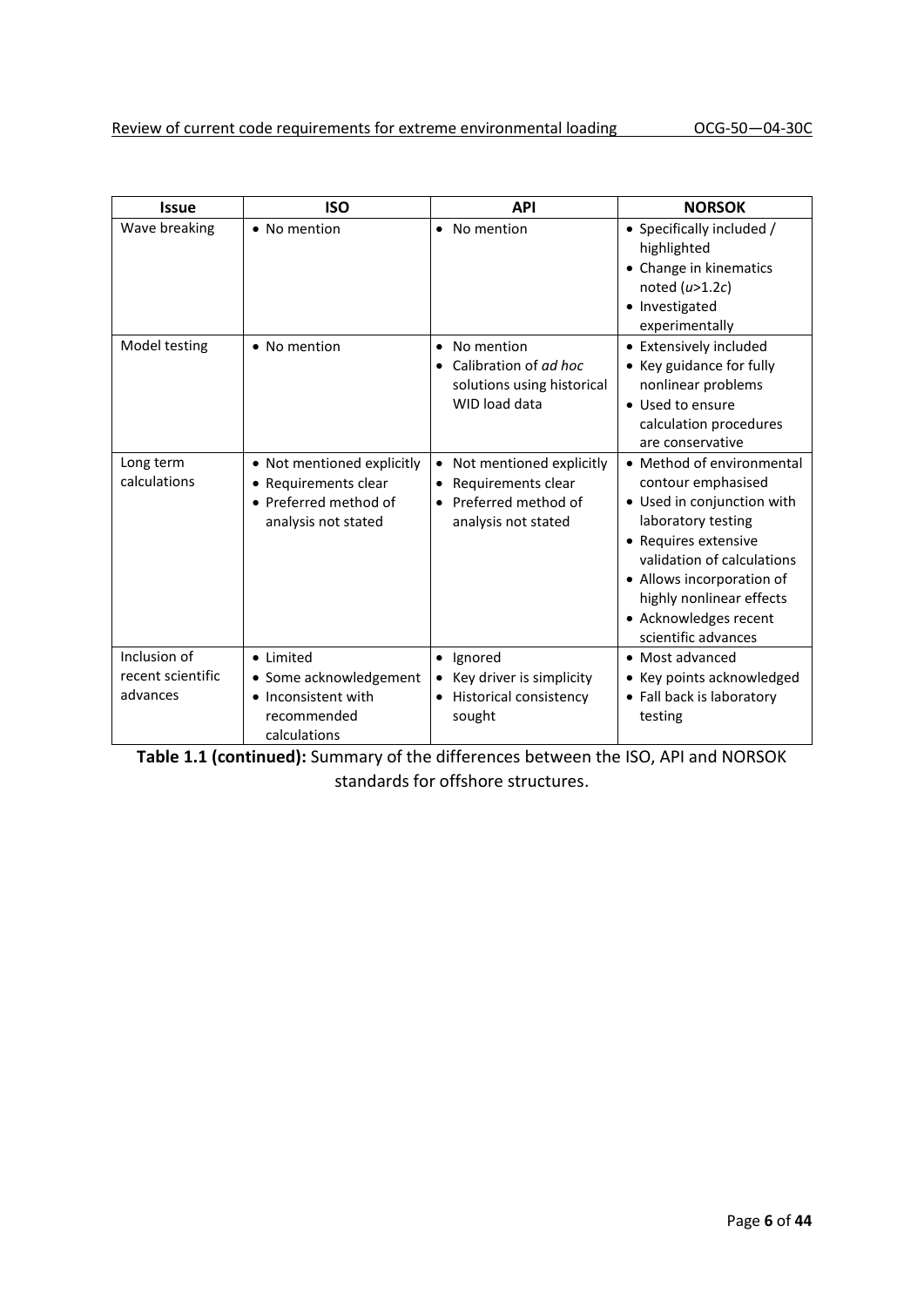## **2.0 Introduction: aims and objectives**

This document represents the first contribution to objective 1 of the HSE study into extreme environmental loading on fixed offshore platforms. Overall, this objective seeks to review current prediction methods for, and the provision of recommendations on, the effect of extreme environmental loads on the structural integrity of fixed offshore platforms. The work undertaken within this objective is sub-divided into eight parts (labelled SR1-SR8), each with its own specified deliverable. The present document corresponds to the first of these deliverables  $(01/D1)^1$  and seeks to provide a comprehensive review of the current code requirements for extreme environmental loading in the ISO, API and NORSOK offshore standards; the purpose being to identify the limitations and differences between the recommended approaches.

Within this report we are seeking to identify areas of potential concern, particularly those in which the standards appear to lag behind the present state-of-the-art, both in terms of the adopted models and physical understanding. This does not immediately imply that the standards are inadequate, nor that they produce results that are non-conservative. Indeed, the challenge for future deliverables is to identify when such inadequacies arise and how they can best be addressed. Whilst the review will address all aspects of extreme environmental loading, particular attention will be paid to wave-in-deck loading. This is subject to the largest uncertainty and is widely believed to play a leading role in those instances (worldwide) where structural failure has arisen as a consequence of extreme environmental loading.

The offshore standards included in this review are listed as follows:

- (i) ISO 19901-1, ISO 19902 and ISO 19903.
- (ii) API RP 2MET, API RP 2A-WSD, API RP 2SIM
- (iii) NORSOK N003

In addition, the following clarifications, indications of best practise and design guidance notes are also addressed:

- (a) Recommended Practice, DNV-RP-C205
- (b) Resolving the API RP 2MET Crest Conundrum

Before outlining and contrasting the approaches adopted in each of the offshore standards, it is important to define some key background material appropriate to the definition of extreme environmental loads. Some of this material is well established in existing (and openly available) technical literature, whilst other material has arisen from recent Joint Industry Projects (JIP's) or is the subject of on-going research. In the latter two cases, this work will be reviewed and explained in subsequent deliverables. However, it is important to provide an overview of the fundamental physics under-pinning the extreme environmental loads at this

<sup>1</sup> Objective 1, Deliverable 1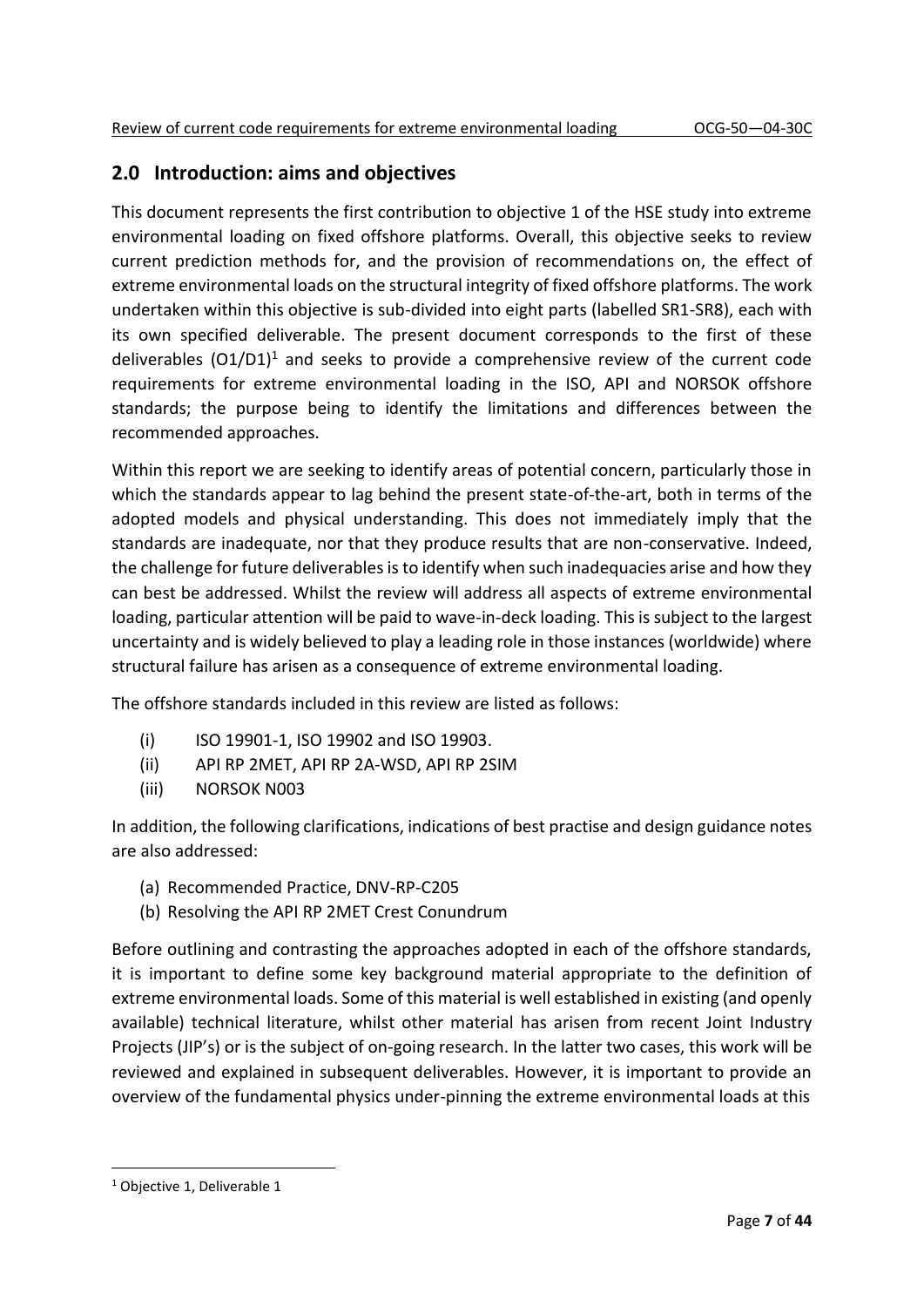early stage since this provides the benchmark against which the limitations of the standards can be judged.

Within this deliverable, any limitations will be discussed in a qualitative manner; noting those aspects of the problem that are not addressed in the present standards. The practical significance of these effects, or the flow/loading conditions in which they may become significant and therefore must be addressed, will be dealt with in subsequent deliverables. In effect, this document seeks to highlight those aspects of the present standards which are nonphysical, incomplete and inaccurate. In many cases recent research, not least that undertaken within the LOADS JIP, has shown that these short-comings can lead to important changes in the prediction of structural reliability.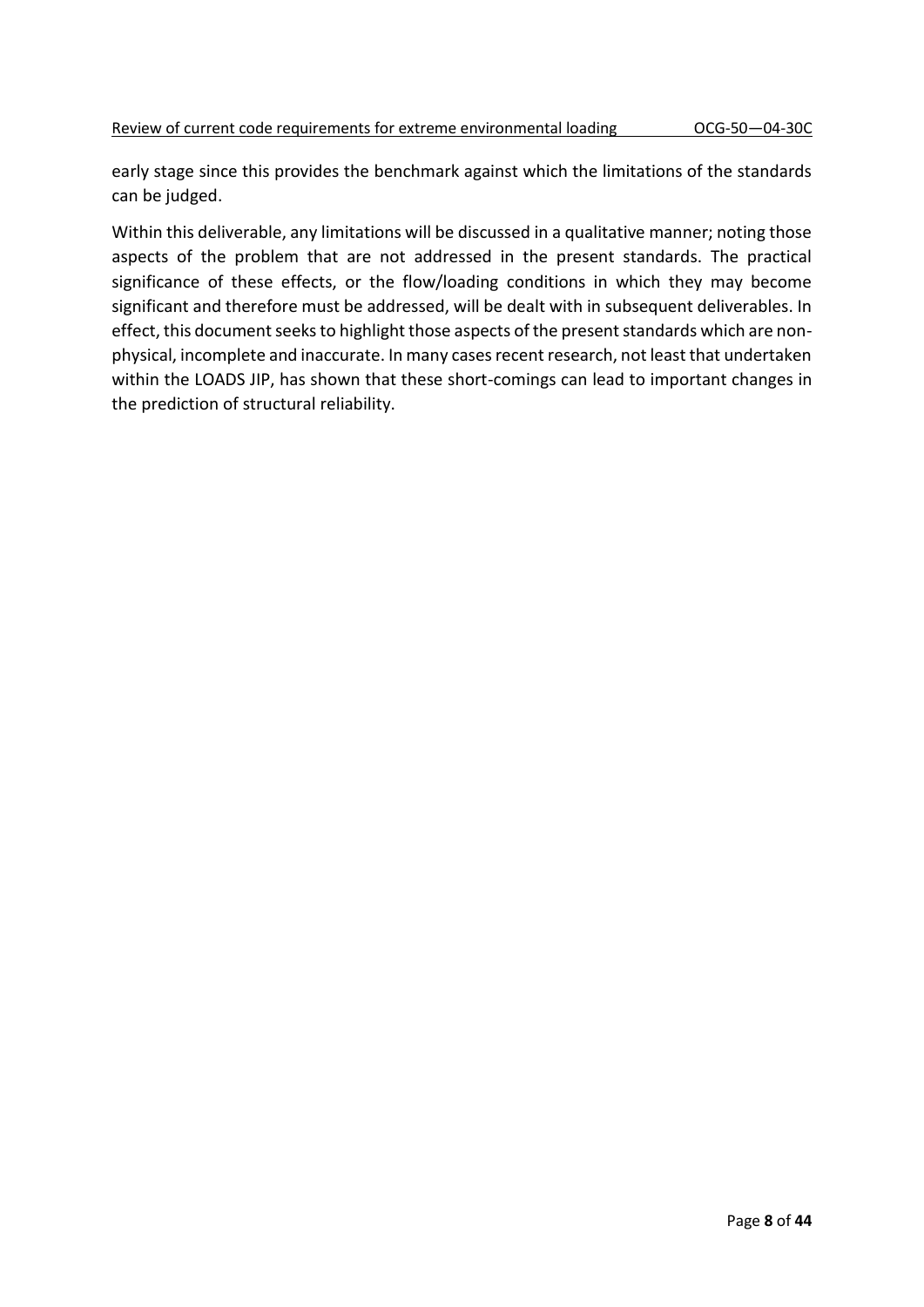### **3.0 Problem overview**

In considering extreme environmental loading, specifically wave loading or (where appropriate) combined wave and current loading, the total global loading can be conveniently divided into two parts:

- (i) The total sub-structure load
- (ii) The additional wave-in-deck (WID) loading.

If a structure maintains a positive air-gap such that the underside of the deck is located above the highest predicted crest elevation (typically corresponding to an annual exceedence probability of 10<sup>-4</sup>), the loading associated with (ii) is zero and the maximum total global loading acts on the sub-structure alone. Whilst this may be the case for many structures, it will not be the case for all.

Historically, very few (if any) structures have been designed to withstand WID loading. Rather, they were designed to avoid it; the deck elevation set to maintain a positive air-gap given the regulatory requirements, design conditions and state-of-the-art met-ocean descriptions at the time of the initial design. Unfortunately, many of these criteria have changed such that older structures requiring re-assessment, particularly in respect of life extension, will experience WID loading. The primary reason for this lies in:

- (i) The requirement to satisfy updated accidental limit states (ALS) based upon  $10^{-4}$ crest elevations.
- (ii) Increased sea state severity, characterised by larger significant wave heights (*Hs*), arising from improved long-term predictions.
- (iii) Larger short-term crest heights due to:
	- (a) Nonlinear amplifications arising at third-order and above
	- (b) The finite plan area of any topside structure; the corresponding area maximum always being larger than a single-point maximum.
	- (c) Nonlinear wave-structure interactions appropriate to large volume structures
- (iv) Sea bed settlement leading to reduced deck elevations.

In such cases it is clear that even relatively small levels of deck inundation can result in a very large contribution to the total global loads. The explanation for this lies in two parts. First, the total horizontal forces acting on a relatively large, densely packed (even fully plated) topside structure will increase very rapidly with the level of deck inundation, ∆*η*. Second, in terms of the over-turning moment about the sea bed, the contribution from the WID loads will be large due to the moment-arm effect. Indeed, if one considers the total global load, either base shear or over-turning moment, the inclusion of WID loads produces a step change in the magnitude of the applied loads and a large increase in the variability of the loads. Under these circumstances the accurate prediction of any WID loads becomes fundamental to any reliability calculations.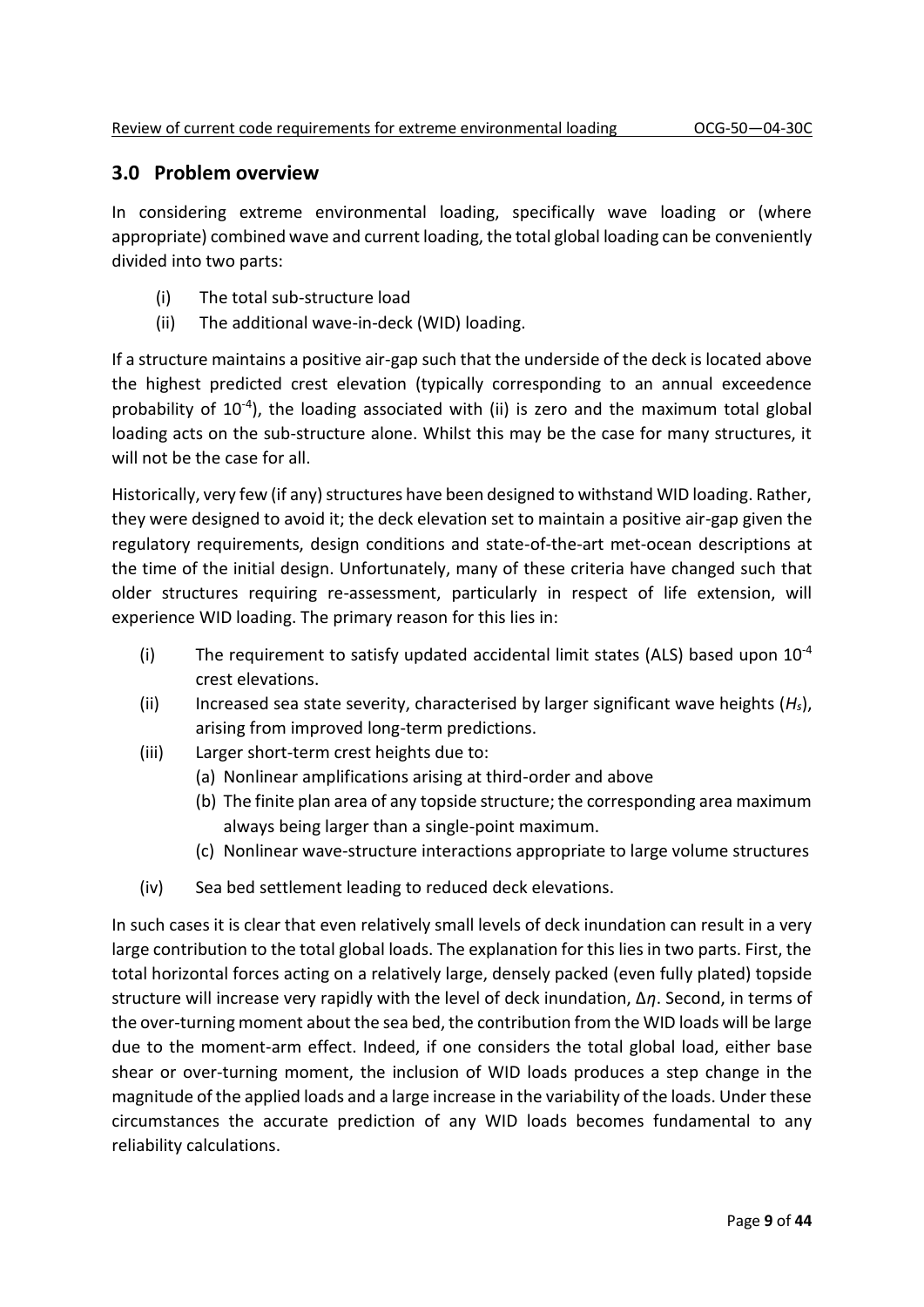In considering the prediction of WID loads, the largest crest elevations (responsible for any deck inundation) will be subject to the greatest uncertainty and will also be the most difficult to describe. In addition, the wave properties high in their wave crest, *ηc*, notably the wave shape, *η*(*x*,*y*,*t*), and the associated water particle kinematics, *u*(*x*,*y*,*z*,*t*), are the most difficult to define. Unfortunately, the WID loads are entirely dependent upon these uncertain values, since this is the only part of the wave that enters the deck.

Alongside these difficulties, it is important to remember that the largest waves arising in a real sea state will be unsteady, nonlinear and short-crested. These are fundamental properties reflecting the underlying frequency spectrum, the local wave steepness and the directional spread. Any solution that neglects one or more of these properties has the potential to give very misleading results.

Finally, it is important to understand that there is not necessarily a clear relationship between the  $10^{-4}$  loading event and the load produced by the  $10^{-4}$  wave event. In other words, the largest wave does not necessarily produce the largest loading event. A key part of the explanation for this lies in the associated or local wave period. If this is reduced, the steepness of the wave will increase. With the wave steepness defined in space, effectively representing the gradient of the wave profile, d*η*/d*x*, it is commonly defined by either ½*Hk* or *ηck*; where *H* is the wave height, *η<sup>c</sup>* the crest elevation and *k* the wave number, or 2π/*λ* where *λ* is the wavelength. The linear dispersion equation linking the wave frequency, *ω*=2π/*T* where *T* is the wave period, and the wave number, *k*, is defined by:

$$
\omega^2 = gktanh(kd),\tag{3.1}
$$

where *d* is the water depth. With a squared relationship between *ω* and *k*, a relatively small change in *T* can have a significant effect on *k* and hence the wave steepness. Specifically, if both  $\eta_c$  and *T* reduce below their 10<sup>-4</sup> predicted values, it is not uncommon for the wave steepness to actually increase. In such cases, the near-surface water particle velocities will be larger, but decay more rapidly with depth. As such, the WID loading will increase and the substructure loads reduce. In effect, changes in the wave steepness can alter the relative importance of the two loading components.

In many sea states these changes will not be large. However, if the sea state is steep and/or attention is focused on the largest/steepest wave events, as would be the case for a  $10^{-4}$ loading event, changes in the wave steepness may involve some degree of wave breaking. This can occur in all water depths. In such cases, changes in both the wave shape and the associated water particle kinematics will be profound; a lower but breaking wave producing much larger near-surface water particle velocities and hence larger local wave loads, particularly WID loads.

Extending this argument it becomes clear that the identification of an appropriate 10<sup>-4</sup> loading event becomes critically dependent upon the susceptibility of a structure to WID loading and, particularly, the level of wave inundation. As such, two broad categories of problems can be identified: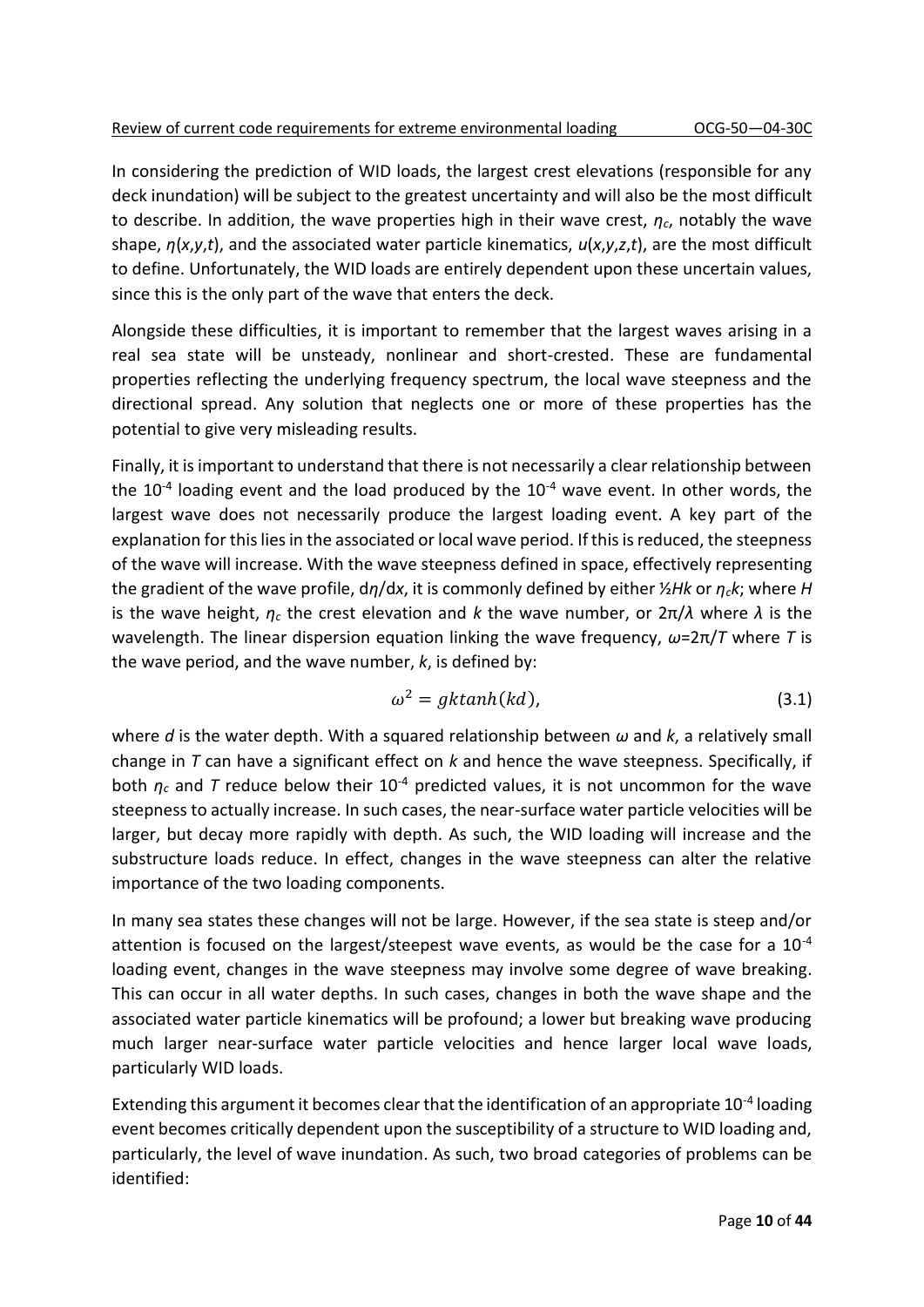#### Review of current code requirements for extreme environmental loading OCG-50—04-30C

- (i) Structures for which there is little or no risk of WID loading. In these cases design wave conditions that may potentially yield WID loads remain important, but there is no ambiguity about the sea states in which the maximum global loading arises. The largest crest heights will give the largest distributed loading on the substructure and also the highest risk of additional WID loading. The only departure from this concerns the distribution of the local loading and the possibility of failure occurring at different elevations above the sea bed.
- (ii) Structures for which significant levels of deck inundation can arise. In these cases there is considerable uncertainty as to which wave events will cause the largest loads. The occurrence of breaking waves that are able to penetrate (or break) into a deck structure can profoundly alter the relative importance of the sub-structure and WID loading components. The explanation for this is that wave breaking is associated with substantially increased water particle kinematics high in the wave crest. Moreover, having introduced the possibility of wave breaking, the sea states within which the 10<sup>-4</sup> loading event occurs also become uncertain. For example, it could be associated with the 3-hour maximum crest elevation within a 10<sup>-4</sup> sea state. Alternatively, it might be associated with a much rarer individual wave event in a severe but more commonly occurring sea state. In a very simplistic sense, there would be 100 occurrences of a  $10^{-2}$  design sea state in any 10,000 year period. With the  $10^{-2}$  sea state having a smaller spectral peak period when compared to the  $10^{-4}$  sea state, the very largest waves may be steeper and more likely to break. As a result, the  $10^{-4}$  loading event may be due to a smaller but breaking wave.

In considering these two cases it is clear that the occurrence of wave breaking can have a significant effect on the calculated wave loads and hence the structural reliability.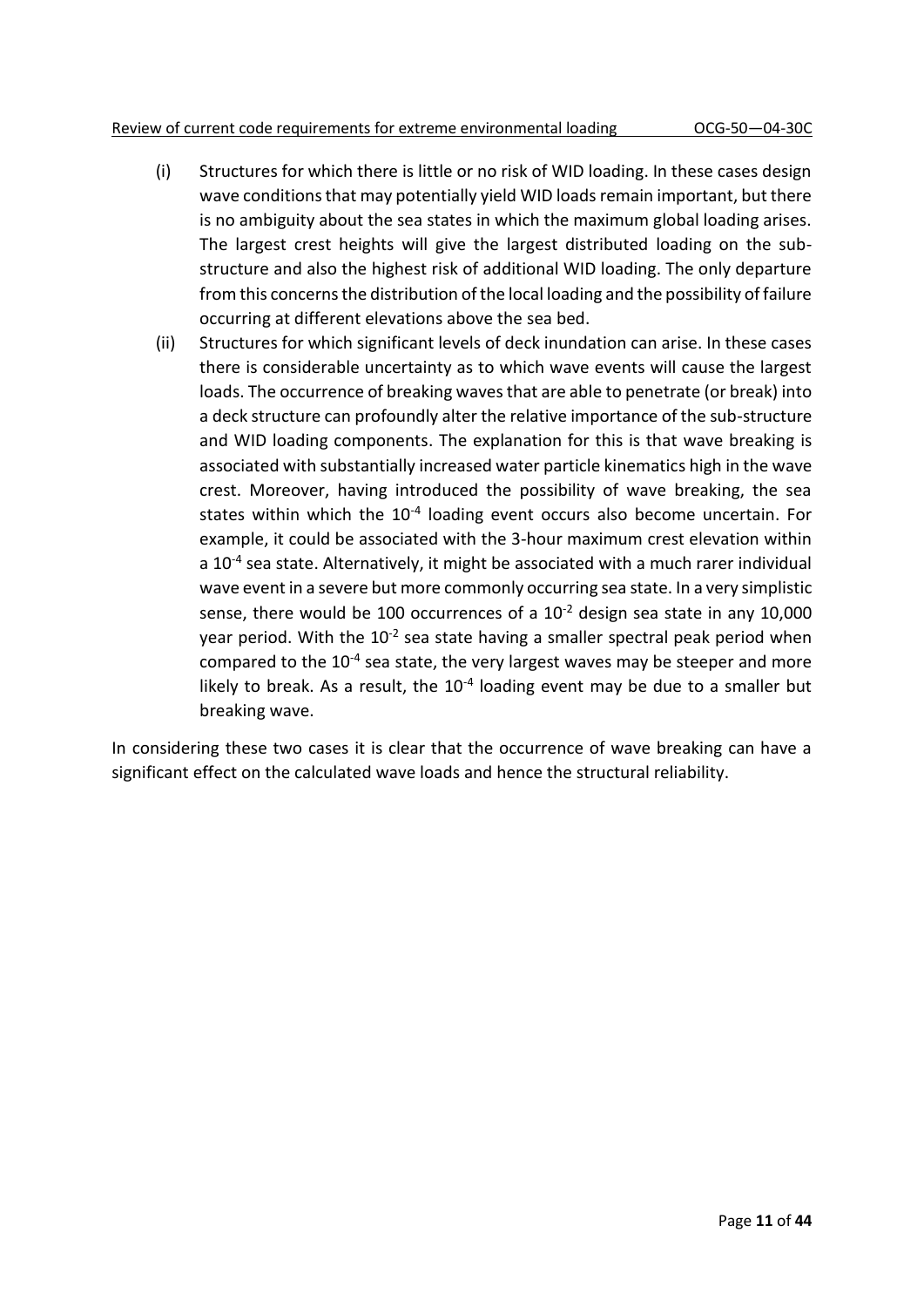## **4.0 ISO requirements**

This review will begin with the ISO (the International Organisation for Standardisation) requirements concerning extreme environmental loading for offshore structures since these are directly relevant to the UK continental shelf. These requirements are outlined in a number of standards; the present review having considered the following:

- ISO 19900 This outlines the general requirements for offshore structures employed within the petroleum and natural gas industries.
- ISO 19901-1 This is part 1 of the specific requirements for offshore structures dealing with metocean design and operating considerations. This is the only part of the specific requirements series (parts 1-7) that contributes to the definition of the extreme environmental conditions.
- ISO 19902 This concerns fixed steel offshore structures; the implication of the "steel" in the title inferring that the diameters of the individual members, *D*, are small in comparison to the incident wave length, D/λ<0.2. This defines the so-called slender body regime in which the applied environmental loads can be defined in terms of the incident flow conditions.
- ISO 19903 This concerns fixed concrete structures; the concrete construction implying larger diameter members, or large volume structures, for which wave diffraction may play an important role.

Much of the discussion which follows relates to ISO 19901-1 and ISO 19902; although there are immediate implications for ISO 19903. In terms of the general requirements, ISO 19900 divides the limit states into four categories:

- (a) Ultimate limit state (ULS)
- (b) Serviceability limit state (SLS)
- (c) Fatigue limit state (FLS)
- (d) Accidental limit state (ALS)

In considering the extreme environmental loads the ULS and ALS conditions are relevant. The ULS condition is defined in terms of a 100-year return period, or an annual exceedence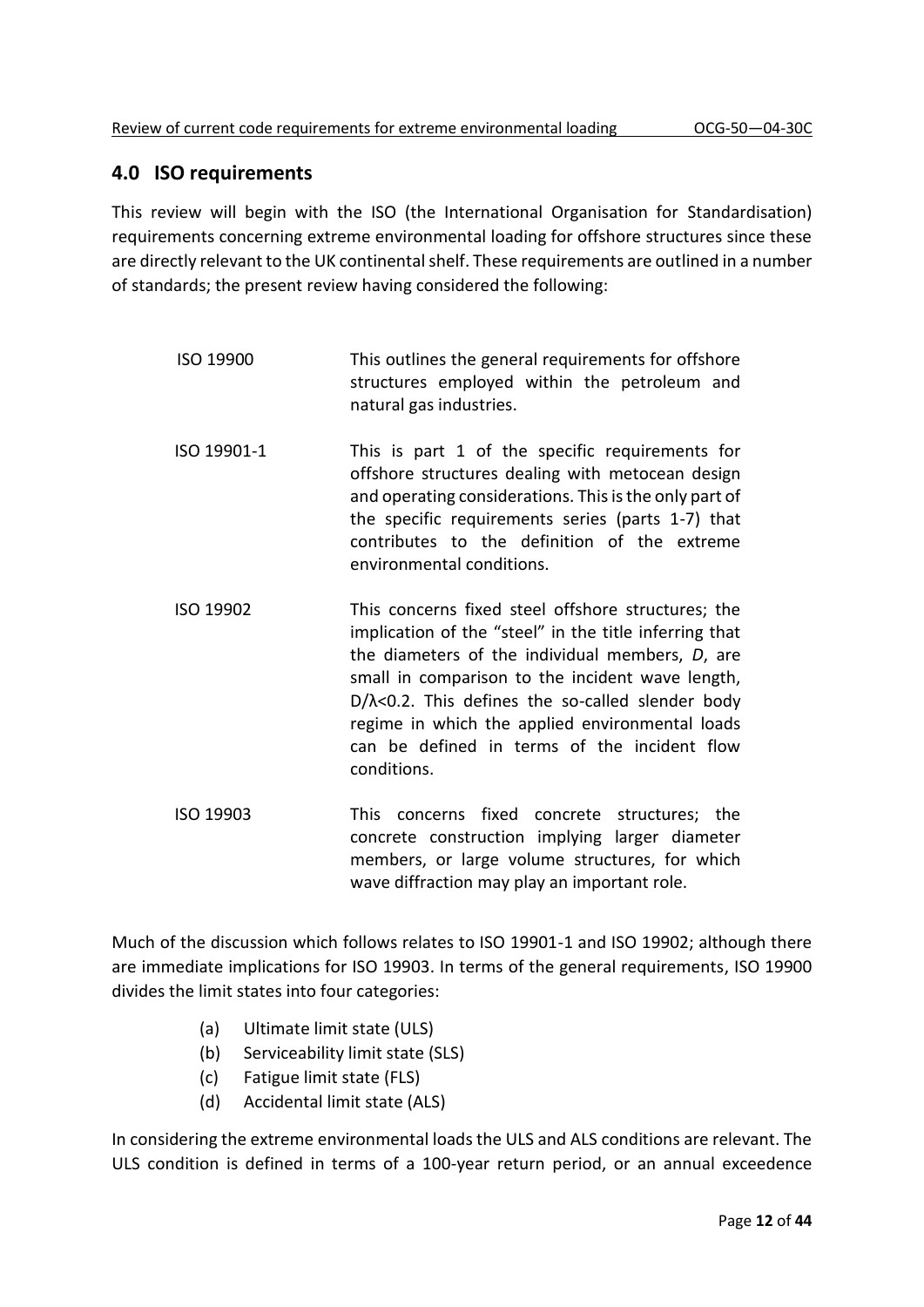probability of 10<sup>-2</sup>, and is specified with partial action factors applied to the loads (typically 1.35) and partial resistance factors applied to the structural/material properties; the latter varying from 1.05 to 1.25, but some values extending up to 2.0. In contrast, the ALS condition relates to a 10,000-year return period, or an annual exceedence probability of  $10^{-4}$ , and is applied with no additional factors.

The philosophy under-pinning these two limit states is that a structure should be able to survive the ULS with little or no damage. In contrast, it is accepted that the ALS condition may cause considerable damage, but structural failures causing loss of life and/or major environmental damage are not expected to occur.

The ISO requirements refer to the ULS condition as one involving "*extreme*" environmental actions and the ALS condition as one involving "*abnormal*" actions. The authors of this review do not consider these definitions (*extreme* and *abnormal*) helpful and they will not be considered further.

Interestingly, ISO 19902 suggests that the ALS condition (with all partial action and resistance factors set to 1.0) is less onerous than the ULS condition, provided that sufficient air-gap is available to avoid the occurrence of WID loading. This is an explicit recognition of the danger posed by the occurrence of WID loading. Indeed, in respect of the deck elevation ISO 19902 states in Section A.6.3.3:

*"A safety margin or air-gap is required between the crest of the design wave and the lowest point (beam, equipment or fixing) of the lowest deck of the platform such that abnormal wave crests do not impinge on the deck. This is necessary, since very large actions can occur if a wave hits the deck. If there is insufficient deck elevation, wave impact can determine the reliability of the structure. Where possible, deck height should be chosen so that the frequency of wave impact on the deck is compatible with the target failure rate of the structure".*

Furthermore, this section also states:

*"Any determination of the air-gap should account for uncertainty in water depth, structure settlement, sea floor subsidence, sea level rise, storm surge and tide, and abnormal wave crest elevation".*

Whilst the authors of this review agree with these statements, they do not agree with the statement that follows:

*The deck elevation can be set by either of the following methods:*

*(a) a rational process, using long-term surface elevation statistics and reliability considerations, going to various levels of complexity; or*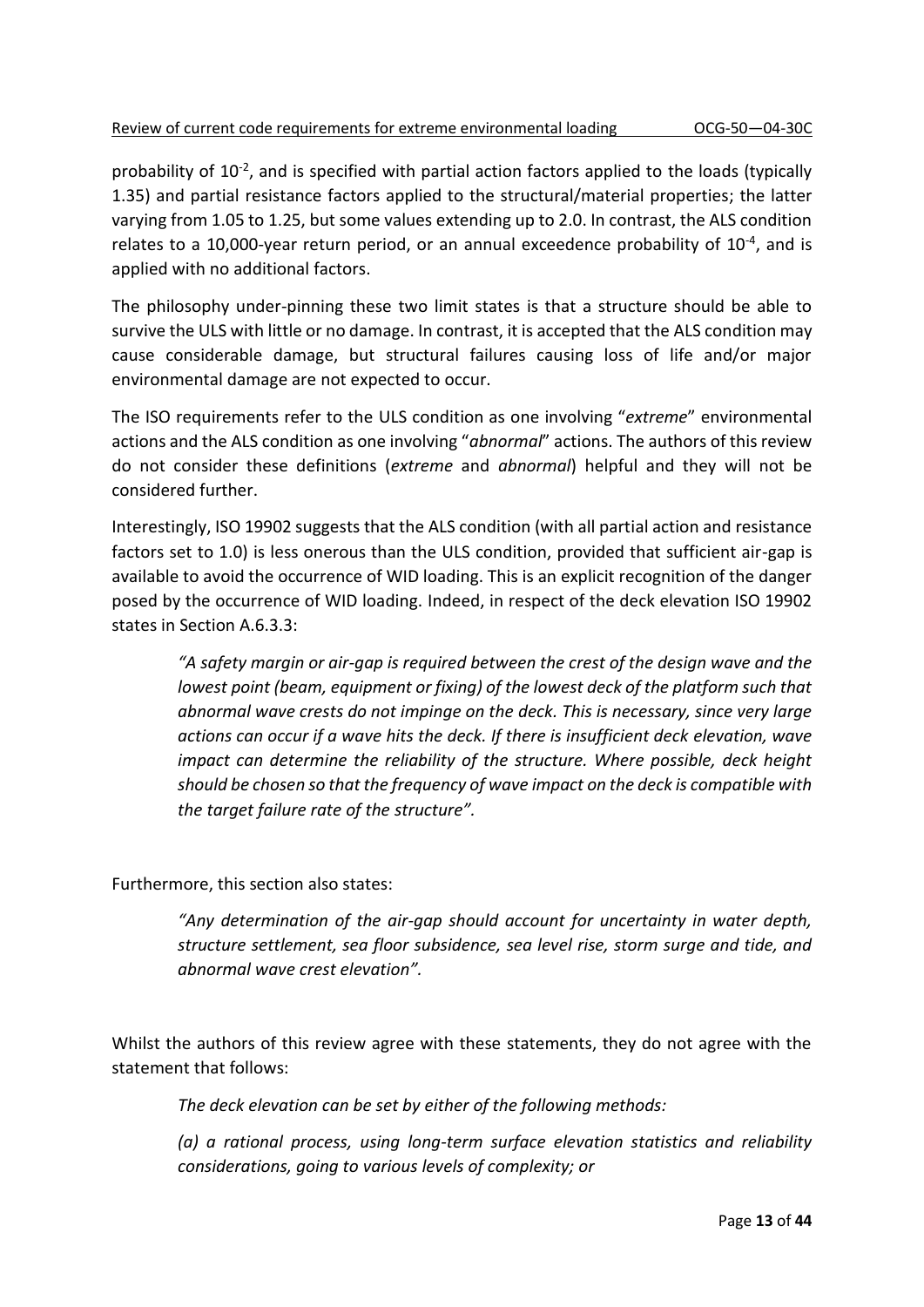## *(b) experience and judgment, if a rational approach is not possible.*

Recent scientific advances are such that a "*rational approach*" is both possible and essential. Most importantly, "*experience and judgement*" should not be used as an excuse to do what has historically been done, not least because the goal posts have shifted in the sense that recent scientific advances suggest that, in many circumstances, the 10-4 ALS crest heights have increased and the role of wave breaking is much more significant.

ISO 19902 also acknowledges that, where data is both available and sufficient, the 100-year return period (ULS) may be applied to the responses (action effects) of the structure instead of to the metocean design parameters. This acknowledges that the largest crest elevations do not necessarily produce the largest responses.

Both ISO 19901-1 and ISO 19902 note that the ULS environmental loads will be caused by the combined action of waves, currents and wind. Indeed, they propose one of three methods to define the ULS condition:

*(a) 100 year return period wave height (significant or individual) with associated wave period, wind and current velocities;*

*(b) 100 year return period wave height and period combined with the 100 year return period wind speed and the 100 year return period current velocity, all determined by extrapolation of the individual parameters considered independently;*

*(c) any reasonable combination of wave height and period, wind speed and current velocity that results in:*

- *the global extreme environmental action on the structure with a return period of 100 years, or*
- *a relevant action effect (global response) of the structure (e.g. base shear or overturning moment) with a return period of 100 years.*

Whilst (a) is commonly applied and (b) will undoubtedly lead to a degree of conservatism, (c) is the preferred approach and consistent with the comments noted above. However, when considering the global response of a structure ISO 19902 is overly reliant on an assessment of the base shear and over-turning moment. In practice, the global failure of a structure<sup>2</sup>, involving the complete loss of structural integrity, can occur at any elevation above the sea bed. The challenge as far as structural reliability is concerned is to identify the elevation at which failure is most likely to occur, given the full range of possible loading events. This will be dependent upon both the layout of the structure and the distribution of the applied loads; the latter being critically dependent upon the form of the incident waves.

 $2$  In discussing this point it is important to distinguish between a global and local failure; the latter involving damage to or loss of an individual member (or members) without suffering the catastrophic loss of the entire structure.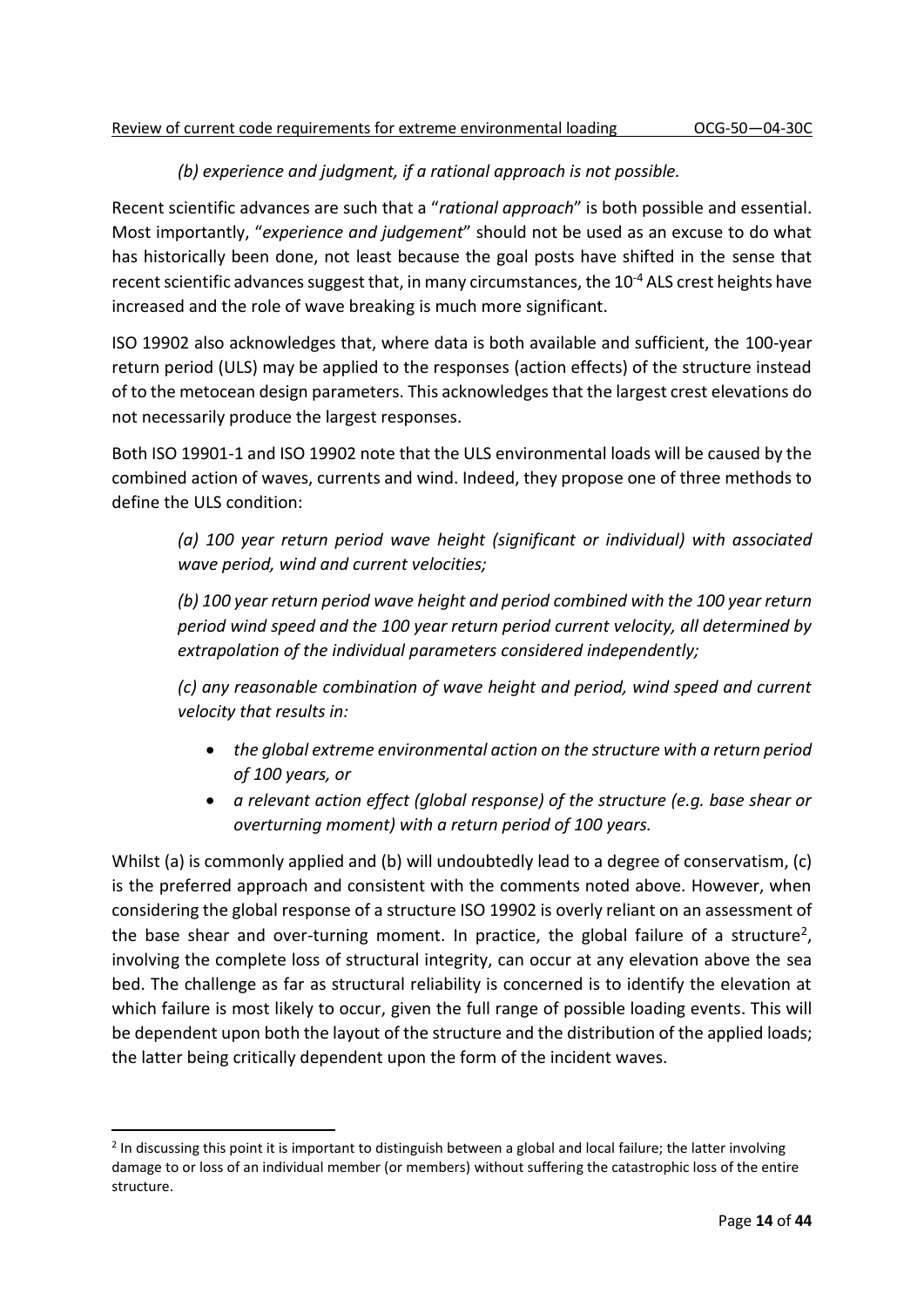Setting aside concerns regarding the appropriateness of the base shear and over-turning moments as an indicative measure of the applied loads, ISO 19902 notes that the ULS global actions can be calculated by the vector sum of:

*(a) local hydrodynamic drag and inertia actions due to waves and currents integrated over the whole structure, (b) dynamic amplification of wave and current actions, and (c) actions on the structure and the topsides caused by wind.*

This approach pre-supposes that the  $10^{-2}$  ULS crest elevation causes no WID loads. If this is not the case, ISO 19902 suggests that the additional loads should be added to (a).

Having acknowledged the need to identify the environmental conditions (notably the waves) consistent with the  $10^{-2}$  action effect, the methodology outlined above is appropriate. However, important concerns arise in the details of the recommended calculations. To be fair, both ISO 19901-1 and ISO 19902 go some way in highlighting some of the important physical effects, but then make recommendations concerning the application of inappropriate and inaccurate models. Whilst there are caveats attached to the accuracy of some of these models, the very fact that they are mentioned encourages their use. As a result, the ISO documents are not indicative of best practice. Splitting the load calculation problem into its two components (sub-structure and WID) the primary areas of concern are listed as follows.

## **4.1 Sub-structure loads**

In terms of calculating the sub-structure loads, ISO 19902 proposes a straightforward application of Morison's equation, integrated over all members, to define the global loads. Recommendations are made concerning the hydrodynamic loading coefficients, *C<sup>d</sup>* and *Cm*; where *C<sup>d</sup>* is the drag coefficient and *C<sup>m</sup>* the inertia coefficient. Indeed, a range of values are given depending on whether the surface of the body is smooth or rough (Table 9.5.1), with additional figures given in Annex A9 defining:

- *C<sup>d</sup>* as a function of the relative surface roughness
- Wake amplification factors for *C<sup>d</sup>*
- *C<sup>m</sup>* as a function of the Keulegan-Carpenter number, *KC*
- *C<sup>m</sup>* as a function of *KC*/*Cds*, where *Cds* is the steady flow drag coefficient

Whilst this information is all highly relevant (and appropriate) the success of Morison's equation is dependent upon both an accurate choice of loading coefficients and the accurate prediction of the water particle kinematics; the latter primarily relating to the wave motion, but also including combined wave-current conditions.

In considering the kinematics predictions, ISO 19901-1 correctly notes that ocean waves are irregular (unsteady), directional, and (in the case of the largest waves) nonlinear. However, it goes on to add that: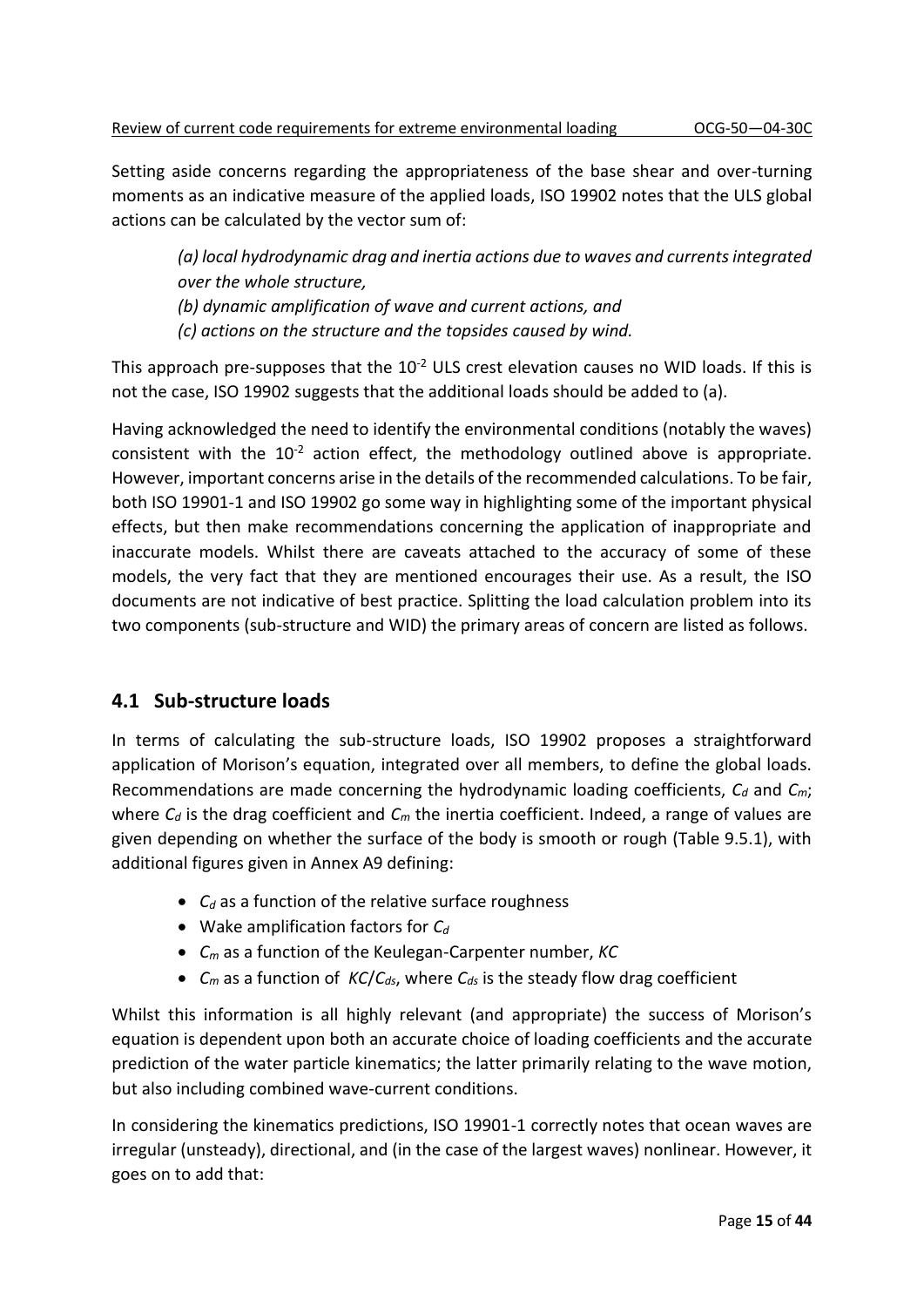"*in some applications periodic or regular waves can be used as an adequate abstraction of a real sea for design purposes*".

Furthermore, it also notes:

"*periodic waves are the building blocks for the linear random wave model*".

Whilst the latter is undoubtedly true, it is not a justification for the use of a periodic wave model. After all, the waves of interest are neither periodic nor linear

To confuse the matter further, ISO 19901-1 goes on to state that where closer agreement to real waves is required, fully nonlinear wave models are available but require careful calibration to achieve consistent reliability levels. The present authors would argue that for both the ULS and, in particular, the ALS condition close agreement to "real waves" is essential and no calibration should be required. Indeed, this is the whole purpose of applying a more complex, more accurate, wave model.

In truth, the discussion of wave modelling within IOS 19901-1 is both inconsistent and missleading. On the one hand it readily acknowledges the (indisputable) advantages of adopting fully nonlinear wave models. On the other hand, it keeps drawing the reader back to simplistic and inappropriate wave models whose sole advantage is the perception that that they are easier to apply, irrespective of the fact that they give the wrong solution. Or, to be fair, they give a correct solution to the wrong problem.

A clear example of this is given at the end of Section 8 and the beginning of Section 9. In Section 8.3.4 headed: "wave kinematics - velocities and accelerations" it first notes that linear wave theory is a first order approximation and, as such, only valid for waves of low steepness. This directly implies that it is not relevant for the description of either the ULS or the ALS condition. Nevertheless, it continues to discuss the advantages of stretched linear random wave theories (specifically Wheeler stretching and Delta stretching), but omits to make it clear that these are also linear solutions. However, it does conclude that these models can be nonconservative and should "only be used where their application can be justified". More importantly, it notes that:

"*Better approximations are recommended and are provided by nonlinear wave models*".

This statement directly refers to Section 8.6 (of ISO 19901-1) in which it is further noted:

"*Neither regular (of any order) nor linear random wave theories give the correct elevation of the wave crest or kinematics over the water column*"

However, as an alternative it suggests that second-order random wave theory provides an adequate approximation for "moderately steep waves". Unfortunately, in most practical circumstances neither the ULS nor the ALS design wave conditions will be moderately steep. These are both extreme waves, with very small annual exceedence probabilities. Indeed, this is readily acknowledged in the text (Section 8.6) which states: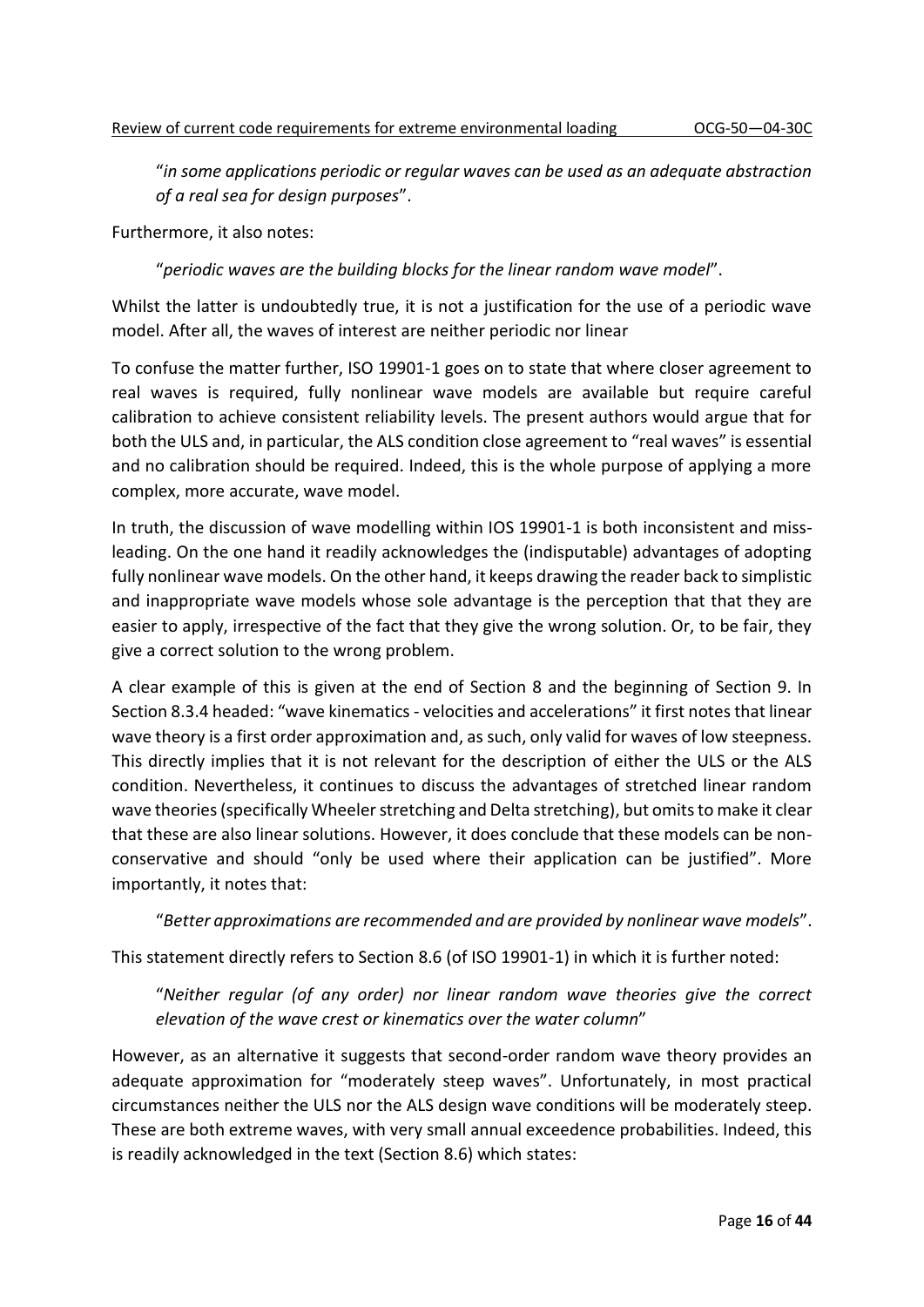"*Examples of where a second-order spectral model can be inaccurate and where a fully nonlinear model is a better choice include the calculation of loads during the inundation of the deck of a platform by green water and the calculation of wave forces on a fixed structure in very steep waves*".

Unfortunately, these are exactly the calculations that are required in respect of the ULS and ALS conditions.

More worryingly, ISO sets aside an entire section (8.4) to a discussion of regular waves, despite having noted (see above) that they do not give correct descriptions of either the crest elevation or the kinematics. To avoid a direct contradiction Section 8.4.1 notes:

*"For determination of actions by individual waves on structures, a nonlinear periodic wave theory may be used with a calibrated loading recipe",*

and adds:

"Calibrated loading recipes for drag-dominated structures are coded in typical loading software".

This final statement is particularly troubling because it is unclear exactly how such a calibration has been achieved. First, it cannot have been produced on the basis of laboratory observations since these would require Reynolds number similarity and this cannot be produced in even the largest wave basins. Second, whilst there are undoubtedly some records of the loading experienced by steel jacket structures due to large waves, very few of these cases approach conditions relevant to ULS conditions, and none are consistent with ALS conditions. Historically, the simultaneous measurements of water surface elevation and total global load recorded at Shell's Tern platform in the North Sea are amongst the most useful field data since it includes a small number of large wave events. However, the largest reliable wave record has a wave height of *H*=21.5m and a local steepness of ½*Hk*=0.24. This falls well short of the ALS conditions for the North Sea which has a steepness in the order of ½*Hk*=0.30. Without relevant field data, recorded at multiple locations using different measuring systems, it is very difficult to see how the effective calibration of a loading recipe, to account for the acknowledged inadequacies of the recommended wave model, can be achieved.

In summary, the calculation of sub-structure loads appropriate to ULS and ALS conditions outlined in ISO 19902 is based upon a well-established load model, with realistic loading coefficients, and gives important practical guidance. However, the recommended solutions for the prediction of the water particle kinematics, both velocities and accelerations, fall well short of the present state-of-the-art.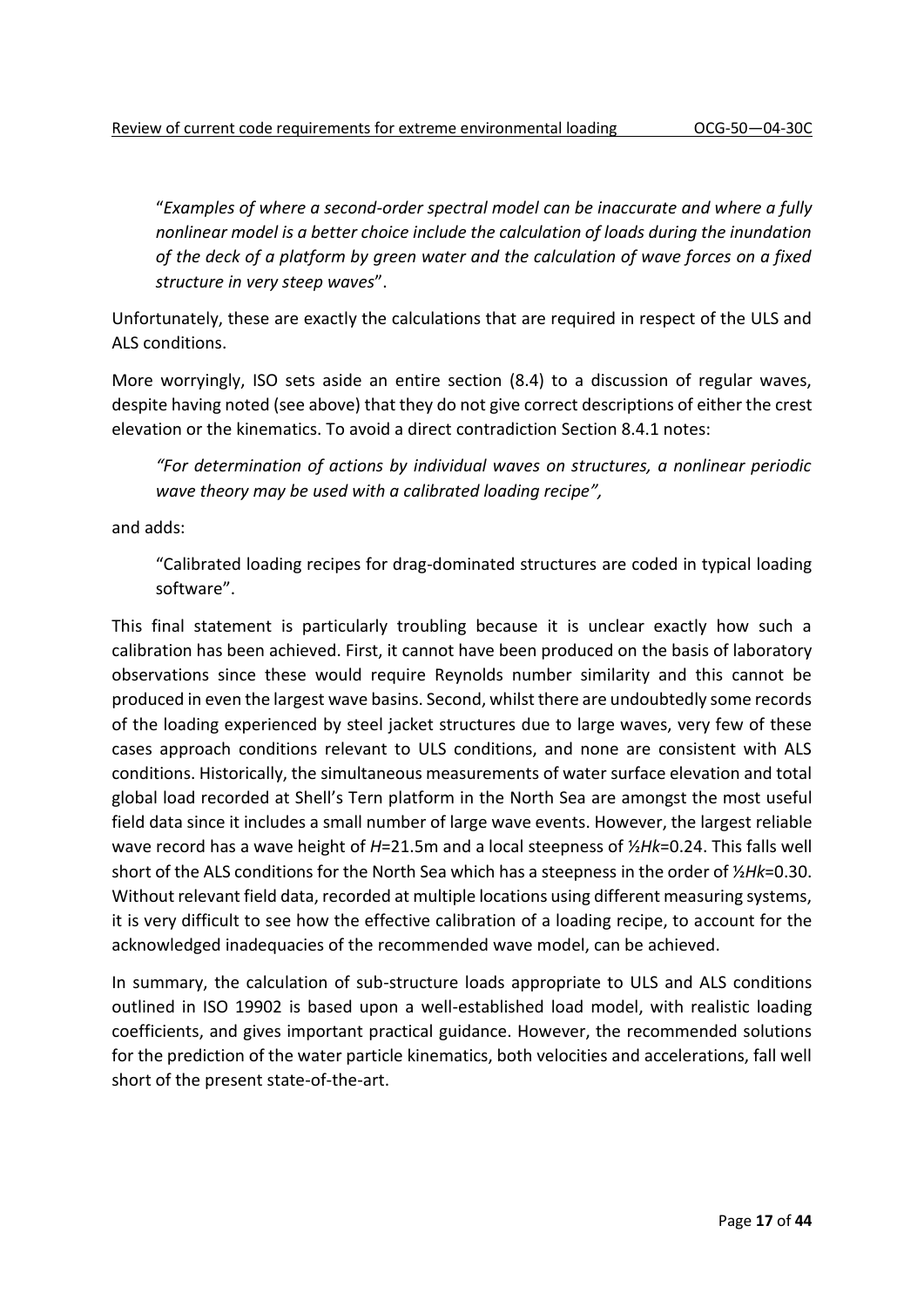## **4.2 Wave-in-deck (WID) loads**

In respect of new platform designs, ISO 19902 is clear that the deck elevation should be set to avoid the occurrence of WID loads over the operating life of the structure. However, it is equally clear that there are a significant number of existing structures which will be subject to WID loading, particularly in respect of their ALS condition. It is in seeking to address this problem that IOS 19902 is at its weakest. To be fair it does clearly state that the calculation of WID loads is: "an area of on-going research". Whilst this is certainly true, neither ISO 19901- 1 nor ISO 19902 are indicative of present best practice. The explanation for this lies in two parts.

First, the criticisms of the proposed wave modelling (noted in section 3.1 above) become critically important in respect of WID loading; the problem being governed by the crest elevation, the wave shape and the near-surface water particle velocities. This is readily acknowledged in Section 8.6 of ISO 19901-1 with "fully nonlinear wave models" being the preferred choice for WID load calculations.

The explanation for this lies in the fact that wave nonlinearity arises from the two nonlinear free surface boundary conditions. As the source of this nonlinearity is approached, the instantaneous water surface and, specifically, the wave crest, the relative importance of this nonlinearity increases. In respect of WID loading, it is only the very upper levels of the wave crest, close to the water surface, that enter a deck structure and define the applied loads. It therefore follows that the wave nonlinearity is fundamental to the definition of both the occurrence and magnitude of any WID loading.

Second, ISO 19902 outlines a simple Silhouette method to estimate the global WID loads. This method is described in some detail in Annex A Section 24.7.3. In essence, the method defines a drag type loading event in which the WID load (or action) due to combined waves and currents is expressed as:

$$
F_{WID} = \frac{1}{2} \rho_w C_d (\alpha_{wk} u_w + \alpha_{cb} U_c)^2 A, \qquad (4.1)
$$

where *ρ<sup>w</sup>* is the density of water, *A* is the Silhouette or inundated area, *u<sup>w</sup>* is the maximum wave-induced horizontal fluid velocity, *αwk* a kinematics factor to account for directionality,  $U_c$  the current velocity in line with the wave,  $\alpha_{cb}$  the current blockage factor and  $C_d$  an inferred 'drag coefficient' calibrated to wave tank tests of "quite simple" topside structures. Guidance is provided concerning the variation of  $C_d$  with the deck type (heavily equipped [solid], moderately equipped and bare [no equipment]) and with the orientation of the structure relative to the mean wave direction ( $\theta_w$ =0° [end-on or broadside] and  $\theta_w$ =45°).

The output from this model is a maximum WID load (not the corresponding time-history), together with guidance as to the elevation at which it should be applied; the latter being specified as 50% of the distance between the lowest point of the silhouette area and the lower of either the wave crest or the top of the silhouette area. With the magnitude and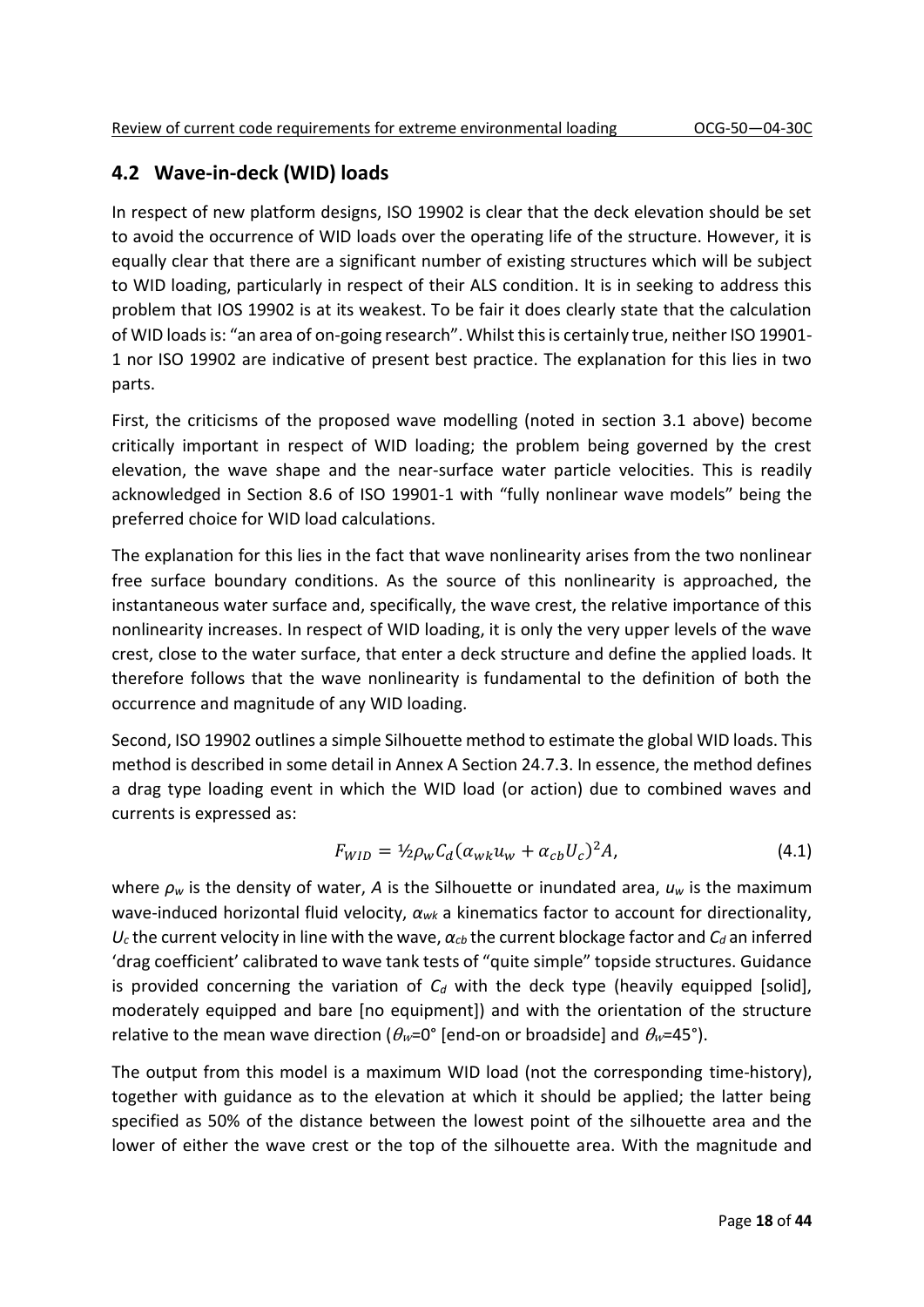position of the WID load described, this is added to the maximum global sub-structure load to describe the total base shear and over-turning moment in accordance with Section 9.4.3.

There are three important limitations to this approach:

- (a) With no information describing the phasing of the maximum sub-structure load and the maximum WID load, there is little choice but to assume that they are coincident and therefore additive. This will inevitably introduce a degree of conservatism.
- (b) In the absence of a WID load time-history, *FWID*(*t*), a dynamic analysis, even in its simplest form, cannot be undertaken.
- (c) The calibration of the model has historically been limited to one laboratory data base involving relatively simple topside structures. Importantly, this data base specifically avoids all occurrences of wave breaking. Given the recent advances reported by Latheef & Swan (2013), Karmpadakis et al (2019), Karmpadakis & Swan (2020) and Ma & Swan (2020a,b), this is clearly an important omission.

In describing the silhouette method ISO 19901-2 emphasises its simplicity and notes that the variation of the WID load for a given wave height is "rather large"; the coefficient of variation (COV) estimated to be 0.35. It also notes that WID loading is complex and influenced by factors including:

- (1) the type of waves,
- (2) level of inundation,
- (3) deck configuration,
- (4) wave phase,
- (5) deck proportions.

In considering (1) it is unclear if this relates to the nature (or limitations) of the applied wave models or the physical properties of the actual waves causing the WID load. If the latter, then this may be the first implicit reference to the importance of wave breaking (see below).

In respect of WID loading ISO 19902 concludes that the simplified silhouette model should only be used when it can be shown to be appropriate, although it is unclear how this would be achieved. Furthermore, it also notes that for a more accurate analysis specific attention should be given to the predicted kinematics. Again, no further information is provided in this regard.

In considering the setting of deck elevations, ISO 19901-1 suggests that crest elevations can be satisfactorily predicted using a second-order random wave model; the two parameter Weibul fit to second-order crest elevations described by Forristall (2000) being outlined as the preferred method. No assessment is made of effects arising beyond second-order. In addition, it notes that corrections need to be applied to account for the finite area of a deck structure. This follows the work of Forristall (2007), acknowledges that the probability of experiencing a given crest elevation over a representative plan area is substantially larger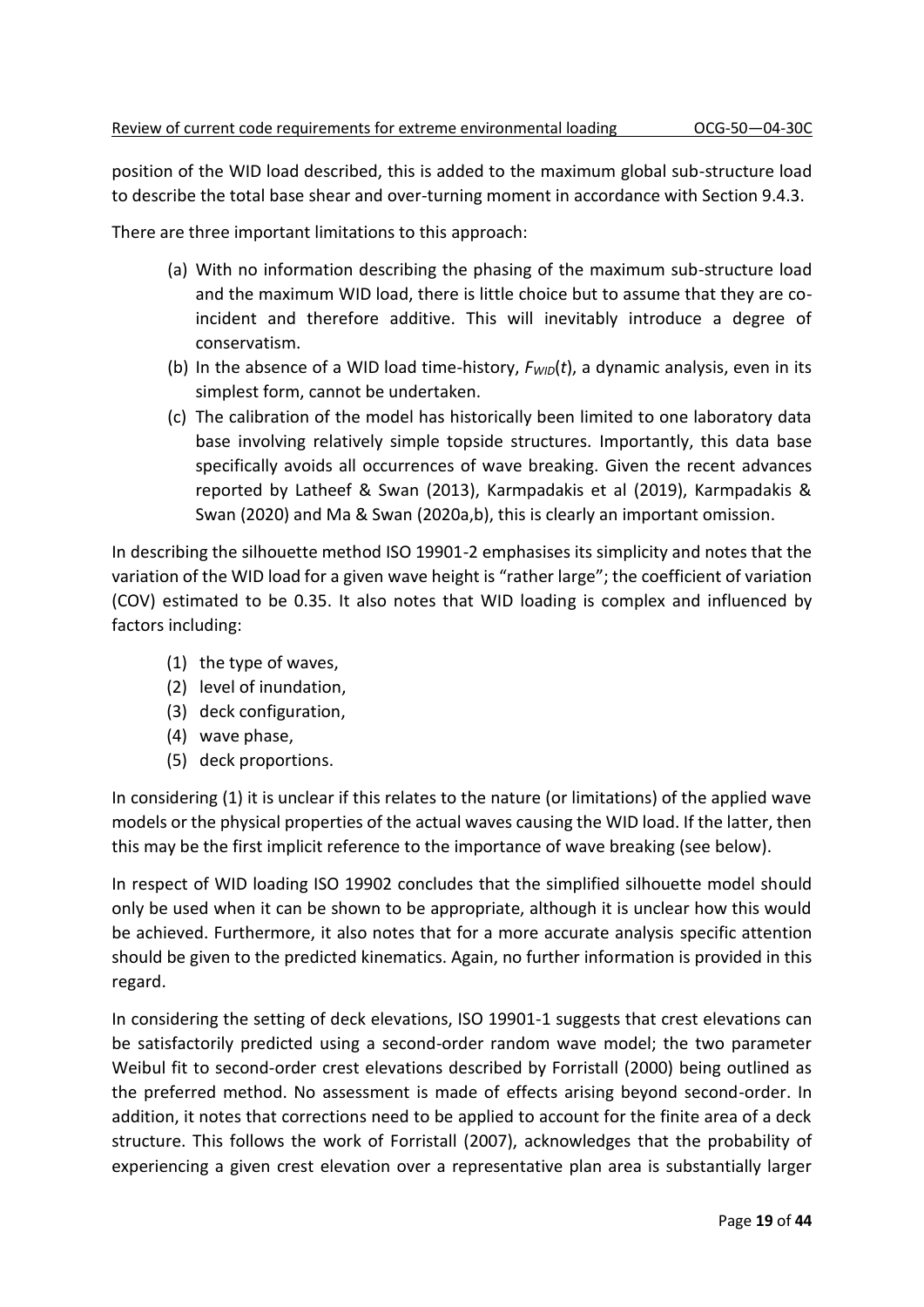than the usual point statistics, and suggests that the maximum crest elevation for a given exceedence probability may be increased by as much as 15% due to the area correction. Whilst this effect is undoubtedly important, recent research suggests that a 15% increase in the largest crest elevation due to area effects alone is excessive.

ISO 19901-1 addresses two other issues that are important for the calculation of WID loads, although they are not directly mentioned in this context. First, it correctly notes that in the case of combined waves and currents, the co-existence of the two leads to a stretching and compression of the current under the wave crests and troughs respectively. In respect of WID loading only the wave crest is of interest and, in this case, the divergence of the streamlines will lead to a reduction in the local current velocity. This is not correctly noted in either of the procedures given in ISO 19901-1 leading to conservative predictions of the combined velocities and hence an over-prediction of the WID loads. Given that the latter is dependent on the square of the former, this effect can be substantial.

The second effect concerns the occurrence of wave slamming (or slapping) on structural members high in the wave field. ISO 19902 suggests that these can be neglected as they are only of "*local significance*". Whilst they are certainly important in respect of local loading and possible member failure, they may also have a global significance, particularly if they contribute to the onset of a dynamic response. For example, impact loads may well occur on the main deck beams, providing an important contribution to the total WID load. Furthermore, if the platform incorporates a sizable and densely packed riser/conductor array, the slam loads experienced by these elements can be significant, both in terms of local and global damage.

Finally, despite emphasising the importance of WID loading, particularly in the context of ALS conditions, ISO 19902 makes no mention of wave breaking. Moreover, ISO 19901-1 only mentions wave breaking in the context of depth-limited shallow water conditions and in respect of wave shoaling. The only exception to this concerns a comment in Section A8.6 in which it is noted that Fourier based nonlinear wave models are limited in their application when a wave becomes very steep-fronted at the onset of breaking.

Interestingly, there is no discussion as to the importance of deep water wave breaking and the implications that this has for the extreme wave loads (both ULS and ALS) and hence the structural reliability. This is despite the fact that:

- (a) There is a growing awareness from field observations in both intermediate and deep water that wave breaking is an important feature of most extreme sea states, particularly those that are relevant to design/re-assessment.
- (b) Observations of long random wave records in highly controlled laboratory conditions confirm that many of the largest and steepest wave events exhibit some form of wave breaking, either spilling of varying intensity or full over-turning. Moreover, when WID load testing is undertaken, many of the largest individual loading events are associated with breaking waves.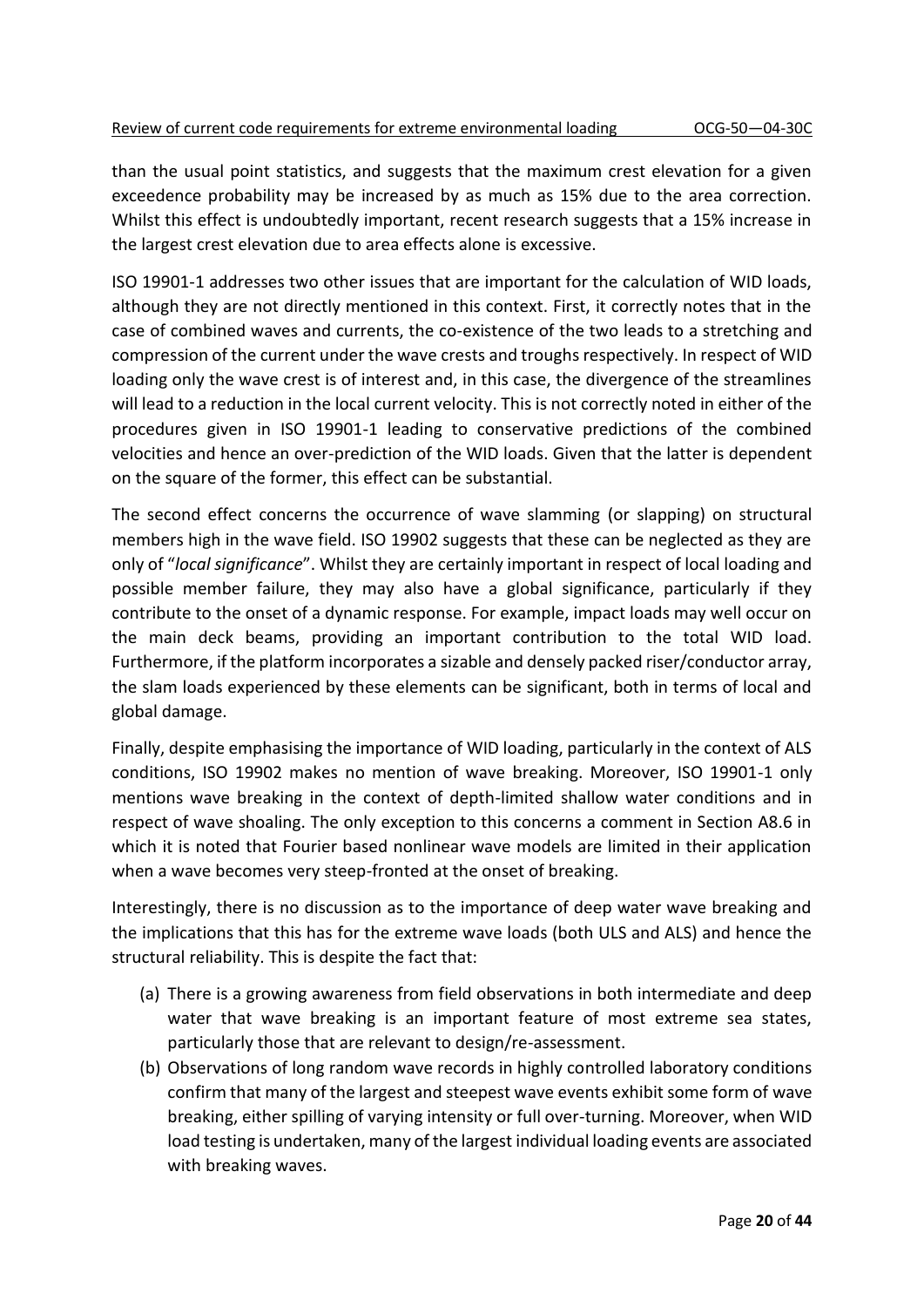In summarising the treatment of WID loads within the relevant ISO documents, it is clear that whilst the importance and complexity of these loading events is clearly stated, neither the proposed wave modelling, the method of load calculation, nor the calculation of reliabilities in terms of pre-determined wave events is adequate. Moreover, the proposed approaches do not represent present best practice and are certainly not based upon the present state-ofthe-art.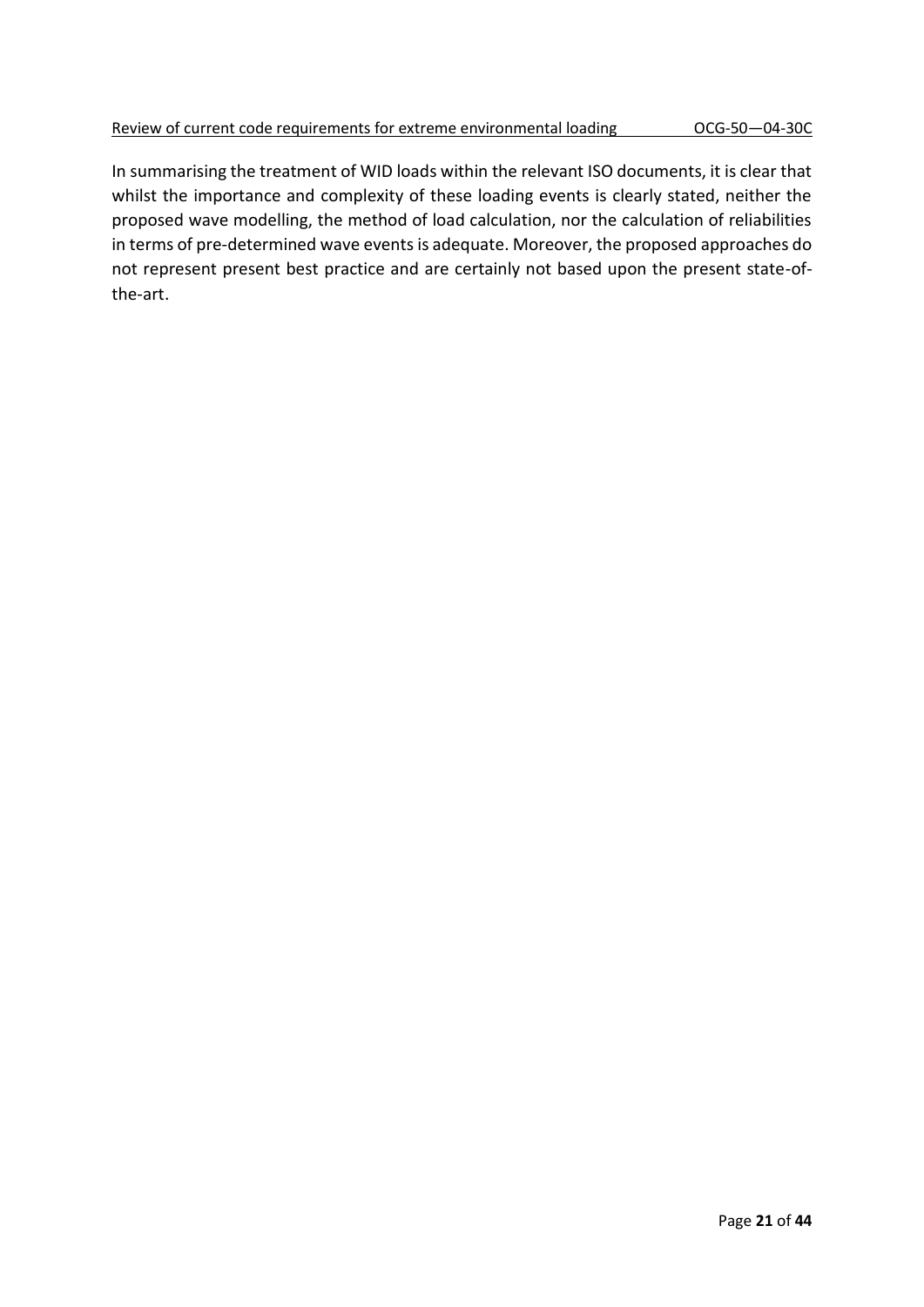### **5.0 API requirements**

The American Petroleum Institute (API) standards relating to fixed offshore structures are sub-divided into three parts:

| $(i)$ API RP 32MET: 2014 | dealing with metocean conditions                        |
|--------------------------|---------------------------------------------------------|
| (ii) API RP 2A-WSD: 2014 | addressing the design of new structures using a working |
|                          | stress design approach                                  |
| (iii) API RP 2SIM:2014   | addressing structural integrity management and related  |
|                          | to the re-assessment of existing structures.            |

In considering these documents it is relevant to note that API RP 2A-LRFD dealing with load and resistance factor design has been withdrawn and will not be considered herein.

Taken as a whole, these documents exhibit many similarities with their ISO equivalents (Section 3.0). Indeed, API RP 2MET: 2014 is also listed as ISO 19901-1: 2005 (modified), suggesting that there was convergence between API and ISO, at least in respect of metocean conditions. However, it is our understanding that although there was a clear intention for API to adopt the latest ISO standard (ISO 19901-1: 2015) this has not yet happened and is unlikely to occur in the near future. Nevertheless, the similarities between ISO and API are such that many of the short-comings noted in Section 3.0 are also relevant to the API standards. However, the API documents set out to be more prescriptive, setting out specific models that should be applied and how. As a result of this philosophy there are several instances where inappropriate and inaccurate models and procedures are recommended, necessitating the introduction of *ad hoc* and non-physical corrections to account for well-established and well known modelling errors. Moreover, with a desire to be prescriptive and in seeking to keep procedures as simple as possible, short-cuts are recommended (or imposed) that reduce the accuracy of the desired reliability calculations. Taking each of these documents in turn, comments are given as follows:

#### **5.1 API RP 2MET: 2014**

This document sets out to define the procedures and metocean parameters appropriate to US waters, with a particular emphasis on different sectors of the Gulf of Mexico (GoM). Throughout the suite of API standards it is clear that the recommended extreme relates to an event with an annual exceedence probability of  $10^{-2}$  (page 3; Section 3.6 and many other places). The justification for this is based upon experience with major platforms in the GoM.

API RP 2MET: 2014 (hereafter referred to as 2MET) restates the three methods of defining an environment that generates the extreme direct action and, generally, also the extreme action effect as outlined in (a), (b) and (c) in Section 3.0, page 8 of this document. Within 2MET a more detailed explanation of the 3 cases is provided and, more importantly, it is clearly stated that: "when sufficient data are available method (c) should be used". This is the method that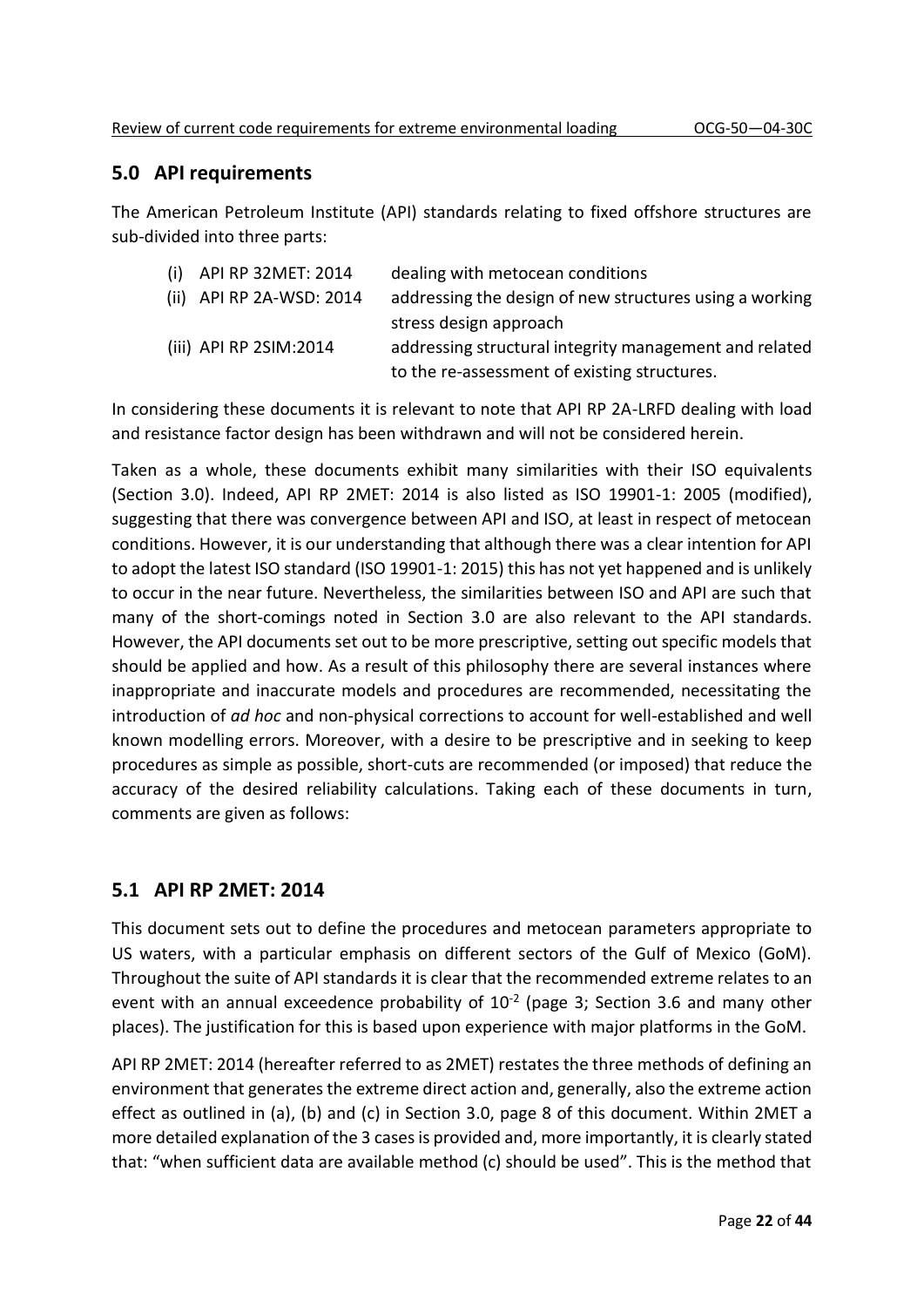adopts any reasonable combination of wave height and period, wind speed and current velocity that results in either:

- (i) The extreme environmental action on the structure with a specified return period, or, more importantly,
- (ii) The extreme action effect (global response) of the structure (base shear or overturning moment) with a specified return period.

With a clear understanding that (ii) is what is required, 2MET returns attention to the appropriateness of a deterministic design wave arguing that:

*"In some applications, periodic or regular waves can be used as an adequate abstract of a real sea for design purposes".*

Moreover, it goes on to state that the relevant applications are those cases in which the action effect(s) are quasi-statically related to the associated wave actions and specifies the design wave in terms of the 10<sup>-2</sup> wave height ( $H_{max}$ ) and an associated wave period (*T*).

In adopting this approach, three facts are important:

- (a) In respect of extreme wave conditions the *n*-year maximum crest elevation, *η<sup>c</sup> max*, does not necessarily occur together with the *n*-year maximum wave height, *Hmax*.
- (b) Irrespective of whether interest lies in the prediction of sub-structure or WID loads, it is widely acknowledged that the maximum loads (or action effects) will in many cases be associated with the largest crest elevations, *ηc max*. This is particularly true in respect of WID loading since it is the crest of the wave that enters the deck and causes the load.
- (c) Successive API documents have been quick to acknowledge that most historical platform failures have been attributed to waves impacting the platform deck, thereby resulting in a large stepwise increase in the fluid loading.

Given these facts if a design wave is to be expressed in terms of metocean parameters rather than loads (or action effects) an obvious choice would be the *n*-year crest elevation. However, because the API standards have resisted any move away from all but the simplest regular wave theories (Stokes 5<sup>th</sup>-order or steam function solutions), despite their well-documented failings when it comes to the description of large ocean waves, and because these inappropriate wave models are typically expressed in terms of the wave height, *H*, the API approach remains one based upon the *n*-year wave height. This greatly complicates the prediction of WID loads, particularly in respect of their return periods, despite the acknowledgement that they are the most common cause of failure.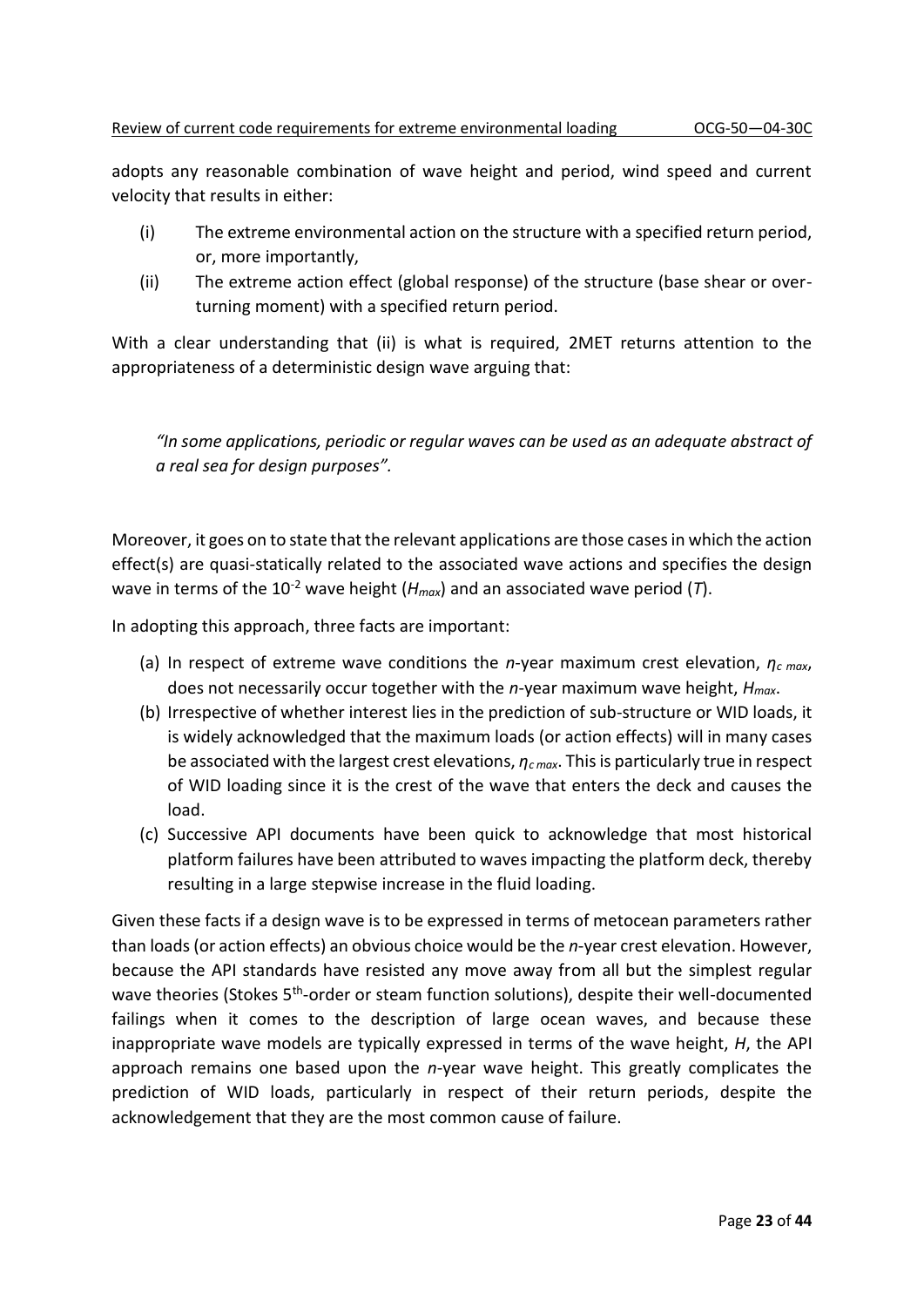Interestingly, although this difficulty arises as a direct consequence of the modelling procedures adopted, it is readily acknowledged at an early stage of the 2MET document; Section 3.4 (page 2) noting that:

*"Because of the simplified nature of the models used to estimate the kinematics of the design wave, the design crest elevation can be different from, usually somewhat greater than, the crest elevation of the design wave used to calculate actions on the structure".*

Having acknowledged that WID loading is the most common cause of failure for GoM structures, 2MET becomes surprisingly inconsistent. Examples of this are given below. In each case the inconsistencies are driven by a reluctance to move away from deterministic regular wave solutions.

**Example 1:** Having noted the importance of WID loading in respect of platform failure, Section 8.8 of 2MET correctly notes that the distribution of extreme crest elevations is required for setting minimum deck heights on bottom founded structures and for assessing the probability of green water intruding onto the topsides of all types of structures. This is entirely correct, but half a page above in Section 8.5 it notes that the maximum height of an individual wave with the specified return period is the single most important wave parameter to be determined. Moreover, it notes the required long-term individual wave height, *HN*, should be established by convolution of the long-term distributions derived from the data with a short-term distribution that accounts for the distribution of individual wave heights in a sea state. The present authors fully support this approach but, given the importance of WID loading, believe the distribution of crest heights is more important than wave heights.

**Example 2:** In respect of water depth and wave breaking, Section A.6.2 correctly notes that in shallow water the empirical limit of the wave height is approximately 0.78 times the local water depth for waves that are long-crested. For short-crested waves the wave height can approach 0.9 times the local water depth and the breaker height also depends on beach slope. In deep water it also notes that waves can break with a theoretical limiting steepness of 1/7. This latter value is based on regular/steady waves and is therefore not appropriate to realistic random waves. More importantly, 2MET makes no attempt to explain how such waves should be modelled, despite noting the importance of breaking in shallow water. Furthermore, it notes that shoaling and non-linear processes affect crest elevations as waves move into shallow water; the proportion of the wave height above the nominal still water increasing as the water becomes shallower. However, it omits to note that in deeper water nonlinearity drives a similar change in the crest trough asymmetry and that this cannot be modelled by regular waves.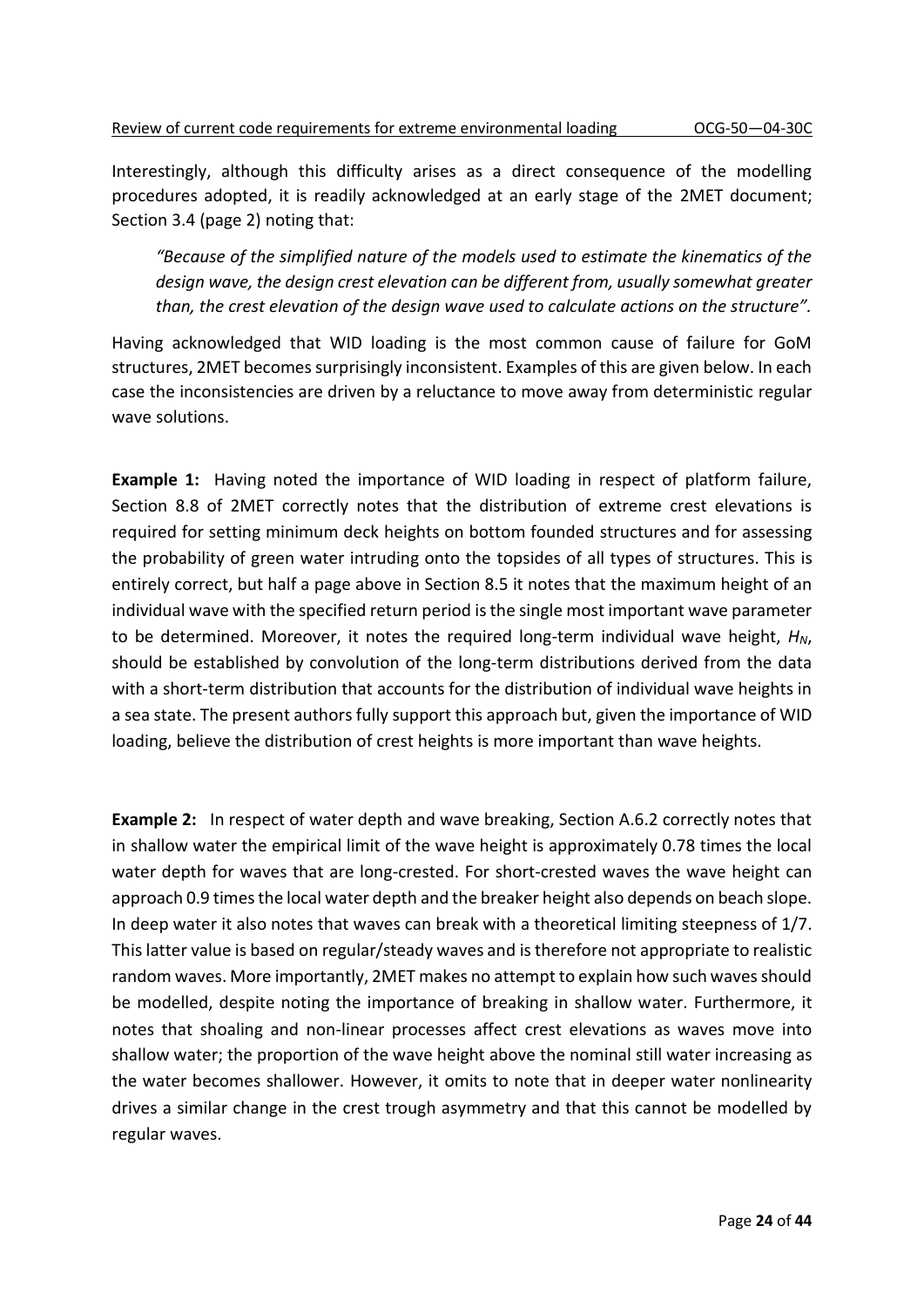**Example 3:** In respect of nonlinearity 2MET addresses the accuracy of both hindcast models and measured data, arguing that:

"*Wave models are only as good as the physics that are incorporated in them. The strengths and weaknesses of any particular data set should be recognized throughout the process of its analysis and interpretation*".

This is very good advice, but conflicts with the fact that earlier in the main body of the report (Section 8.1) it first notes that ocean waves are:

"*irregular in shape, vary in height, length and speed of propagation, and approach a structure from one or more directions simultaneously*".

However, it then argues that a regular wave theory can be "adequate" to define design waves despite the fact that they are regular, of constant height, length and speed of propagation and uni-directional.

**Example 4:** In respect of extreme waves 2MET notes that other data that should be developed (presumably because it describes an important effect) includes:

- (a) the probable range and distribution of wave periods
- (b) the wave energy spectrum in the sea state.

Unfortunately, a steady design wave solution is based upon a single wave period and no distribution of free wave energy.

**Example 5:** In Section A.8.2 2MET correctly notes that:

"*the highest action, or the largest action effect on, a structure is not necessarily induced by the highest sea state or the highest wave in a sea state. This is due to the nature of wave action and the sensitivity of structures to the frequency content of waves in a sea state"*.

This is entirely correct and emphasises the importance of the fact that the frequency content cannot be modelled by regular waves. Moreover, the most likely explanation for this statement lies in the nature of the wave action, particularly the occurrence of wave breaking, and this is simply not addressed.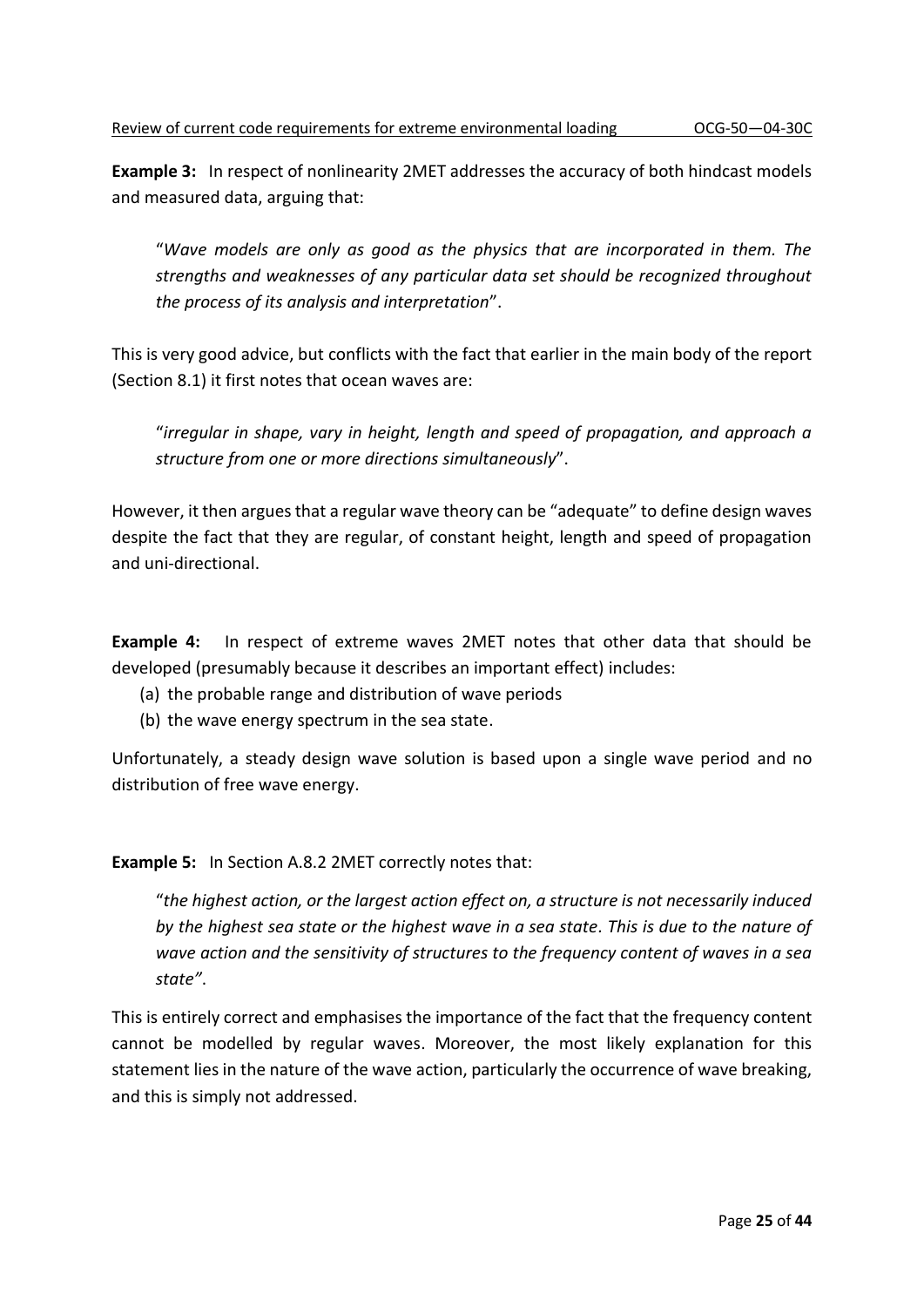**Example 6:** In a discussion of two-dimensional wave kinematics (Section A.8.4), 2MET correctly notes that regular wave models:

"All compute a waveform that is symmetric about the crest and propagates without changing shape".

It has already been noted that neither of these characteristics are representative of real ocean waves. Furthermore, it goes on to note that:

"*The theories differ in their functional formulation and in the degree to which they satisfy the*

*nonlinear kinematic and dynamic boundary conditions at the wave surface*".

Indeed, it argues that the selection of the most appropriate theory should be based on the accuracy of this fit. Unfortunately, the extent to which the nonlinear boundary conditions are satisfied on an unrealistic and unrepresentative regular wave profile is no guarantee of its ability to describe the water particle kinematics associated with an unsteady, irregular and non-symmetric wave event. Indeed, the only requirement that matters is the ability to satisfy these boundary conditions on the actual (unsteady) wave profile. Clearly, this cannot be achieved by a regular wave model, of any order.

**Example 7:** To be fair, 2MET does make mention of the so-called NewWave theory. This is based upon statistical theory first proposed by Lindgren (1970), Boccotti (1983) and, more recently, by Tromans et al (1990); the latter contribution introducing the name. However, whilst noting that this is an unsteady wave model, it omits to note that it is a linear model and, therefore, not appropriate to the description of design waves without the inclusion of nonlinear corrections. Moreover, 2MET fails to note that if such corrections are applied, the need to apply any form of stretching (Delta stretching) is eliminated and an important source of inaccuracy removed.

However, 2MET goes on to suggest that with the application of the NewWave model:

"*the kinematics are evaluated at only one instant during the wave evolution and then frozen as the wave propagates through the structure*".

This is wholly unnecessary and, in effect, seeks to turn the NewWave solution into a quasisteady state model. In so doing, many of the advantages of this model are lost, particularly in respect of predicting the WID loads on a topside structure with a significant plan area.

Having raised these issues, it is important to note that the authors of 2MET appear to be aware of these inconsistencies but have taken the view that ease of use and historical consistency (or a reluctance to change) are more important than technical rigor. This is further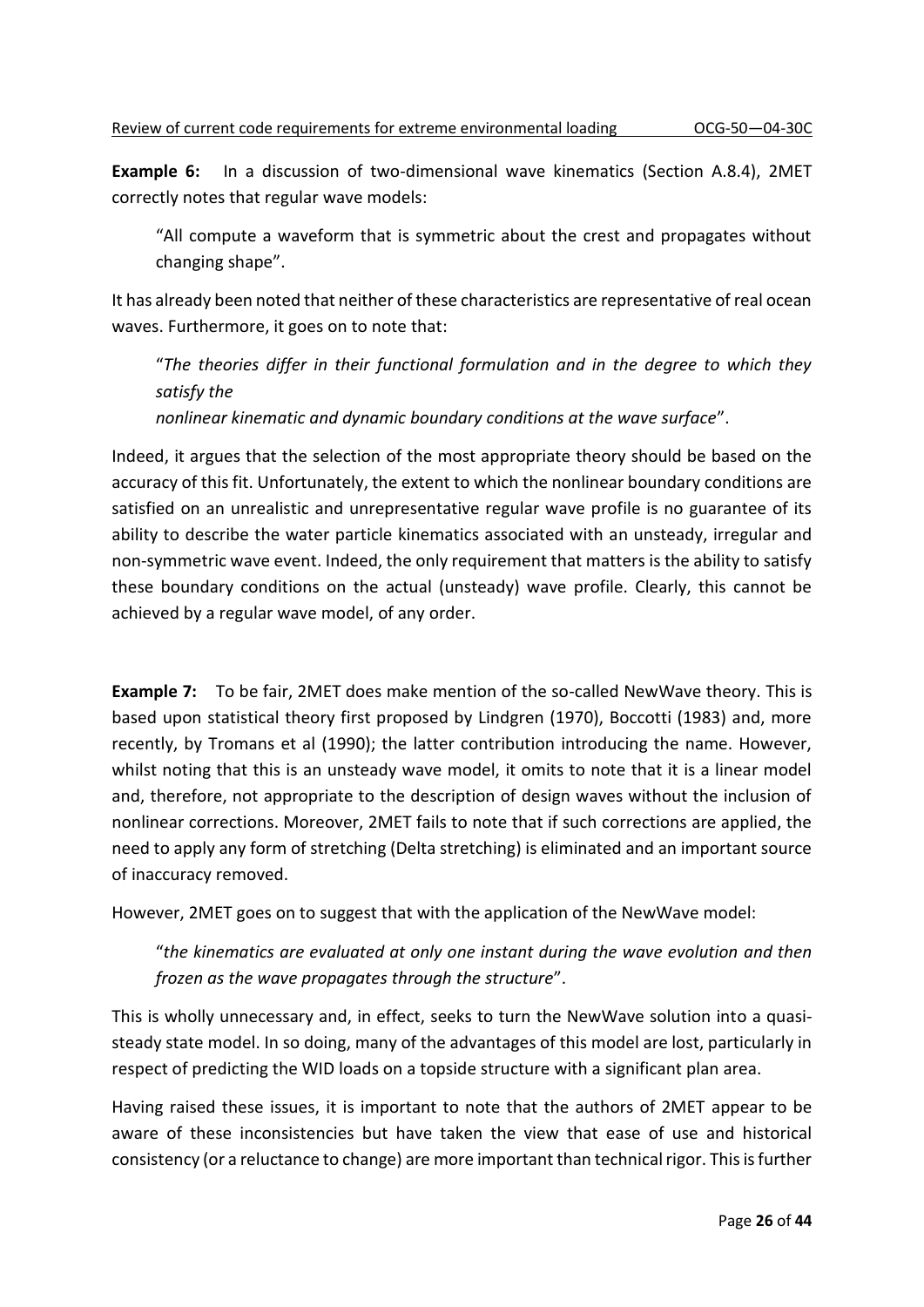examined in Section 4.1.1 which provides a brief review of a recent contribution concerning the so-called "crest conundrum" arising as a result of the procedures recommended within 2MET. Unfortunately, the approach that has been adopted involves further *ad hoc* corrections rather than the application of rigorous models that would avoid the problem in the first place.

## **5.1.1 Resolving the API RP 2MET Crest Conundrum**

This so-called conundrum relates to a mismatch in the description of the design crest elevation. It has already been noted that the crest elevation corresponding to the *N*-year wave height does not correspond to the *N*-year crest elevation. Moreover, if the *N*-year wave height is modelled by a non-linear regular wave model (either a Stokes 5<sup>th</sup>-order solution or a stream function solution) the corresponding crest height will be substantially lower in deep water. This defines what a recent API working group has referred to as the "negative conundrum"; the design predicted crest height being lower than the actual crest height for the same return period.

This has significant implications for the predicted WID loads. In an attempt to correct for this, thereby achieving the best possible prediction of the WID loads using a design regular wave and a calibrated silhouette method, the working group considered four options:

- (a) To reduce the modelled deck elevation maintaining the actual level of wave inundation.
- (b) To compute the sub-structure and WID loads separately; the latter being solely dependent upon the crest kinematics assuming the silhouette method is employed.
- (c) To increase the design wave height until the corresponding crest elevation matches the *N*-year crest elevation.
- (d) Increase the water depth until the crest elevation associated with the *N*-year wave height (modelled using a regular wave) matches the *N*-year crest elevation.

Having considered all four options, the working group adopted (d). However, this has unintended consequences in that an increase in the water depth produces a reduction in both the water particle velocities and the accelerations in a regular wave solution. This is problematic because in the original calibration of the silhouette model for WID loading, Finnigan (1991) showed that the best fit to the measured WID load data, or the fit with the least scatter having defined an optimal drag coefficient, was achieved when the crest elevation of the design wave event was closest to the actual crest elevation recorded in the random wave tests. This approach is much closer to method (c) above and confirms the importance of the kinematic predictions when it comes to WID load predictions.

In an attempt to get both the level of wave inundation and the wave kinematics approximately correct, at least as far as the inputs to the simplified WID load model are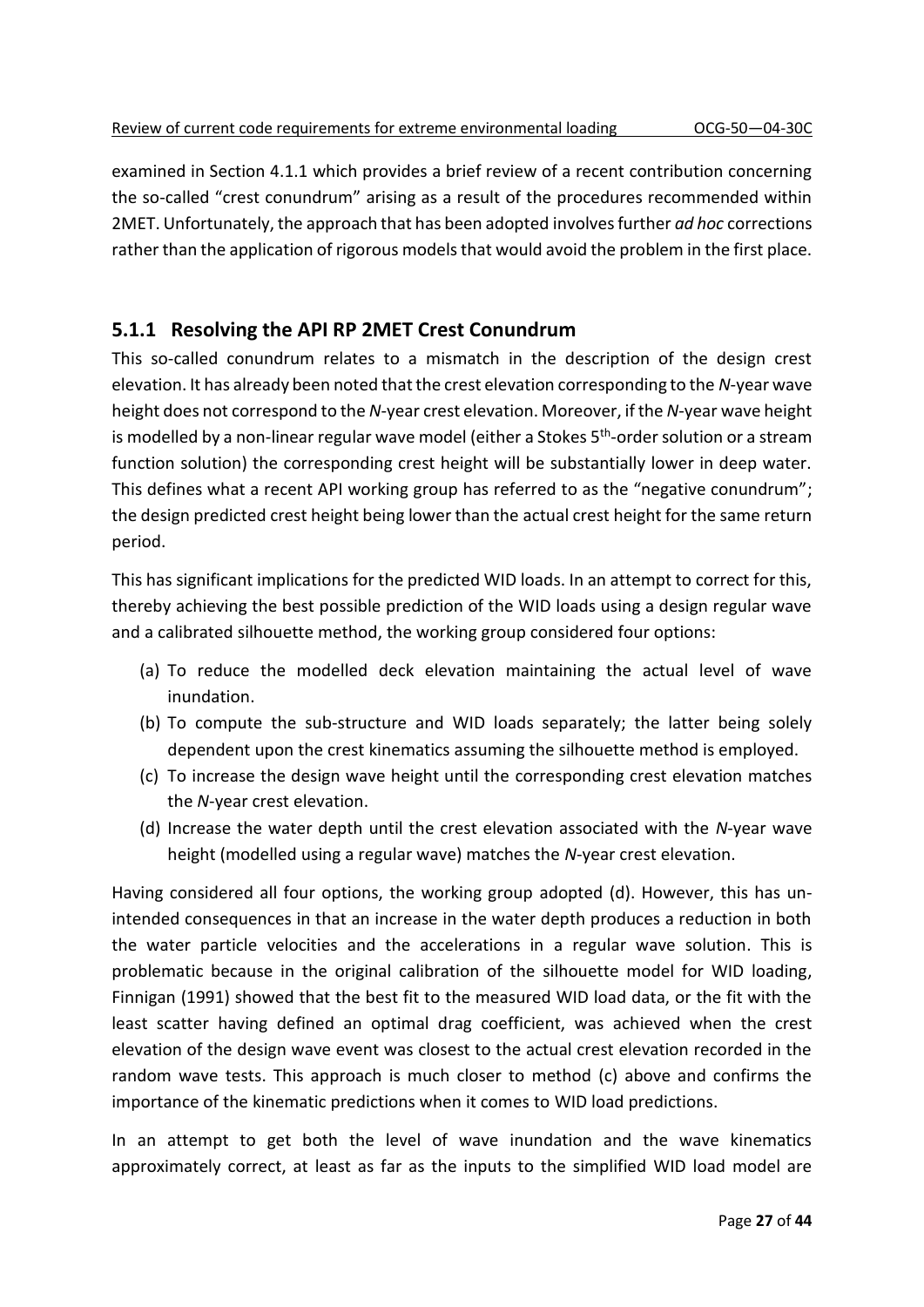concerned, the working group proposed continuing with a deterministic design wave modelled on the basis of a regular wave specified in terms of a *N*-year wave height but with the following changes:

- (i) Change the water depth to give the correct *N*-year crest elevation and hence the correct inundation.
- (ii) Adjust the period of the wave so that the predicted kinematics are closely aligned with those that would have been predicted had the water depth been held constant and the wave height increased until the desired crest elevation was matched.

In practice, these *ad hoc* changes need to be undertaken simultaneously since (ii) also effects the wave nonlinearity and therefore the predicted crest elevation and hence the degree of inundation. As a result, the two *ad hoc* changes need to be undertaken iteratively. To provide guidance in this regard, Santala (2017) gives tables of correction factors for typical GoM conditions.

To summarise this approach an inappropriate regular wave model remains the basis for the predicted WID loads. This is based upon an *N*-year wave height, in circumstances where the loads are fundamentally driven by crest heights. To adjust for this, *ad hoc* corrections are made to both the water depth and the wave period in an attempt to facilitate the use of a simplified Silhouette method and to take advantage of an existing calibration.

Further details of the approach are given in Santale (2017). This also notes that the solution will be incorporated in the next revision of RP-2MET expected in 2018.

#### **5.2 API RP 2A-WSD: 2014**

The 22<sup>nd</sup> edition of this document, hereafter referred to as 2A-WSD, outlines best practice across a very broad range of disciplines relevant to the design of offshore structures. This review will concentrate on those areas which contribute most to the uncertainty in the calculated reliability. Given the present state-of-the-art this inevitably concentrates on the "loading" rather than the resistance side of the equation. As such, many of the issues are related to the inputs that arise from 2MET and their likely consequences in terms of 2A-WSD.

Importantly, 2A-WSD readily acknowledges the significance of WID loading. In Section 4.2.7 on deck elevation, it states:

"*Unless the platform has been designed to resist these forces, the elevation of the deck should be established to provide adequate clearance above the design maximum crest elevation. Consideration should be given to providing an "air-gap" and an additional*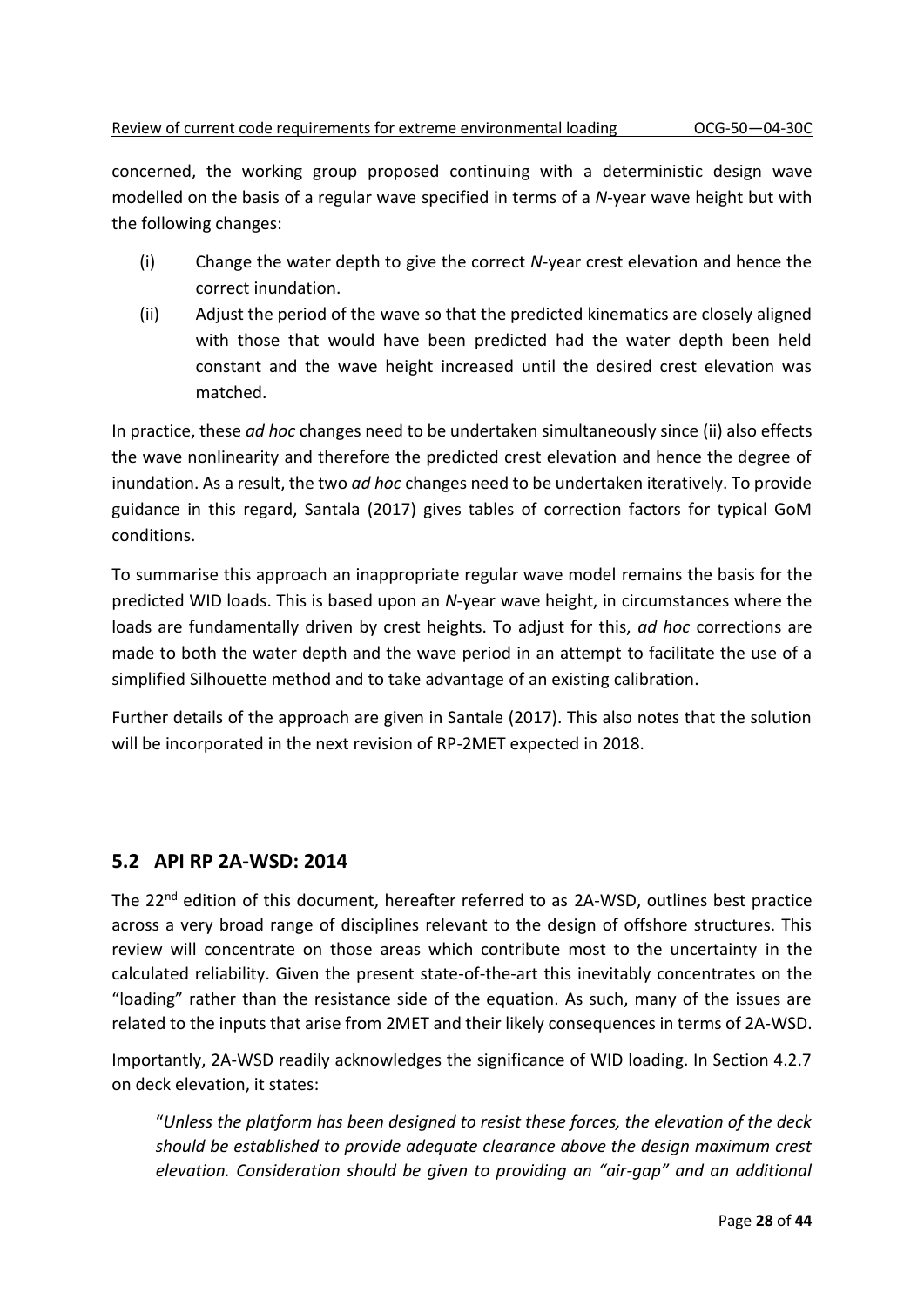*allowance for local maximum crest elevations, which are higher than the design maximum crest elevation*".

As stated previously, the API definition of an extreme is based upon a 100-year event or one with an annual exceedence probability of  $10^{-2}$ . In respect of this extreme, 2A-WSD is very specific:

"*This is applicable only to new and relocated platforms that are manned during the design event or that are structures where the loss of or severe damage to the structure could result in a high consequence of failure. Consideration may be given to reduced design requirements for the design or relocation of other structures that are unmanned or evacuated during the design event and have either a shorter design life than the typical 20 years or where the loss of or severe damage to the structure would not result in a high consequence of failure*".

To be clear, 2A-WSD also states:

"*However, not less than 100-year oceanographic design criteria shall be considered where the design event may occur without warning while the platform is manned and/or*  when there are restrictions on the speed of personnel removal (e.g. great flying *distances)*".

API has long maintained a Life Safety Category (S-1, S-2, and S-3) and a Consequence Category (C-1, C-2, and C-3) which together define an Exposure Category Matrix (L-1, L-2, and L-3). Details of these are given on Table 4.1 below.

| <b>Life Safety Category</b> | <b>Consequence Category</b> |             |             |
|-----------------------------|-----------------------------|-------------|-------------|
|                             | C-1, High                   | C-2, Medium | $C-3$ , Low |
|                             | Consequence                 | Consequence | Consequence |
| S-1 manned-nonevacuated     | $1 - 1$                     | l -1        | $1 - 1$     |
| S-2 manned-evacuated        | l -1                        | $\sim$      | $1-2$       |
| S-3 unmanned                | l -1                        | $-2$        | 1-3         |

**Table 5.1:** Exposure Category Matrix (copied from Table 4.1 page 18, 2A-WSD)

Using these definitions 2A-WSD provides two further clarifications:

"*For all new Category L-1 structures located in U.S. waters, the use of nominal 100-year return period is recommended. For all new Category L-2 and L-3 structures located in the U.S. Gulf of Mexico north of 27 °N latitude and west of 86 °W longitude, guidelines for using shorter return criteria are provided*".

and: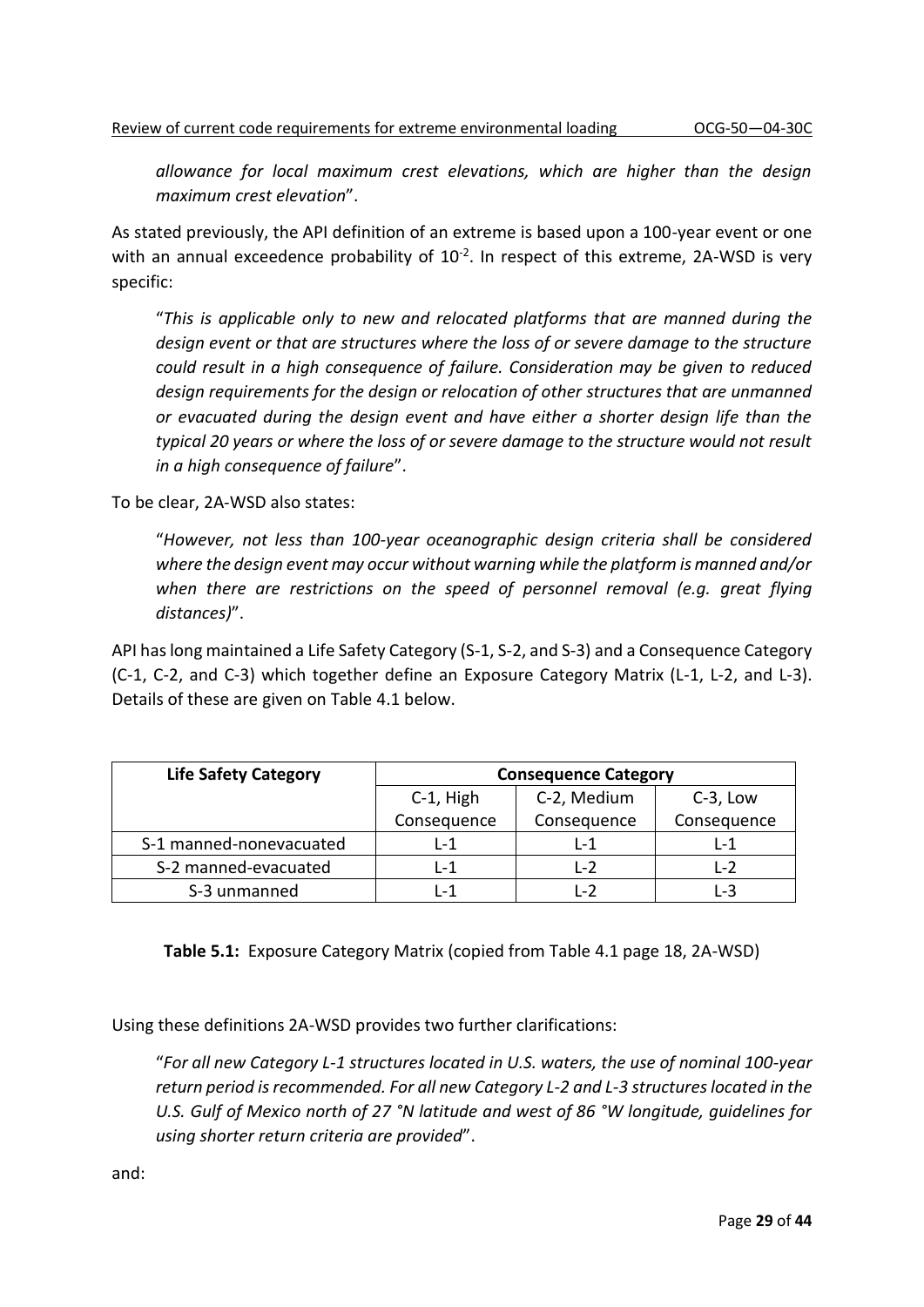"*Manned-nonevacuated platforms are presently not applicable to the U.S. GoM waters where platforms are normally evacuated ahead of hurricane events. The metocean design criteria in Section 5 have not been verified as adequate for mannednonevacuated platforms in the U.S. GoM*".

This serves as a footnote to the Exposure Category Matrix given in Table 4.1 of 2A-WSD.

These requirements, particularly the acceptance of design conditions below the  $10^{-2}$ condition, are different to those adopted in ISO (Section 3) and NORSOK (Section 5); the justification being a strict imposition of evacuation for all manned platforms in the GoM.

In respect of the water particle kinematics 2A-WSD stays firmly wedded to a design wave event based upon a regular wave theory, arguing that in many cases a Stokes 5<sup>th</sup>-order wave theory produces acceptable results. Moreover, it notes (in Section 5.3.1.2.4) that "real world" waves are directionally spread and that this should be modelled by a wave kinematics factor lying in the range 0.85-0.95 for tropical storms and 0.95-1.0 for extra-tropical storms. This is consistent with ISO 19901-1. However, 2A-WSD goes one step further and notes (in Section B5.5.1.2.4) that real waves are irregular commenting that:

"*If an 'irregularity factor' less than unity is supported by high quality wave kinematics data, including measurements in the crest region above mean water level, appropriate for the types of design-level sea states that the platform may experience, then the 'spreading factor' can be multiplied by the 'irregularity factor' to get an overall reduction factor for horizontal velocity and acceleration*".

Interestingly, it does not say whether an irregularity factor >1.0 should also be applied above SWL if the data suggest it. In considering the concept of an overall reduction factor, suggesting that predicted velocities high in the wave crest might be substantially less than 85% of the Stokes' predicted velocities, even in those cases where a local wave period would imply a high level of wave breaking, is concerning. Indeed, the present state-of-the-art suggests that this would be non-conservative, both in terms of velocity predictions and, more importantly, the associated loads.

Finally, in considering the global structural loads (Section 5.3.1.2.12) 2A-WSD suggests that:

#### "*Local slamming forces can be neglected because they are primarily vertical*".

This is incorrect. Two examples where such forces can be large and horizontal include:

- (i) The slamming forces arising high in a structure due to wave breaking.
- (ii) The forces acting on the main deck beams.

Unfortunately, there is no discussion of wave breaking and the action effects arising in 2A\_WSD.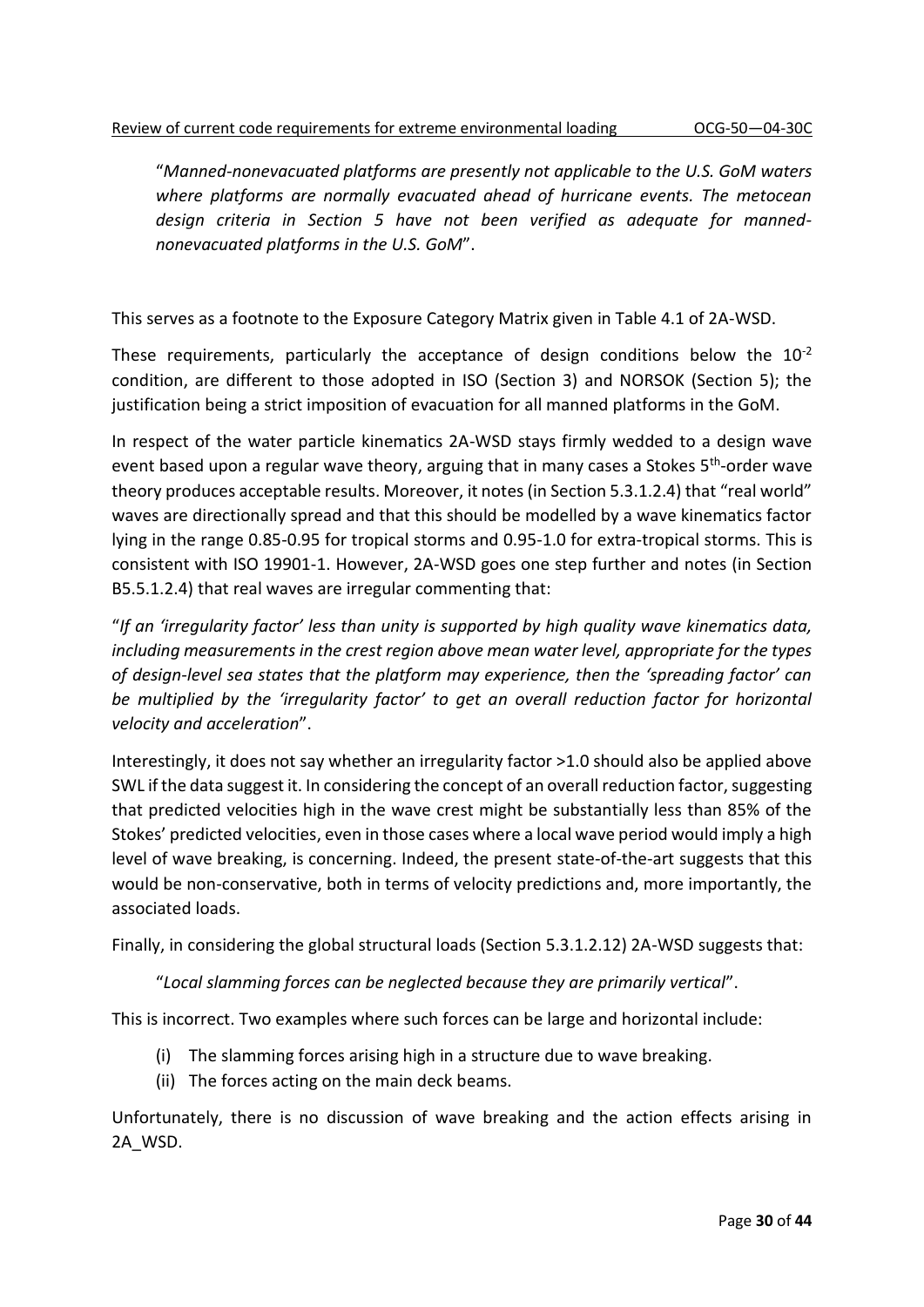## **5.3 API RP 2SIM: 2014**

This recommended practice, hereafter referred to as 2SIM, concerns the implementation and delivery of a process to manage the structural integrity of existing fixed offshore structures. It considers a very broad range of activities from surveys, to damage evaluation, to risk reduction and platform decommissioning. In the present context, and given earlier comments, the present review is particularly interested in the assessment of metocean loading appropriate to existing structures.

To demonstrate that a platform located in the GoM is fit-for-purpose, 2SIM provides a revised set of metocean criteria/loads. However, it is noted that the adoption of these values may leave a platform that is vulnerable to damage or collapse in a hurricane, particularly for L-2 or L-3 exposure category platforms designed prior to the  $20<sup>th</sup>$  edition of API RP 2A-WSD. This is justified on the basis that the assessment approach is structured so that the damage to, or collapse of, a platform will not increase life safety or environmental risk. Conversely, it may create an economic risk, but that is left to the operator's discretion. Clearly, such a philosophy can only be adopted where there are no doubts concerning effective de-manning.

The reduced metocean criteria/loads outlined in Section 9 of 2SIM are only intended for use in the fitness-for-purpose assessment of platforms designed and constructed to earlier editions of APR RP 2A WSD. 2SIM clearly states that they should not be used for:

- the design of new platforms
- the change of use of a platform
- the re-use of a platform.

The metocean criteria provided within 2SIM are to be applied with wave/wind/current force calculation procedures specified within API 2A WSD: 2014 (22<sup>nd</sup> edition). For platforms located in the GoM, Table 4.2 reproduces the metocean criteria to be utilised in applying what is referred to as a design level assessment. Clearly, these relate to return periods that are substantially smaller than those that would be used for a new design.

|          | <b>Design Edition</b>              |                                             |                                  |  |
|----------|------------------------------------|---------------------------------------------|----------------------------------|--|
| Category | <b>API 2A-WSD</b>                  | <b>API 2A-WSD</b>                           | <b>API 2A-WSD</b>                |  |
|          | 19 <sup>th</sup> Edition & earlier | 20 <sup>th</sup> & 21 <sup>st</sup> Edition | 22 <sup>nd</sup> Edition & later |  |
| $L-1$    | 50-year                            | $100$ -year                                 | $100$ -year                      |  |
| $S-2$    | Not applicable                     | Not applicable                              | Not applicable                   |  |
| $C-2$    | 15-year                            | 50-year                                     | 50-year                          |  |
| $L-3$    | 10-year                            | 25-year                                     | 25-year                          |  |

**Table 5.2:** Design level metocean criteria for existing GoM structures based on Table 5, Section 9.4.1.2 2SIM.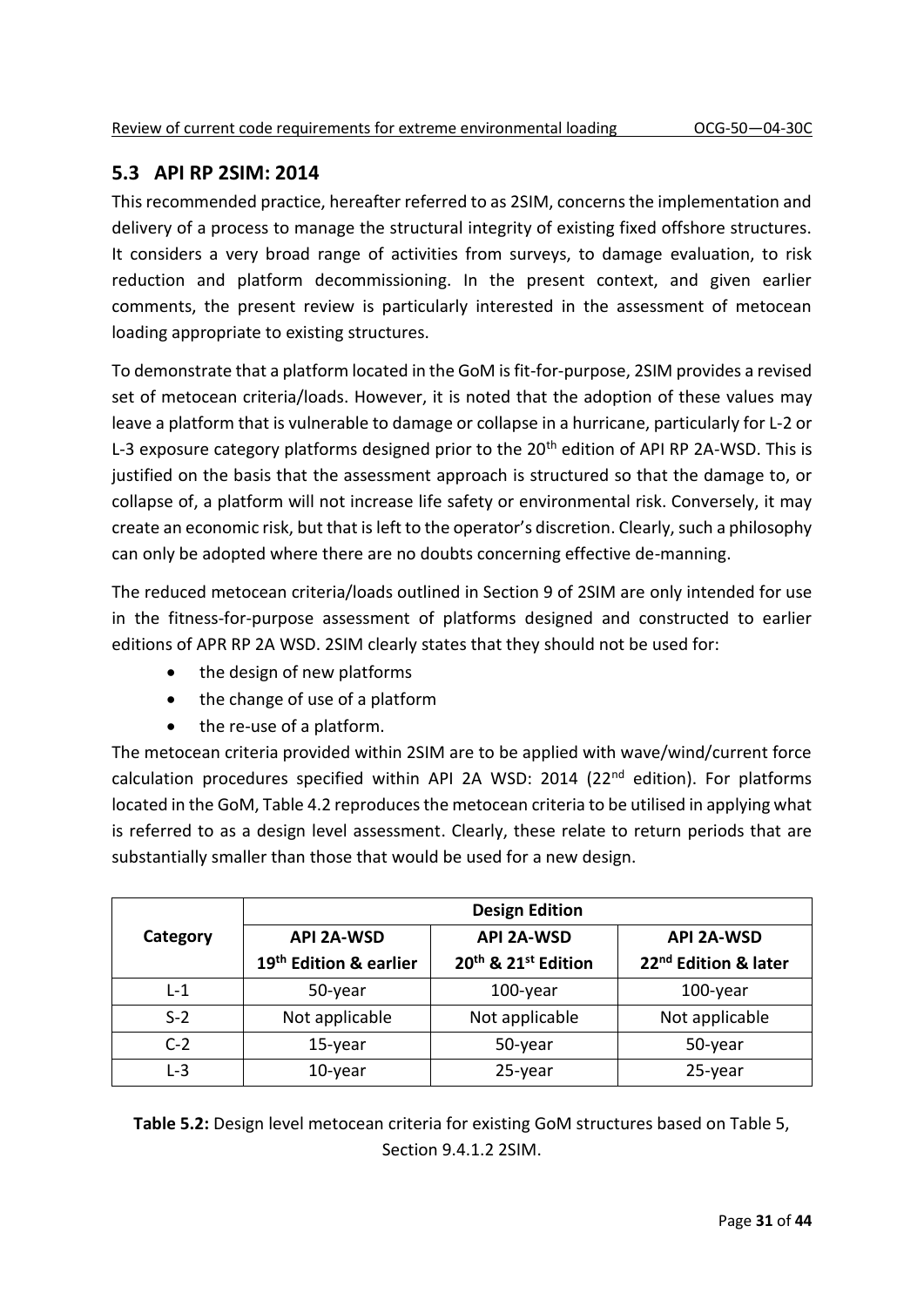In considering the S-2 platforms in the GoM, a design level assessment is not recommended. An assessment of these platforms should instead be performed using ultimate strength methods; the recommended metocean criteria based on the risk relating to life safety and the consequences of failure.

2SIM again highlights the risks associated with WID loading noting that:

"*Platform damage and failure experience in the U.S. Gulf of Mexico clearly demonstrates that platforms are much more susceptible to damage if waves inundate the platform deck; however, calculation of wave forces on a deck and on the deck equipment is not a simple task*".

To overcome this issue 2SIM requires the use of the silhouette method; but states that other methods can be used provided they are justified.

In practice, the 2SIM recommended practice for the re-assessment of existing structures uses the same analysis methods as those outlined for current new designs but applies reduced metocean criteria provided these have no implications for life safety and environmental impact.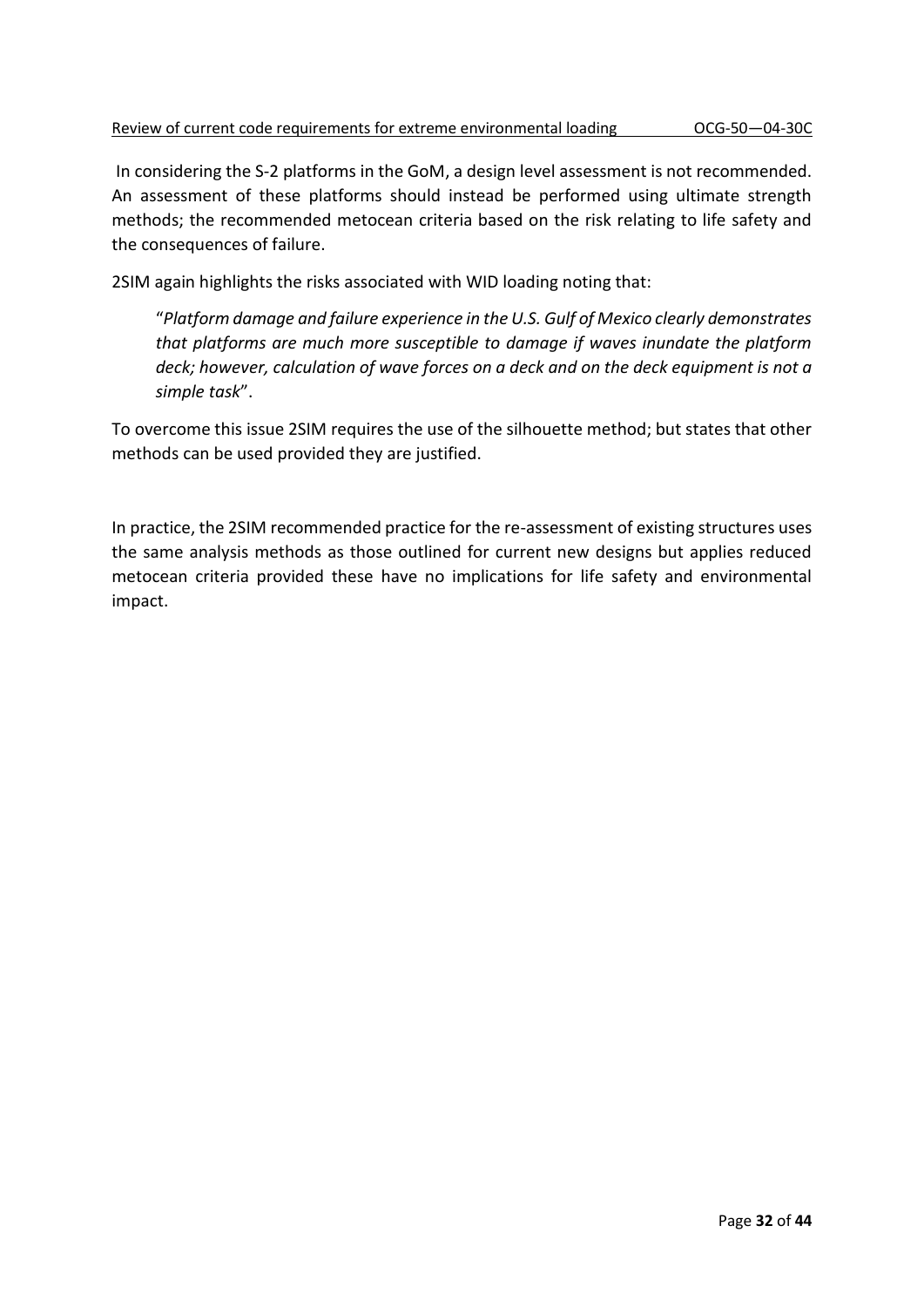## **6.0 NORSOK requirements**

The NORSOK standard N003:2016 (edition 3), hereafter referred to as N003, specifies general principles and guidelines for the determination of characteristics actions and action effects for the design, verification and assessment of all types of offshore structures used in the petroleum industry. Whilst it is primarily written for facilities on the Norwegian continental shelf, the principles outlined are more widely applicable. Importantly, the forward to the document specifically states that, where relevant, the NORSOK standards will be used to provide the Norwegian industrial input to the international standardisation process. Subject to the development and publication of international standards, the relevant NORSOK standard is withdrawn. Given that this standard has recently been updated, it should be treated as going beyond the present ISO standard; effectively ISO+. The present review will concentrate on the additional requirements.

In terms of accompanying documents, N003 provides the input to NORSOK N001; the latter being the principle standard for offshore structures. In effect, N001 provides the equivalent of ISO 19900 and refers heavily to it. For the reason noted above, N003 is the key document appropriate to the present review. In making comparisons to the ISO and the API documents, considered in Sections 3 and 4 respectively, N003 is less prescriptive in terms of design parameters when compared to API, but provides more detail concerning the preferred calculation procedures when compared to ISO. That said, all three standards recommend the calculation of sub-structure loads based upon a "load recipe" involving deterministic regular waves and a calibrated load model. The difference between the standards lies in the caveats that are applied to the calculation procedures. In this respect N003 raises more concerns and adds a lot more caveats. In doing so N003 draws heavily on DNV RP C205 which will be reviewed at the end of this Section.

In general terms N003 is consistent with ISO, defining a ULS corresponding to an annual exceedence probability of  $10^{-2}$  and an ALS of  $10^{-4}$ . However, in detail, it incorporates some significant differences. In overview, these concern:

- (a) The estimation of characteristic actions, particularly the use of environmental contours for nonlinear problems.
- (b) The increased use of model testing, particularly in respect of air-gap and WID loading issues.
- (c) The determination of wave properties, both crest elevation and kinematics, with specific mention of nonlinear effects.
- (d) The importance of wave slamming and other nonlinear loading effects.
- (e) The implications of climate change.

Taking each of these points in turn, the differences included within N003 are discussed as follows.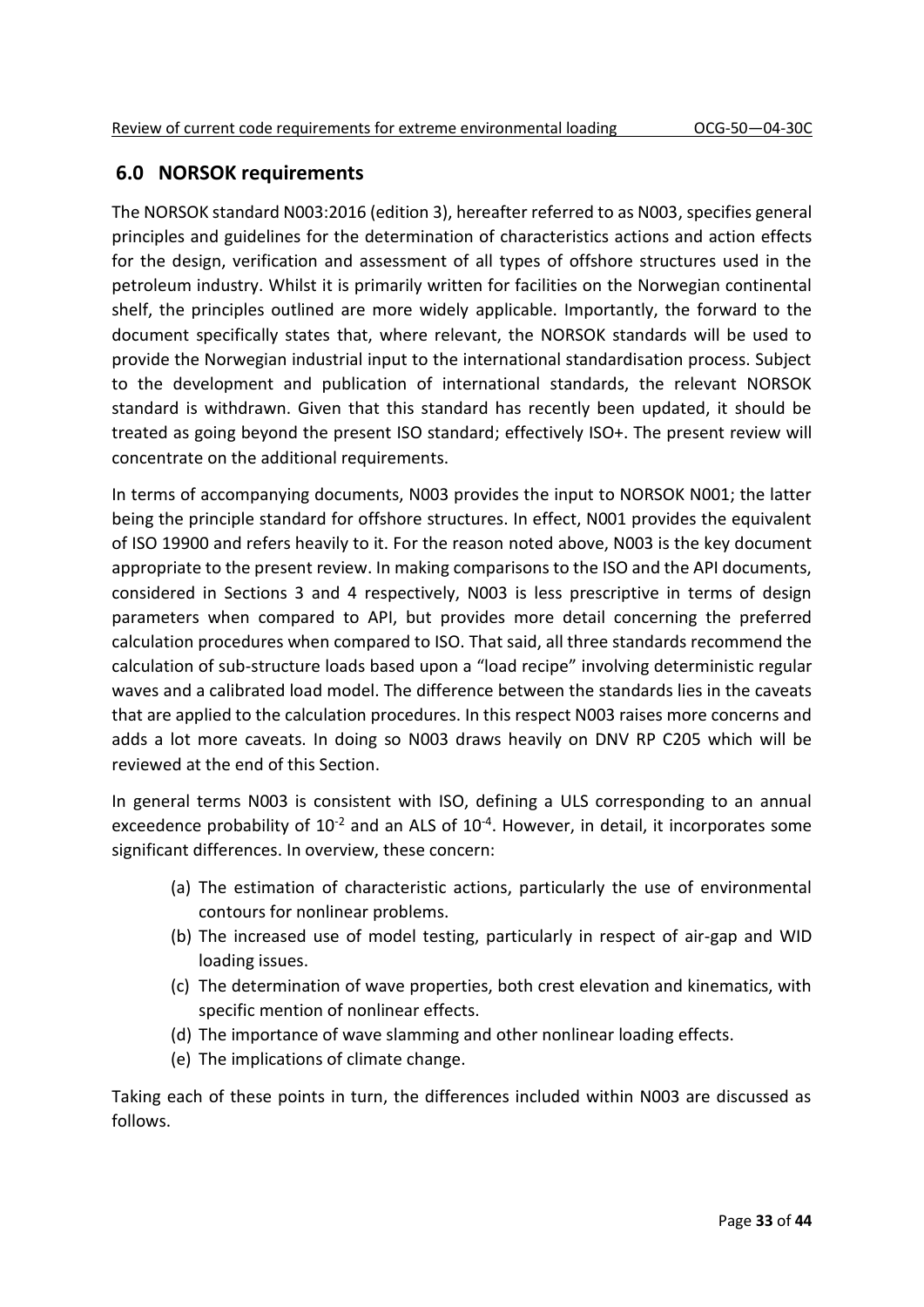## **6.1 The estimation of characteristic actions**

In addressing this task N003 begins by stating that for fixed structures behaving quasistatically, hydrodynamic actions relating to a particular exceedence probability can be estimated using a design wave method. Moreover, for structural members whose dimensions lie outside the diffraction regime, *D*/*λ*<0.2, a regular Stokes 5<sup>th</sup>-order wave can be used for ULS and ALS analysis. In this sense, N003 is consistent with ISO and API. However, whilst this may be acceptable for the prediction of sub-structure loads (depending on the wave nonlinearity) it will not be acceptable for WID loads. This is acknowledged in N003 in Section 11.6.3 (see below). Moreover, it states that any design wave method must be based upon the results defining the wave height and crest height from a long-term analysis. N003 suggests that this long-term analysis can be undertaken using two essentially different approaches.

- (i) The all short-term conditions approach, also referred to as the initial distribution method or the all sea states approach when applied to wave conditions.
- (ii) A storm event approach.

Whilst both methods have their respective advantages, if good quality data is available N003 states that (ii) is preferable. The over-riding advantages of this approach are its focus on the design weather conditions, the statistical independence of events considered and the fact that several metocean characteristics can be included in the analysis. The disadvantages are that results may be sensitive to the selected storm threshold and the occurrence of outliers; both effects needing to be carefully considered.

However, N003 notes that if the problem is of a very nonlinear nature, as will often be the case for ULS and ALS investigations, an extensive model test programme may be necessary to model the short-term variability of all the important metocean conditions. If the problem is of an "on-off" nature, such as the occurrence of WID loading and/or wave slamming, this will be necessary. In this case a simplified and approximate approach, based upon environmental (or metocean) contours, may be relevant. This is a simplified approach to (i) and is summarised as follows:

- (a) Establish the environmental contours of the relevant metocean parameters (often *H<sup>s</sup>* and  $T_p$ ) for varying exceedence probabilities.
- (b) Identify the worst case metocean conditions along the contour of interest for the variable under consideration.
- (c) For this sea state determine the distribution of the 3-hour maximum value of this variable.
- (d) Estimate the value of this variable for a given exceedence probability based upon the α-percentile of this distribution.

The advantage of this method lies in its simplicity and the fact that the environmental contours are often given in standard metocean reports. The disadvantage is that it is an approximate method; the value of the variable being subject to rather large uncertainties. The main difficulty lies in the choice of  $\alpha$ . N003 suggests that for ULS calculations  $\alpha$ =0.9, while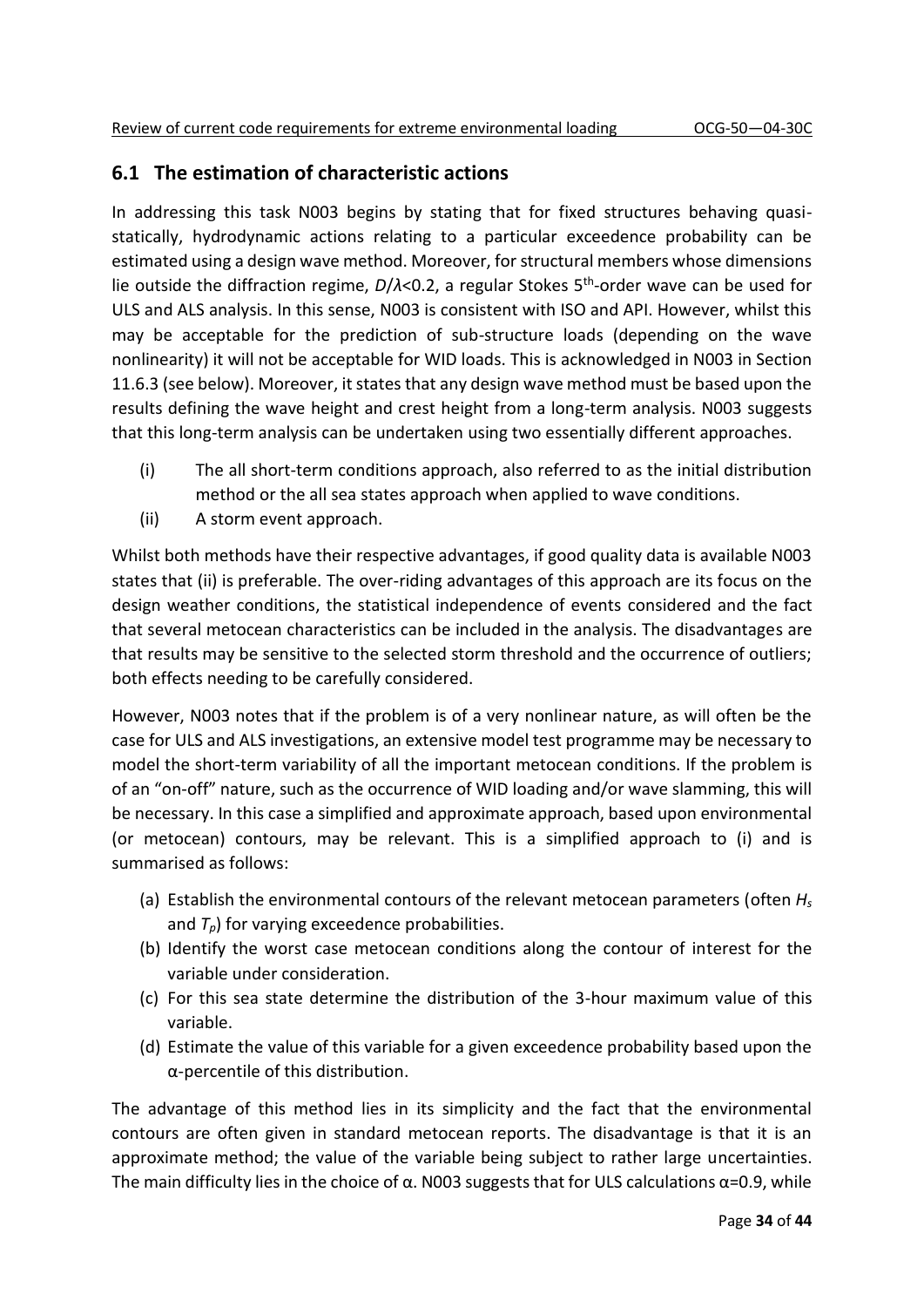for ALS calculations  $\alpha$ =0.95. These values are expected to be slightly conservative provided the coefficient of variation of the 3-hour maximum value of the variable does not exceed 0.20- 0.25.

In undertaking this approach, N003 further suggests that to identify the worse-case metocean condition (point (b) above) four 3-hour seeds is sufficient, whereas to identify the distribution of the maxima twenty 3-hour seeds is recommended. Our own experience of undertaking this approach suggests that these recommended numbers may be rather small.

Interestingly, if this process were undertaken in respect of crest heights the estimated value, being based upon laboratory observations, would include both amplifications above 2<sup>nd</sup>-order and the dissipative effects of wave breaking. This would address at least two of the concerns noted earlier. However, if this value were then used to drive a regular wave model a new set of errors would inevitably be introduced due to the fundamental inadequacy of the adopted wave theory.

## **6.2 Model testing**

N003 is very specific on the benefits of physical model testing, indicating when such tests should be undertaken and the nature of the required data. For example, it notes in Section 11.1.8.1 that hydrodynamic model tests should be carried out to:

*(a) Confirm that no important hydrodynamic action has been overlooked (for new types of facilities, metocean conditions, adjacent structure).*

*(b) Support theoretical calculations when available analytical methods are susceptible to large uncertainties.*

*(c) Verify theoretical methods on a general basis.*

*(d) Determine the action/action effects for complex problems where numerical methods are insufficient*.

In addition, it notes that:

"*If the problem under consideration is of a very non-linear nature, an extensive model test program may be necessary to model the short-term variability for all important metocean conditions*".

This hints at a very important point touched upon in Section 2 (see below). For example, in respect of wave slamming it specifically notes that slamming actions may occur in steep waves and that model tests shall be performed to determine the corresponding actions. Moreover, it notes in Section 11.6.2.2 that:

"*Slamming is of a highly nonlinear and stochastic nature, hence the slamming action effect with annual probability may occur in sea states with higher probability of occurrence. In*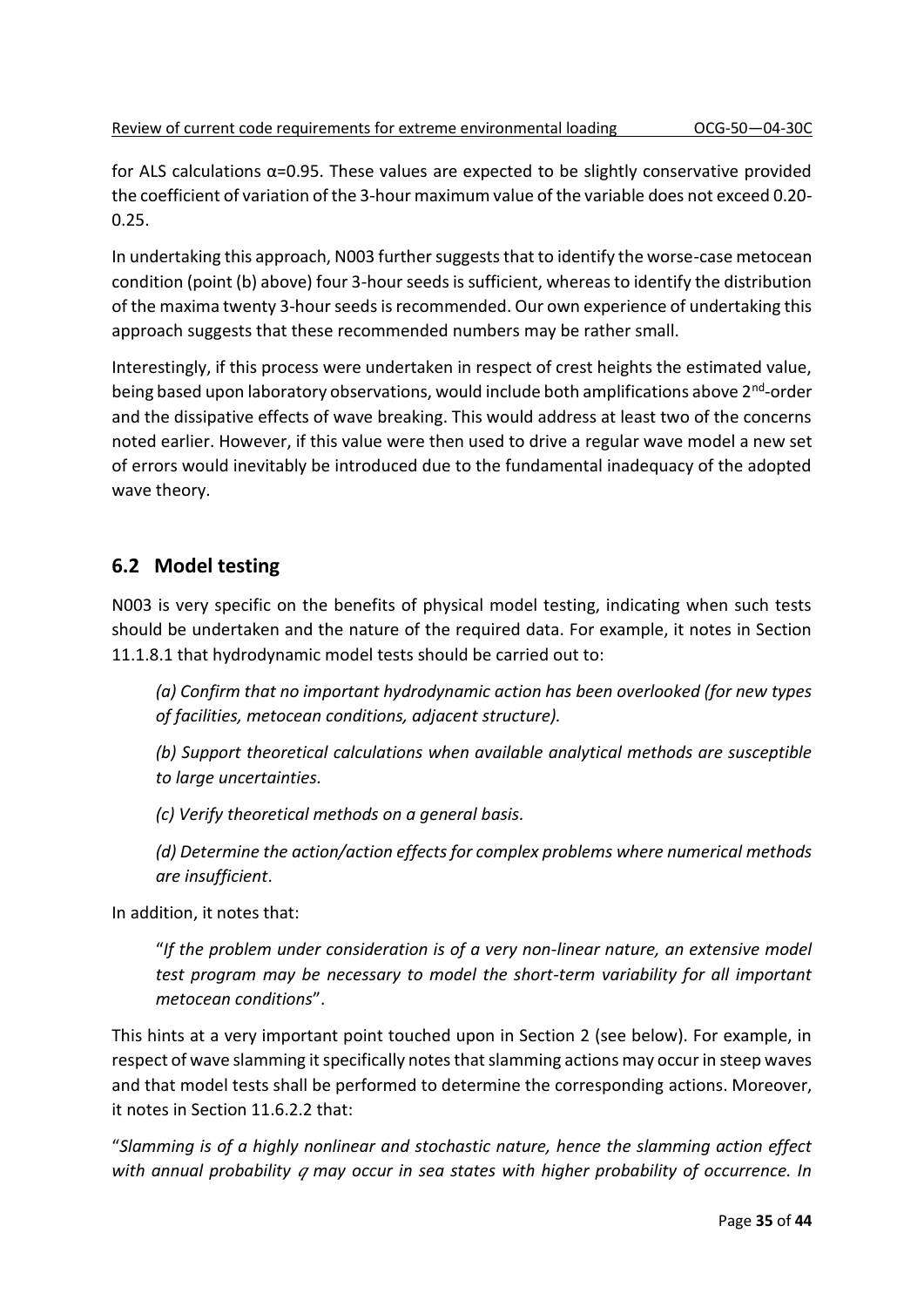*special cases model tests of slamming actions for a large number of sea states combined with a long-term analysis may be needed to estimate the characteristic ULS and ALS slamming action effects*".

This specifically addresses the point raised in Section 2 whereby, with the occurrence of wave breaking, it is not clear that either the ULS  $(10^{-2})$  or the ALS  $(10^{-4})$  loading event is associated with the sea state (or wave event) having a similar probability of occurrence. Having recognised this possibility in respect of slamming, N003 is suggesting that laboratory testing provides the best means of quantification. The present authors do not disagree with this approach, but the extent of the required model testing will be very significant.

In Section 11.6.3, N003 states that:

"*Since air-gap and wave in deck analysis are subjected to significant uncertainties, analysis methods should be validated by high quality model tests with due consideration to the large inherent stochastic variability and uncertainty in predicting deck impact actions*".

Furthermore, in Section 11.6.3.2 it notes a number of nonlinear effects that are not included in the prediction of WID loads (see below) and concludes by stating:

"*High quality model tests are recommended to validate the air-gap analysis*"

Finally, in respect of green water effects Section 11.6.4 states:

"*Determining the amount of green water entering onto deck, and computing flow velocities and resulting action effects on deck structures is more complicated. Analyses using advanced nonlinear methods and/or model tests are recommended for design purposes or for detailed assessment of existing structures*"*.*

## **6.3 Effects beyond second-order and wave breaking**

In considering air-gap and WID loading issues, N003 states that a minimum requirement is a positive air-gap above the wave crest with an annual probability of exceedance of  $10^{-2}$ . This includes the area amplification and fully nonlinear effects (see below). However, it also states:

"*Due to the complexity and uncertainty associated with determining actions associated with waves hitting the platform decks; designing for a positive air-gap above the wave crest with an annual probability of exceedance of 10-4 is recommended*".

More specifically, N003 notes that where diffraction effects can be ignored (so-called transparent bottom fixed structures) the air-gap shall be determined based upon secondorder (**or higher**) wave crest height and the inclusion of the difference between point statistics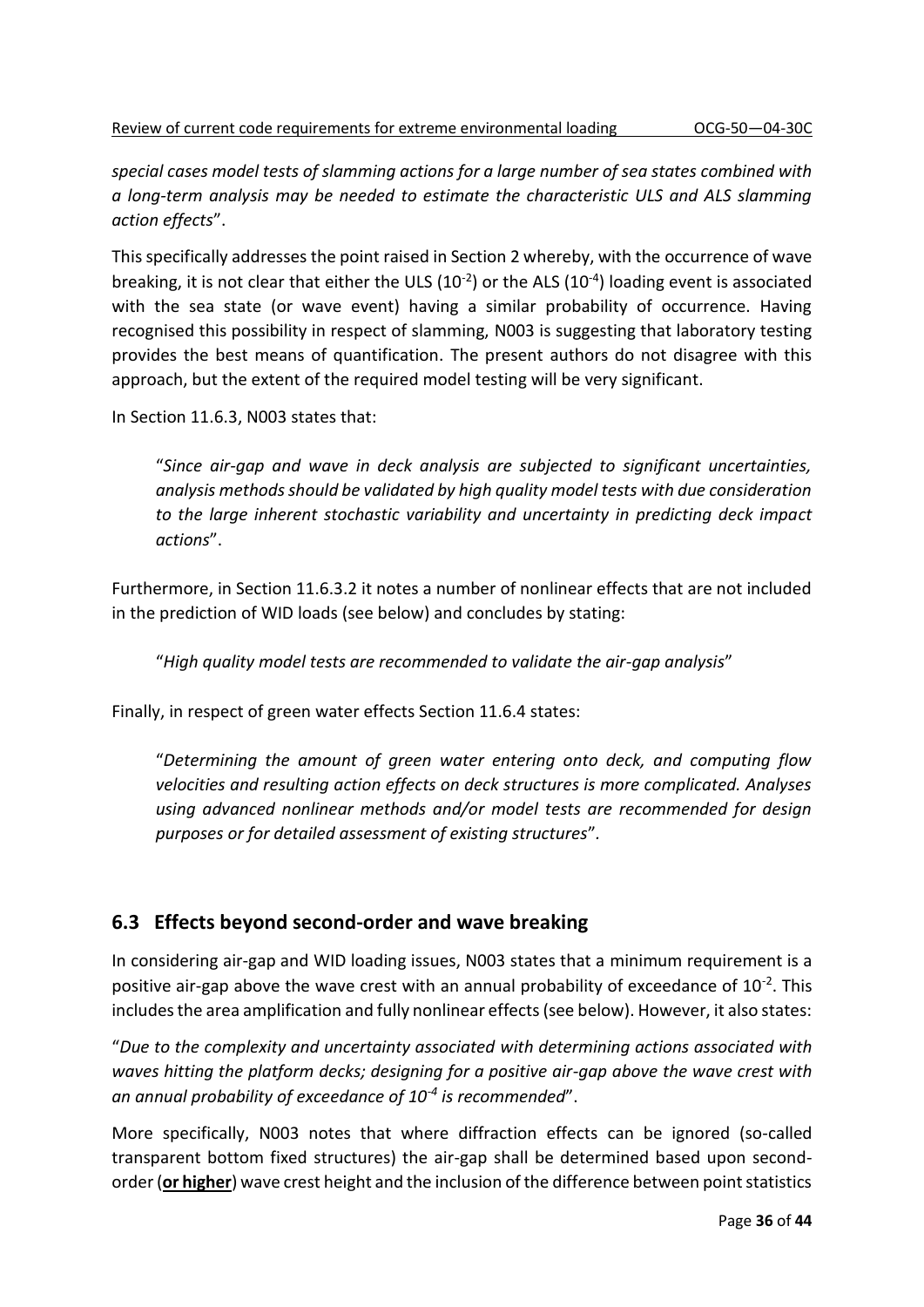and area statistics. If detailed evaluation is not performed, a factor of 1.1 on the second-order crest height, for both ULS and ALS conditions, should be used to account for both higher order wave effects and the correction due to the use of area statistics. Whilst this number may not be large enough to accommodate both effects, it is more realistic than the 15% (maximum) recommended by ISO and API to accommodate area effects and, most importantly, it represents a first attempt to accommodate effects beyond second-order.

N003 also states that a wave event used to model an extreme WID load can either be an irregular wave or a regular wave. However, if the latter is used it:

"must be shown to be conservative".

Furthermore, it is clearly stated that the wave event approach must include an assessment of the effects of breaking and near-breaking waves. This is re-enforced by an earlier discussion of wave kinematics (Section 6.2.1.2) in which a clear distinction is drawn between action effects that are sensitive and not sensitive to either the local crest elevation or the kinematics close to the crest. In those cases that are sensitive:

"*Special consideration should be made for crest kinematics in sea states with near breaking waves or breaking waves*".

## **6.4 Wave slamming and other nonlinear loading events**

In contrast to ISO 19902 which argues that wave slamming is only of local interest, and API RP 2A WSD which suggests it can be neglected, N003 places an emphasis on its effective determination. Indeed, it notes that it should be investigated with due consideration to:

- (a) The effective rate of change of momentum.
- (b) Viscous actions.
- (c) Buoyancy actions.

For horizontal members in the splash zone, slamming coefficients of 3.0 are recommended for smooth cylinders and 6.0 for flat plates. These follow the recommendations of DNV-RP-C-205. In respect of WID loading it argues that the total load corresponds to the sum of inertia, slamming, drag and buoyancy. It notes that the simplified model of WID loading included in ISO 19902 and draws attention to the alternative method outlined by Kaplin et al (1995).

In respect of large volume structures, but not so large that linear diffraction dominates, N003 notes that local run-up (vertical jet-flows) can cause local vertical impacts at the column-deck intersections. This is also noted in ISO 19903. Furthermore, N003 concludes that while the principle effect of slamming and upwelling is local, possible global effects should also be assessed.

N003 also introduces a specific section on slamming caused by wave breaking. It first notes (correctly) that: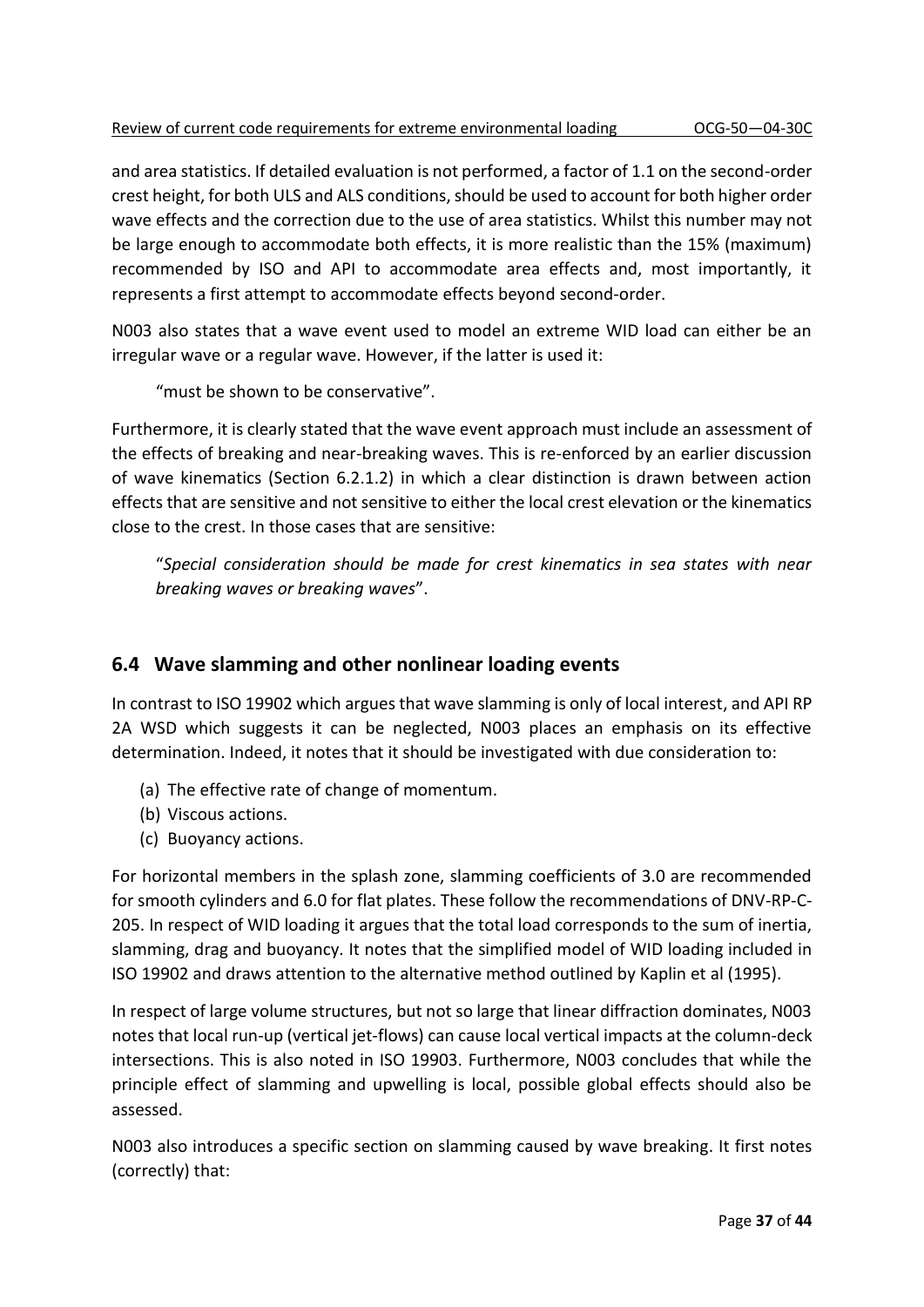"*Breaking waves occur in deep water as well as in shallow water. Spilling breakers are most common, but plunging breakers may also occur*".

This goes well beyond either ISO or API and is entirely consistent with the findings of recent model tests undertaken within the *CREST*, *SHORTCREST*, and LOWISH JIP's (see Latheef and Swan (2013), Karmpadakis et al (2019) and Karmpadakis & Swan (2020)). Furthermore, N003 notes that:

"*The horizontal particle velocity under such waves may exceed the phase velocity by at least 20 %*", following DNV RP C 205.

This suggests that horizontal velocities predicted using regular wave theories (either a stream function solution or a Stokes 5<sup>th</sup>-order solution) will be grossly inadequate. N003 states that vertical surfaces can be exposed to actions from breaking or near-breaking waves and that this should be checked with respect to both the ULS and ALS conditions. Moreover, it notes that numerical predictions of these actions will be associated with large uncertainties and that methods used for numerical predictions of slamming actions should be validated by high quality model tests.

In respect of nonlinear wave actions (Sections 6.3.5.2) N003 notes that wave impact/slamming from steep or breaking waves may cause a dynamically amplified resonant response. In such cases the nonlinear effect may be dominant, and where the results cannot be checked against previous experience they should be checked against model tests. In a Norwegian context, the motivation for some of this concern lies in the unexpected 'ringing' excitation of large (concrete) gravity-based structures. However, N003 is clear that dynamically amplified resonant responses may also be initiated by WID loads arising due to steep or breaking waves acting on fixed steel jacket structures.

## **6.5 Climate change**

N003 directly raises the issue of climate change noting that the relevant global models predict an increase of 6-8% in extreme significant wave heights in the eastern North Sea through the  $21<sup>st</sup>$  century, a rise of 8% in extreme wind speed over the same period, and a corresponding increase of 0.4-0.7m in mean sea level. Whilst these effects are perhaps not that significant on their own, extending well beyond the expected life of most structures, they are indicative of a clear trend; one that hints at the growing importance of the threat posed by WID loading.

## **6.6 DNV RP C205**

This is a document prepared by DNV (now DNVGL) concerning recommended practice (guidance) in respect of environmental conditions and environmental loads appertaining to a wide range of offshore structures. The object is to provide rational design criteria and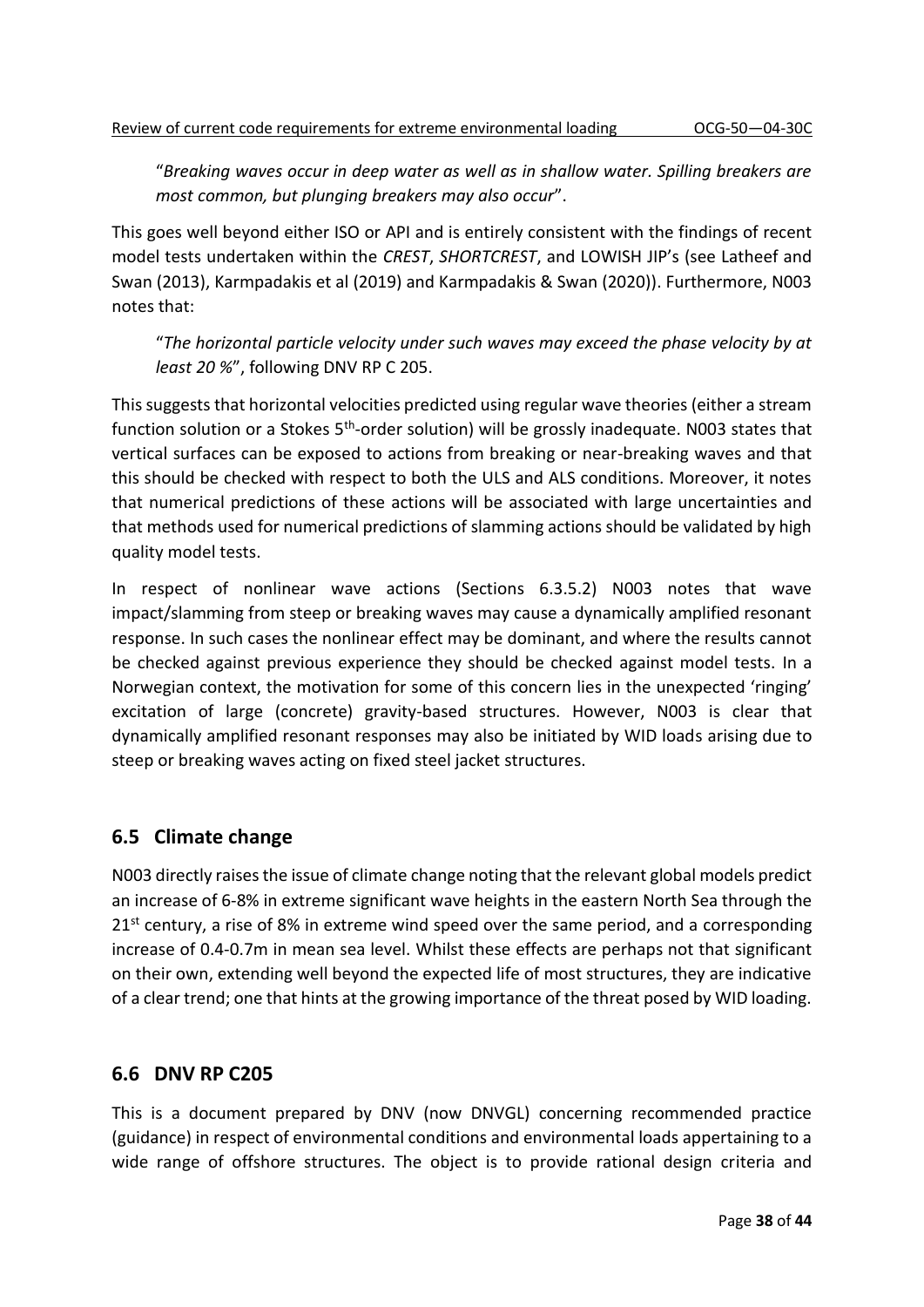guidance for the assessment of loads on marine structures subject to wind, waves and currents. In effect, the document compiles a wide range of research results that are deemed relevant and practical to incorporate in engineering design. This document is heavily referenced by NORSOK N003:2016 and is clearly the source of some of the significant updates included within the NORSOK standard.

The present summary does not seek to review the entire DNV document, but concentrates on those parts of the recommended practice that are specifically noted in N003 and believed to be important in terms of the present review. These points are discussed as follows:

## **6.6.1 Wave kinematics**

N003 notes that if an action effect is sensitive to kinematics close to the wave crests a secondorder random process shall be adopted for the surface process. It then quotes DNV RP C205 (hereafter referred to as C205) for the modelling of the consistent second-order process and corresponding kinematics. In this regard it is important to note that the suggested kinematics are not necessarily second-order, merely 'consistent' with the second order surface. Indeed, DNV suggests three possible alternatives:

- (i) Grue's method
- (ii) Wheeler method
- (iii) A second-order kinematics model

In considering these options, the present authors consider (iii) to be the preferred option, but do not consider this to be sufficient when the wave is very steep.

#### **6.6.2 Wave breaking**

N003 is the only standard to include the possibility of breaking waves in all water depths. Specifically, it notes:

(a) In respect of wave theories:

"*Special consideration should be made for crest kinematics in sea states with near breaking waves or breaking waves*". In this regard "*The horizontal particle velocity under such waves may exceed the phase velocity by at least 20 %*"

(b) In respect of wave slamming:

"*Vertical surfaces can be exposed to actions from breaking or near-breaking waves. The structure shall be checked against these actions during the design phase both with respect to ULS and ALS*".

(c) In respect of WID analysis: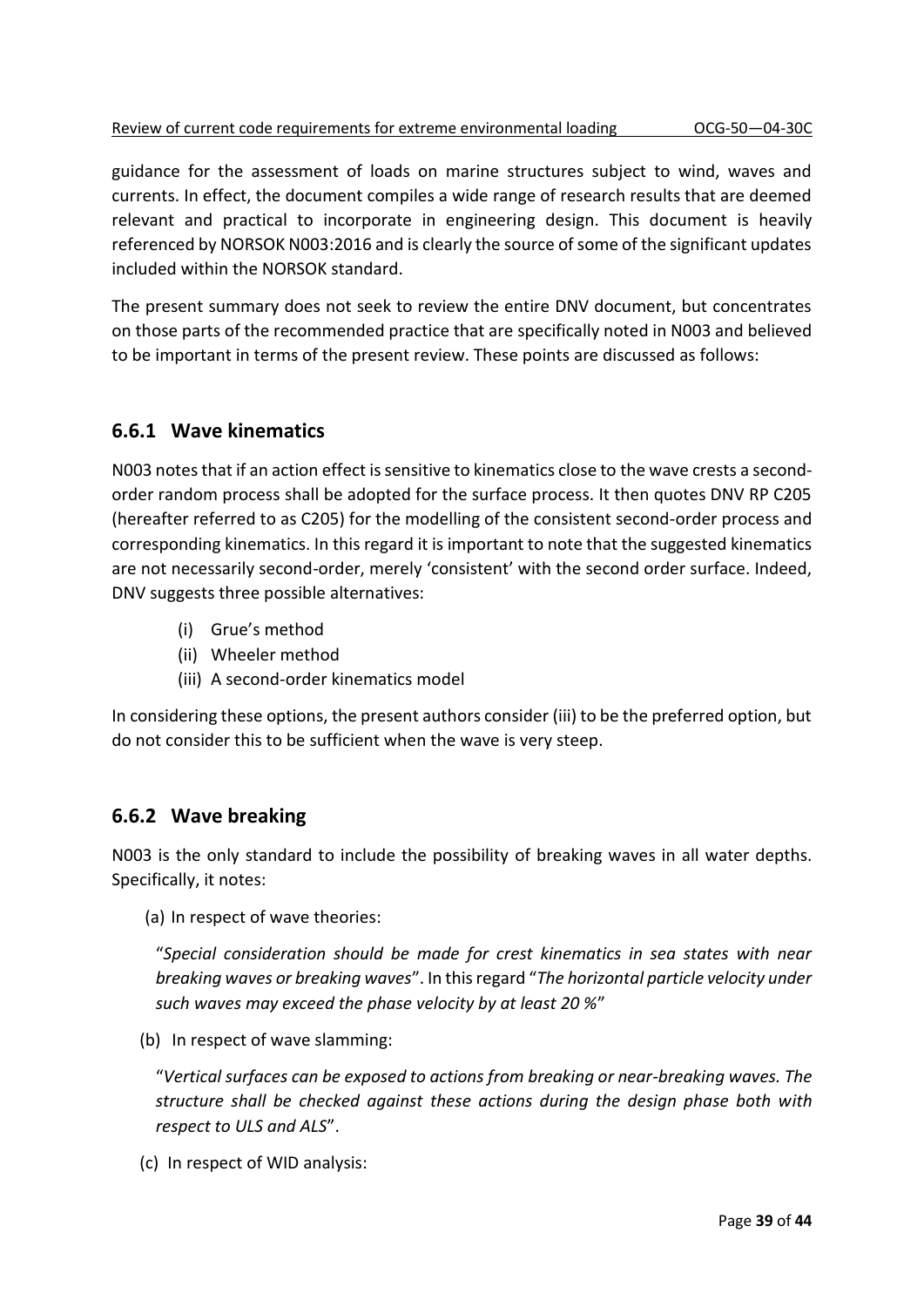"*A design wave approach should include the following: .…. the effect of near breaking and breaking waves shall be assessed*".

(d) In respect of nonlinear actions:

"*Actions from wave impact/slamming from steep or breaking waves on GBS structures or waves impacting jacket topside may cause a dynamically amplified resonant response*."

These comments are, in part, motivated by Section 8.8 in C205. This addresses the occurrence of breaking wave impacts noting that:

- The impact velocity should be taken as 1.2 times the phase velocity.
- The most probable largest breaking wave height may be taken as 1.4 times the most probable largest significant wave height in *n*-years.

Whilst the present authors agree that the first point provides an approximate upper bound, the second point is less certain and critically dependent on the associated wave period. As such, it is difficult to predict a hard upper-bound to the breaking (or non-breaking) wave height.

Nevertheless, the comments incorporated in C205 are very important since they introduce a different and potentially more threating category of incident waves that cannot easily be modelled by commonly applied wave models, particularly those based upon regular waves.

## **6.6.3 High-frequency action effects**

In this regard, N003 notes that:

"*nonlinearities in the waves, and nonlinear interactions between waves and structure, may introduce important higher order action effects that may excite the structure at frequencies both below and above the frequency range of the linear wave components*".

Furthermore:

"*High frequency wave action effects are relevant for restrained modes and local dynamic action effects*".

In explaining this latter effect it adds:

"*For slender vertical columns where drag-induced wave action is dominant, a resonant response may be excited by second and higher order wave actions from integrating the horizontal drag forces up to the actual instantaneous free surface level*".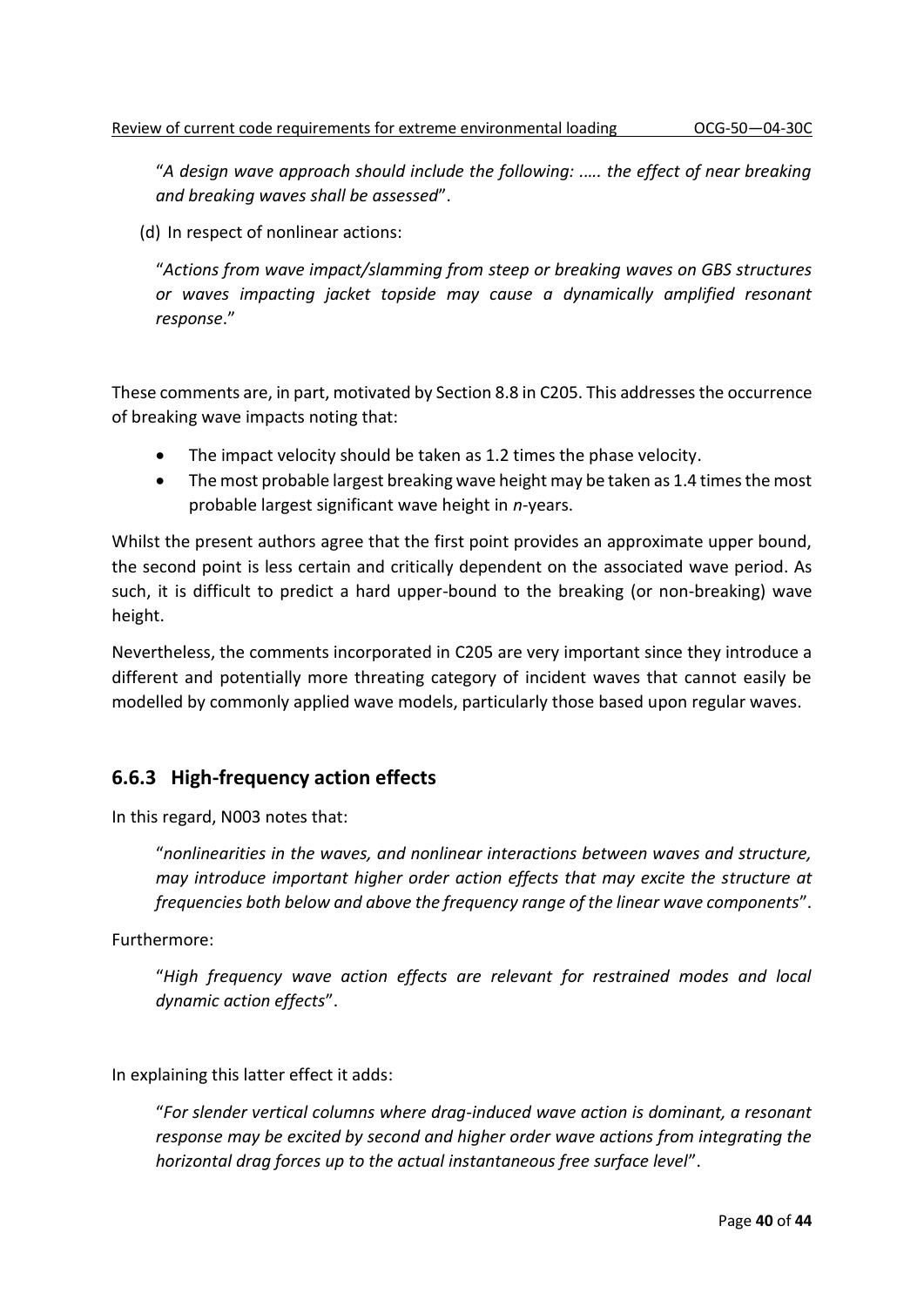This emphasises the need to describe the fully nonlinear wave profile.

The motivation behind these comments is driven by DNV's recommended practice in respect of "springing" and "ringing", but have been applied more generally in terms of nonlinear dynamic response within N003.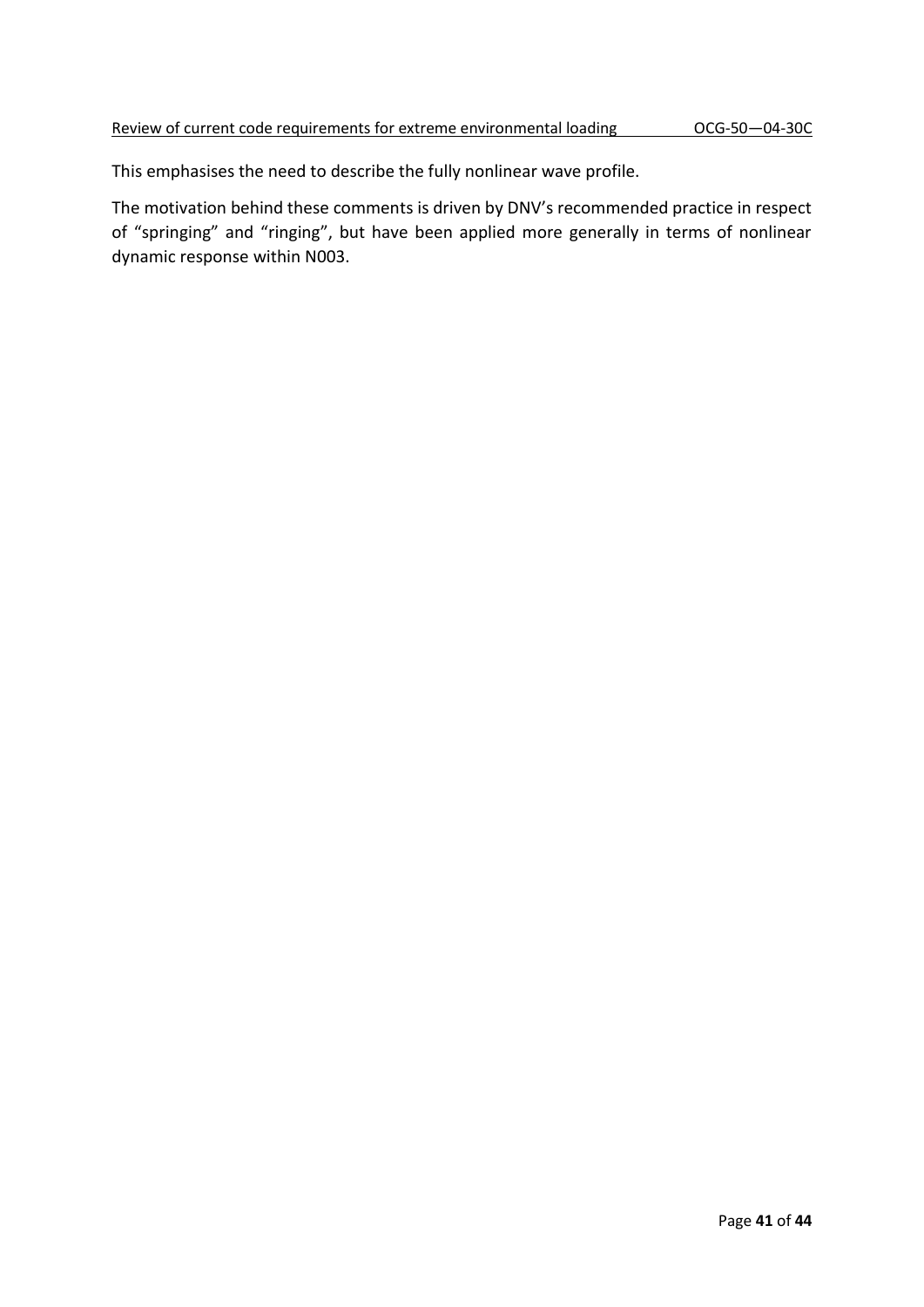## **7.0 Concluding remarks**

Following the completion of this review there are clearly areas in which the standards fall well short of the present state-of-the-art in terms of scientific understanding. These are listed as follows and raised as possible areas for future code development:

- (1) An assessment of recent changes in the short-term distribution of crest heights, including the competing influences of nonlinear amplifications beyond second-order and the dissipative effects of wave breaking; both assessed for realistic values of directional spreading, with a rigorous quantification of area effects.
- (2) The accurate prediction of the wave-induced water particle kinematics throughout the water column; particular emphasis being paid to the largest, highly nonlinear, velocities arising close to the instantaneous crest elevation.
- (3) The combination of waves and currents, particularly the reduction in the current velocities high in the wave crest due to the divergence of the streamlines.
- (4) The effectiveness of a calibrated sub-structure load model (or recipe) involving regular waves.
- (5) The over-emphasis/reliance on failure modes at (or just below) the sea bed involving:
	- (i) The total base shear
	- (ii) The total over-turning moment

Whilst it may be argued that these are simply adopted as indicative measures of the applied loads, a substantial change in the vertical profile of the water particle kinematics and hence the applied loads (particularly with the occurrence of wave breaking) raises questions as to whether this can ever be a viable approach. This is particularly relevant to failure mechanisms that arise at high elevations within a structure.

- (6) The accurate prediction of wave-in-deck loading, including a full time-history appropriate to its inclusion within a dynamic analysis.
- (7) The abandonment of inaccurate and inappropriate calculation procedures simply because they are easy to use and have historical precedence, unless it can be shown that they are consistently conservative.
- (8) The effective and accurate convolution of the short-term distribution of loads with the long-term distribution of sea states to produce the long-term distribution of loads. With the inclusion of nonlinear effects, including wave breaking, it is no longer sufficient to assume that the largest sea states produce the largest waves and these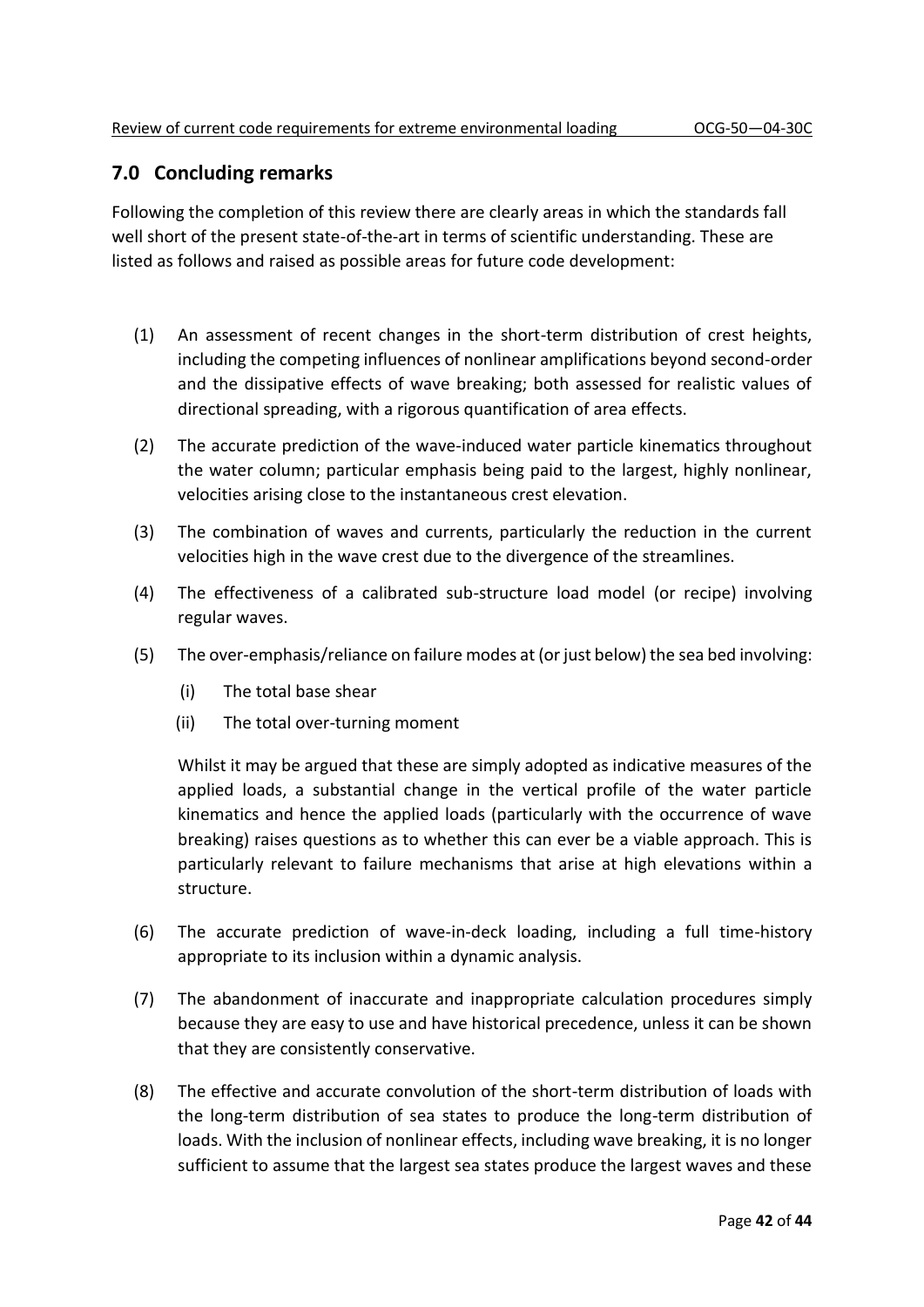define the largest loads. This issue needs to be addressed in the context of alternative failure modes (point (5) above).

- (9) The inclusion of wave breaking, across the full range of water depths, with specific attention paid to:
	- (i) Its influence on the crest height distribution.
	- (ii) Modifications to the area effect.
	- (iii) Changes in the predicted water particle kinematics
	- (iv) The balance between sub-structure and wave-in-deck loading.
	- (v) The implications for local loading and the onset of dynamic excitation.
- (10) The occurrence and importance of wave slamming, particularly where it involves breaking waves.

Whilst these may eventually form the basis for a series of recommendations for the future development of the design codes, this cannot be confirmed until the relative importance of the effects has been established in the subsequent deliverables.